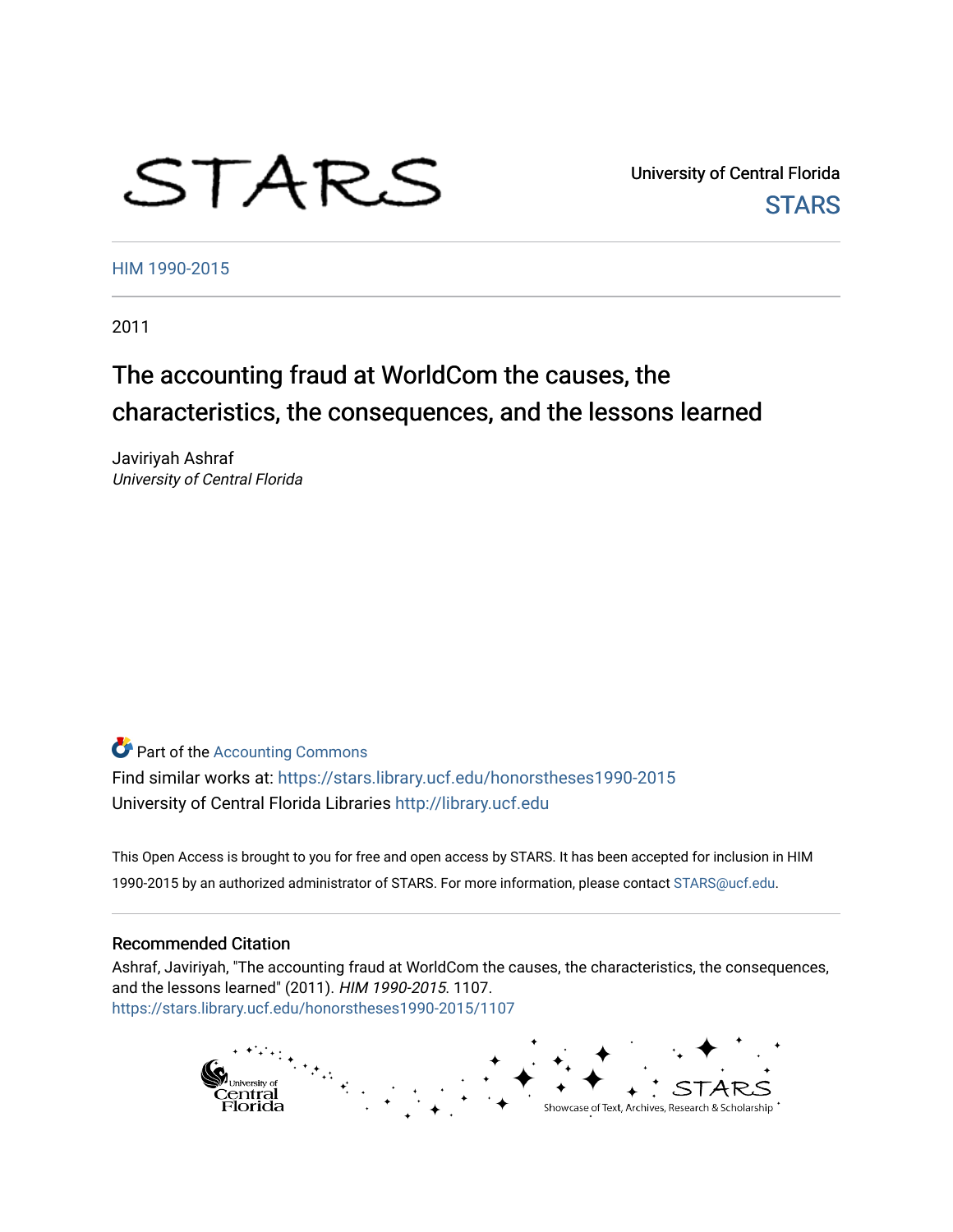## THE ACCOUNTING FRAUD @ WORLDCOM:

## THE CAUSES, THE CHARACTERISTICS, THE CONSEQUENCES, AND THE

LESSONS LEARNED

by

## JAVIRIYAH ASHRAF

A Thesis submitted in partial fulfillment of the requirements for Honors in the Major Program in Accounting in the College of Business Administration and in The Burnett Honors College at the University of Central Florida Orlando, Florida

> Spring Term 2011

Thesis Chair: Dr. Pamela Roush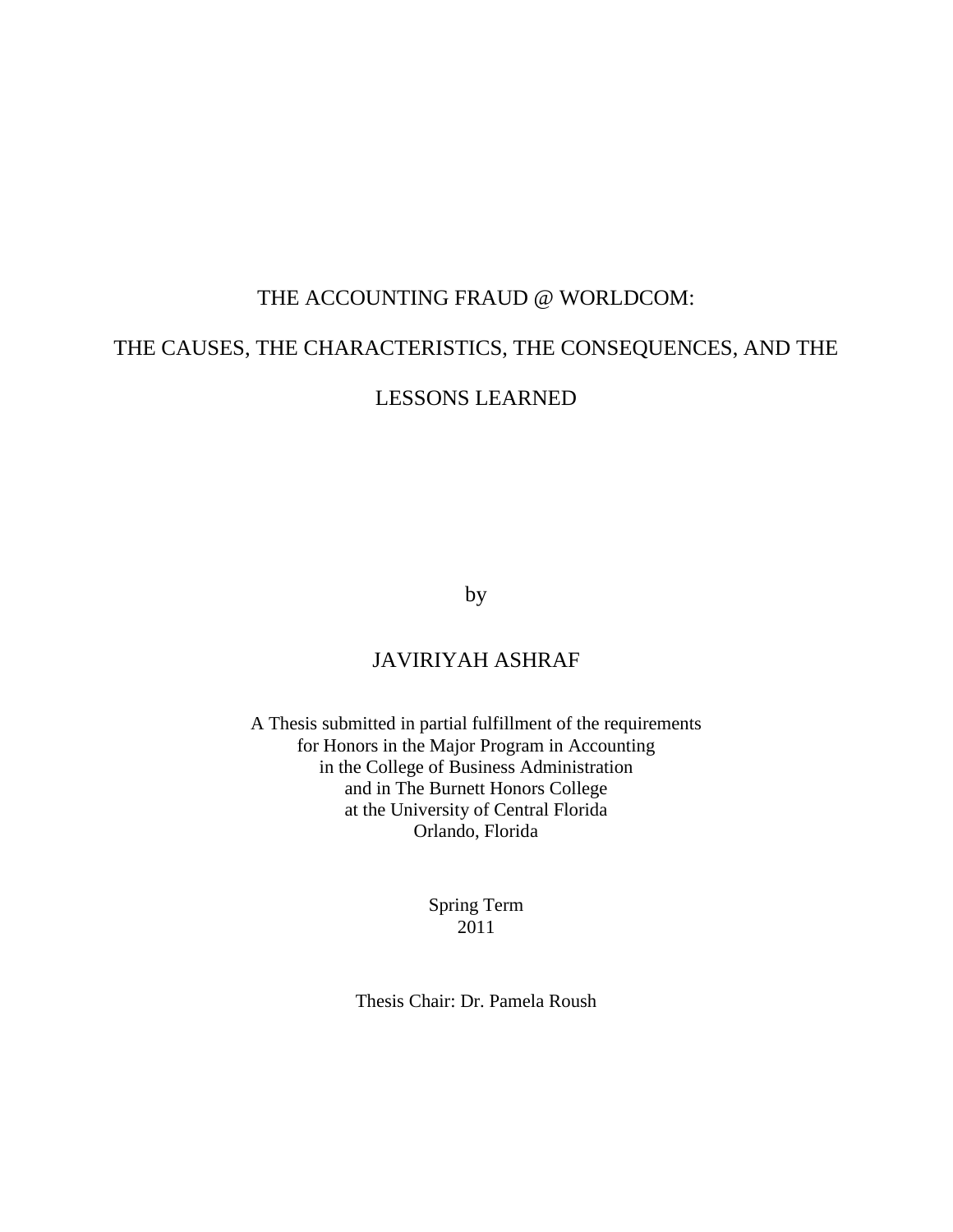## **Abstract**

The economic prosperity of the late 1990s was characterized by a perceived expansive growth that increased the expectations of a company"s performance. WorldCom, a telecommunications company, was a victim of these expectations that led to the evolution of a fraud designed to deceive the public until the economic outlook improved. Through understanding what led to the fraud, how the fraud grew, and what its effects were, lessons can be derived to gain a better understanding of the reasons behind a fraud and to prevent future frauds from occurring or growing as big as the WorldCom fraud did.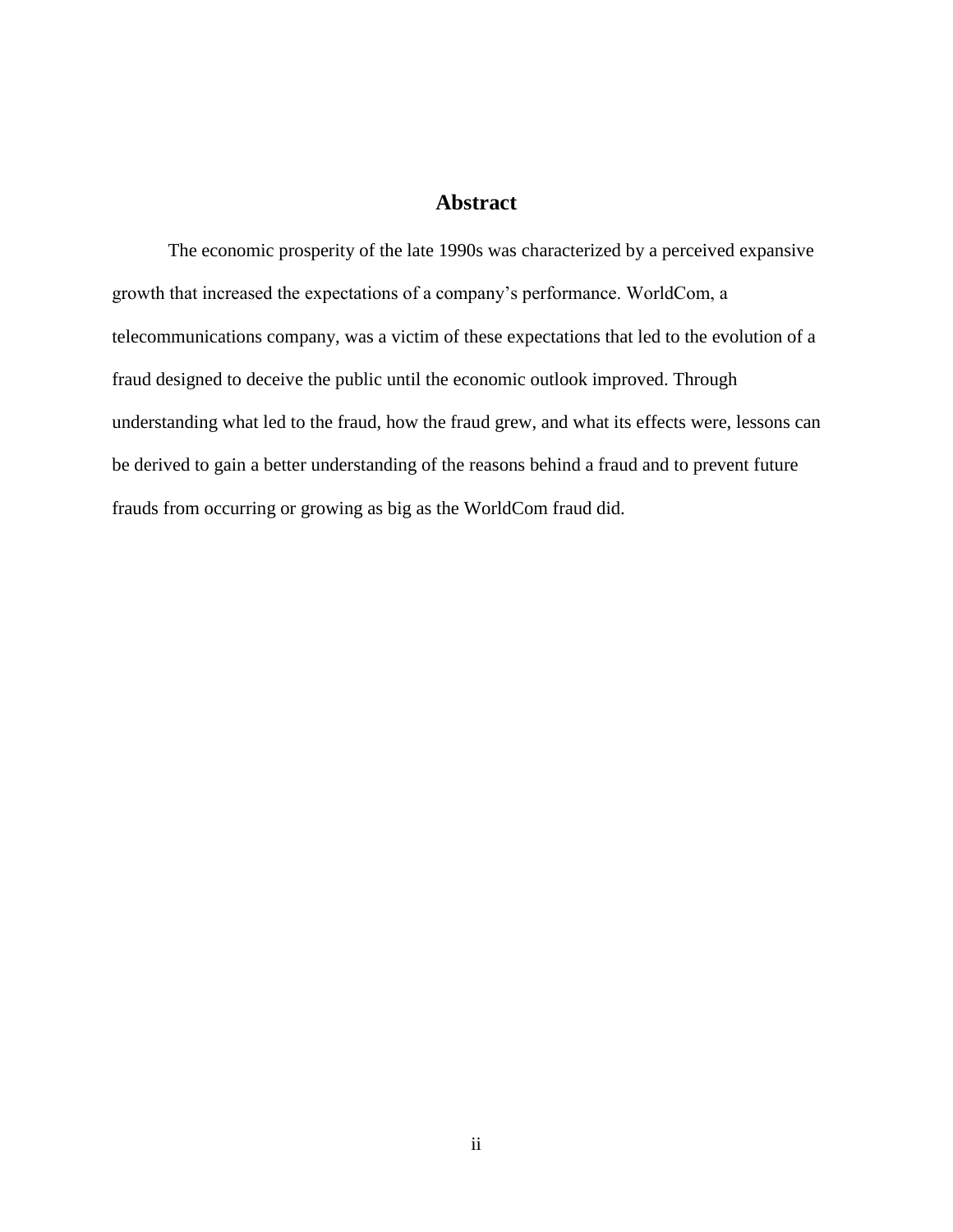## **Acknowledgements**

Dr. Roush, for her patience, for her advice, for her time, and for her knowledge.

Dr. Benford and Dr. Gibbs, for their continued support and time as committee members.

Gene Morse, the internal auditor at WorldCom when all this happened, for his internal insight into the case.

Thank you.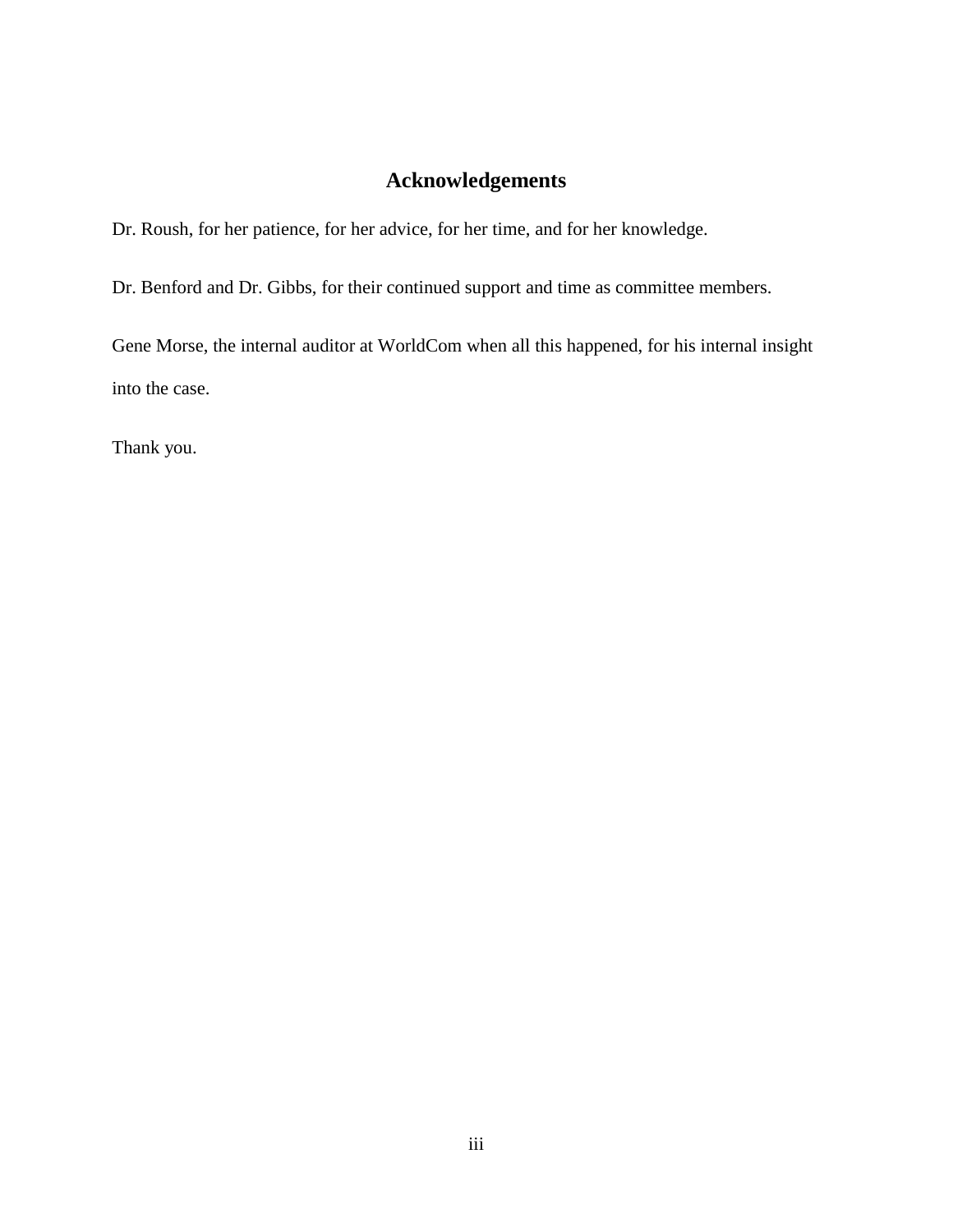## **Dedications**

For my family, who fed me, clothed me, and distracted me, all to make sure I stay sane during this knowledge gaining experience.

For the numerous cups of tea that made me fall asleep and saved me from information overload.

For my grandfathers: the businessmen.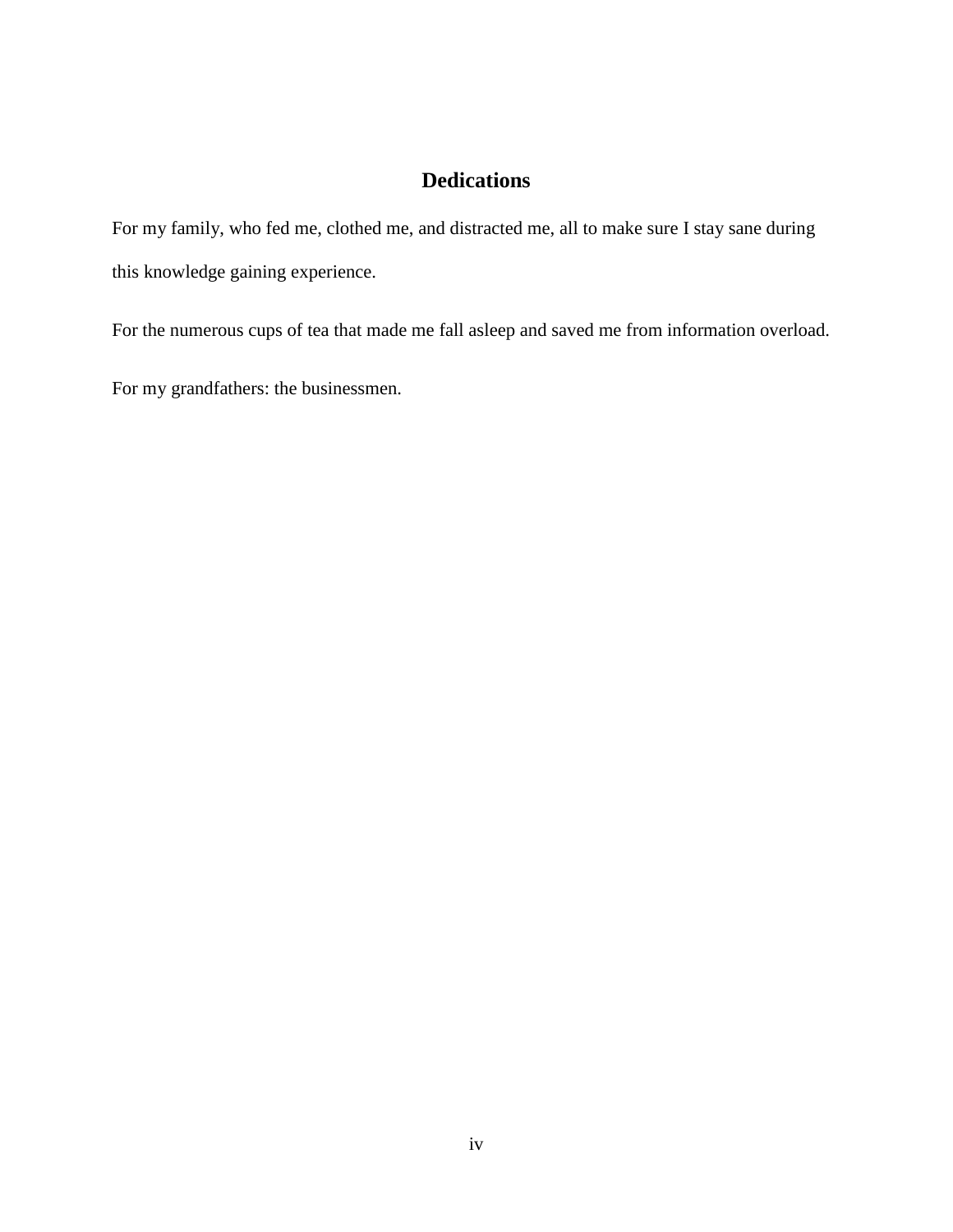## **Contents**

| 25 |
|----|
| 25 |
| 26 |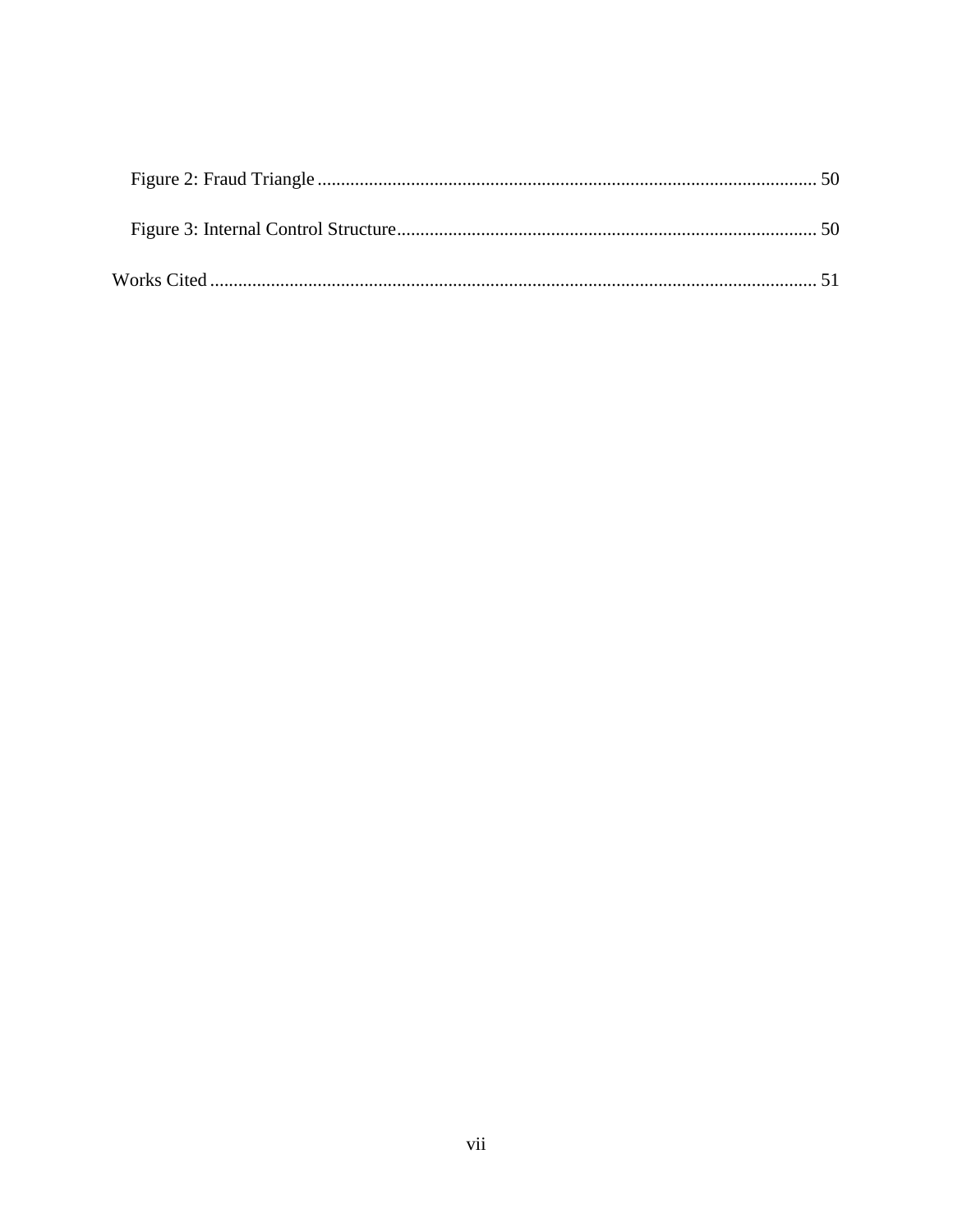## **Introduction**

<span id="page-8-0"></span>WorldCom was a provider of long distance phone services to businesses and residents. It started as a small company known as Long Distance Discount Services ("LDDS") that grew to become the third largest telecommunications company in the United States due to the management of Chief Executive Officer ("CEO") Bernie Ebbers. It consisted of an employee base of 85,000 workers at its peak with a presence in more than 65 countries. LDDS started in 1983. In 1985, Ebbers was recruited as an early investor of the company and became its CEO. It went public four years later. Ebbers helped grow the small investment into a \$30 billion revenue producing company characterized by sixty acquisitions of other telecomm businesses in less than a decade. In 1999, Ebbers was one of the richest Americans with a \$1.4 billion net worth.

From the outside, WorldCom appeared to be a strong leader of growth. In reality, the appearance was nothing more than a perception. On June 25, 2002, the company revealed that it had been involved in fraudulent reporting of its numbers by stating a \$3 billion profit when in fact it was a half-a-billion dollar loss. After an investigation was conducted, a total of \$11 billion in misstatements was revealed.

To understand fraud, why it happened, and what it constitutes, it is important to understand not only the details of the accounting methods, as is summarized in The Report of Investigation conducted on WorldCom, but also what was happening in the environment of the company while the fraud was occurring.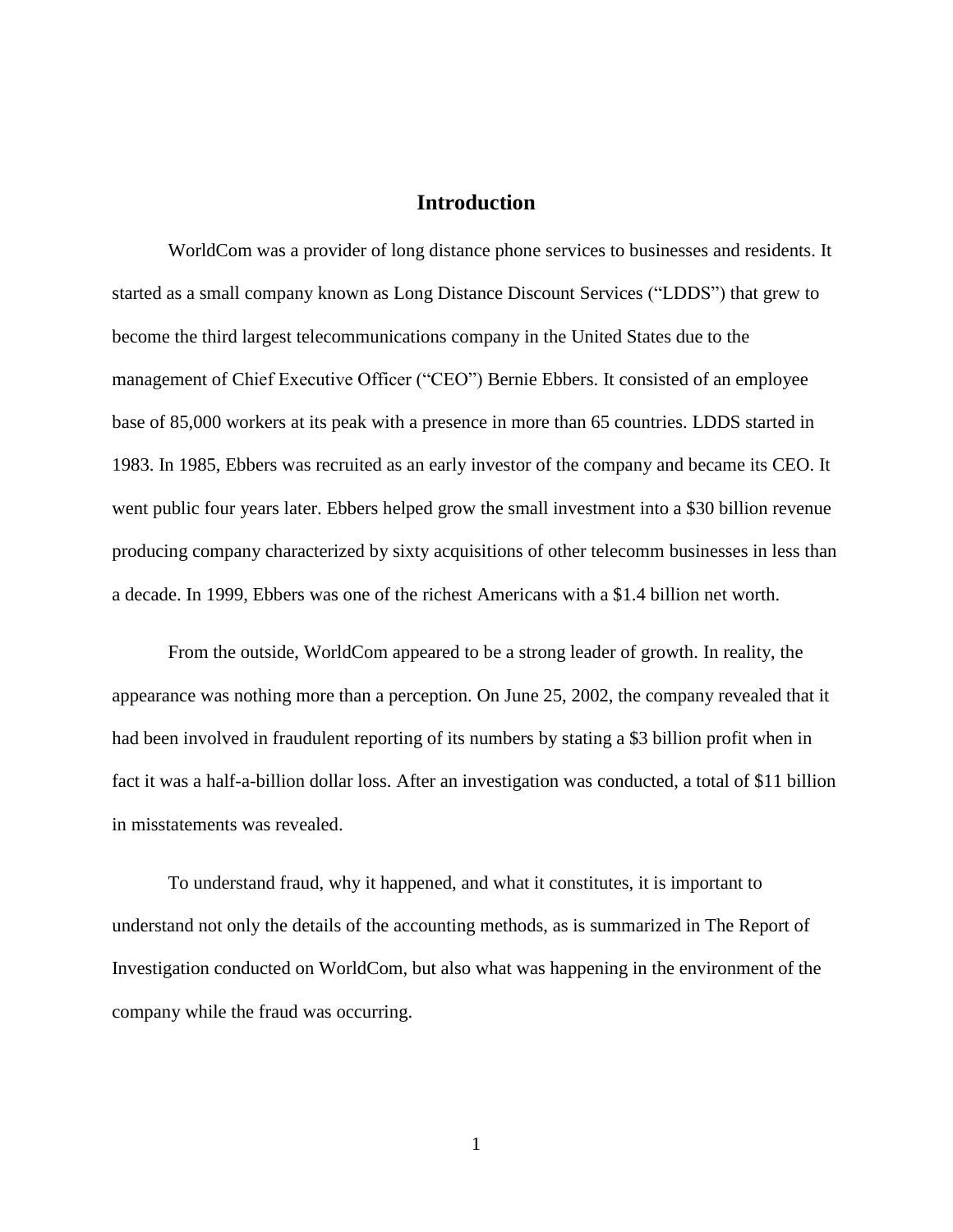Therefore, the objective of this paper is to analyze the events that occurred before (causes) and after (consequences) the fraud, the accounting tactics utilized to accomplish this fraud (characteristics), and the lessons learned from each of the problems.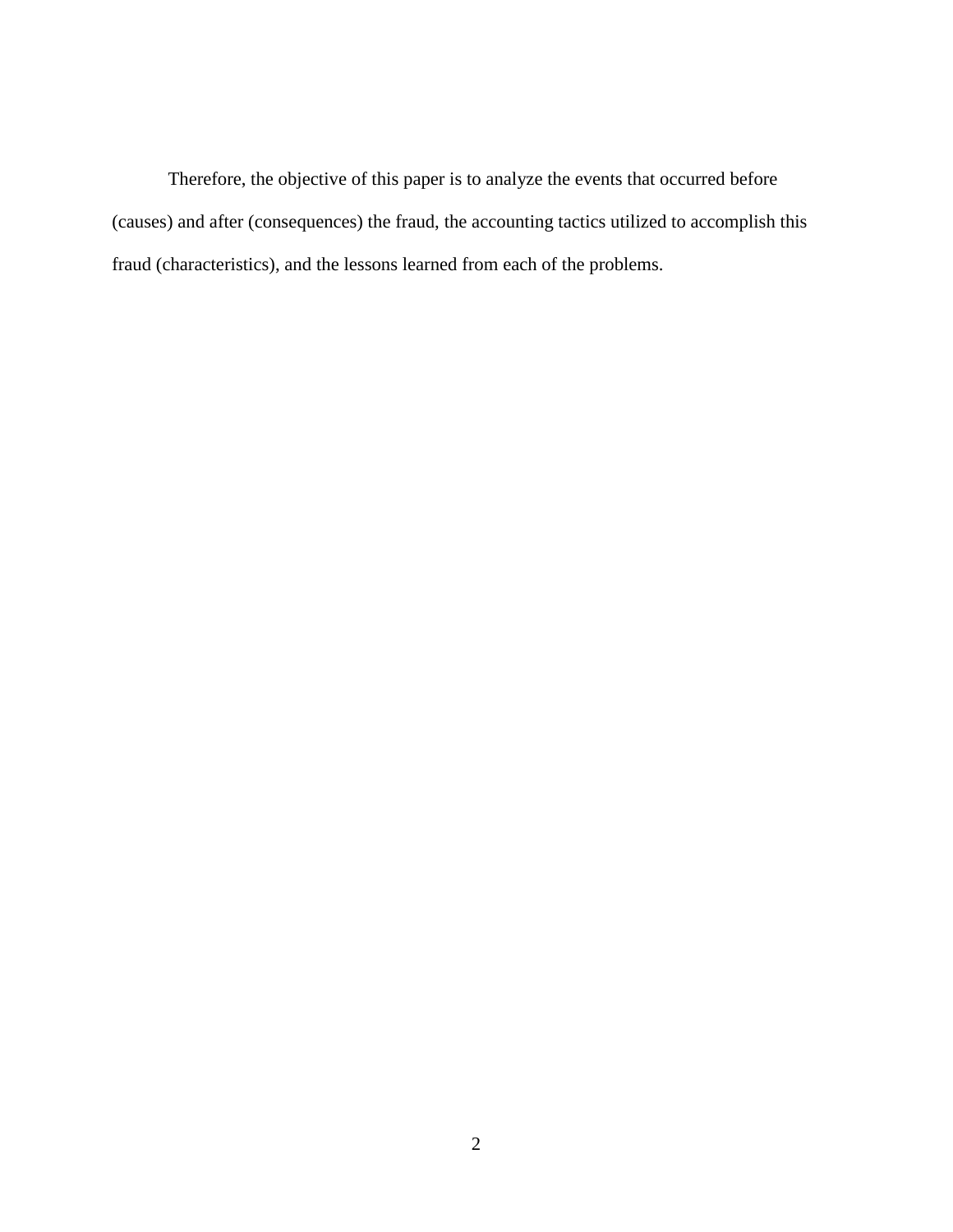#### **Causes**

# <span id="page-10-2"></span><span id="page-10-1"></span><span id="page-10-0"></span>**Internal Environment Strategy (or lack thereof)**

The executive and strategic decisions at WorldCom were characterized by rapid growth through acquisitions (In re WorldCom, inc., 2003). "Growth, growth, growth…" (G. Morse personal communication, October 22, 2010). By 1998, WorldCom had been involved in mergers with sixty companies. Together, these transactions were valued at more than \$70 billion, the largest of which, MCI Communications Corporation ("MCI"), was completed on September 14, 1998, and was valued at \$40 billion (In re WorldCom, 2003).

According to Smith & Walter (2006), WorldCom was motivated by the low interest rates and rising stock prices during the 1990s. From the beginning it committed itself to the highgrowth strategies that relied on aggressive corporate actions that often involved "creative" accounting practices.

Dick Thornburgh's investigation of WorldCom (2003) revealed a lack of strategic planning, often depicted by nonexistent "proper corporate governance protocols." While documents called "strategic plans" were found, they only consisted of an overview of the company"s financial outlook in the event that WorldCom stopped the aggressive acquisitions. They did not contain any realistic strategic plans (Thornburgh, 2003). There was no strategic committee and the decision makers mainly consisted of Ebbers, Chief Financial Officer ("CFO") Scott Sullivan ("Sullivan"), and Chief Operations Officer ("COO") John Sidgmore ("Sidgmore") (Thornburgh, 2003).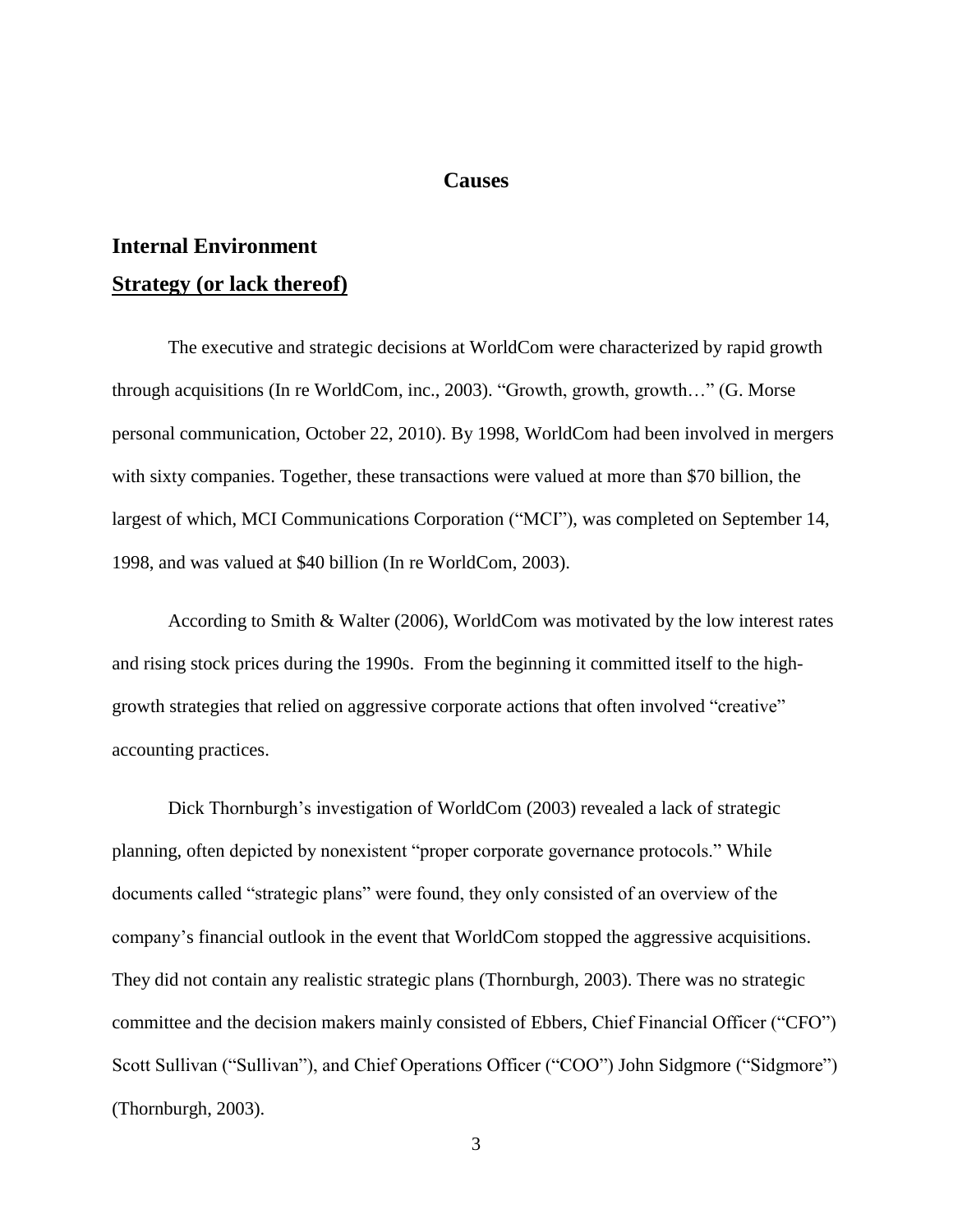Once WorldCom acquired the new companies, it failed to properly integrate the systems and policies that not only led to very high levels of overhead in proportion to the revenues but also to an extremely weak internal control environment (Breeden, 2003). Due to the fast pace of the acquisitions as well as management"s neglect, the accounting systems at WorldCom were unable to keep up with integration and efficiency. The lack of internal controls allowed manual adjustments to be made in the system without the emergence of any red flags, thereby minimizing any chance of detection (Breeden, 2003).

To further this acquisition problem, the MCI merger caused WorldCom to take on a huge debt load. In addition, MCI had a residential customer base with slower growth rates while WorldCom had historically served business customers, a customer base consisting of high margins and less turnover. (Katz & Homer, 2008).

The beginning of WorldCom"s fall came with its attempt to merge with the second largest telecommunication company at the time: Sprint (WorldCom being the third largest). The plan was terminated by the U.S. Department of Justice due to the lack of anti-competitiveness it would create within the telecommunications industry. With no other companies to merge with, WorldCom"s growth through acquisitions strategy came to a screeching halt (Clikeman, 2009).

According to Porter (1985), a competitive strategy searches for a favorable competitive position in a company"s industry, aiming to establish a position in which the company is profitable and sustainable against its competitors. The management at WorldCom was so determined to grow that it not only failed to create a competitive strategy, but also did not see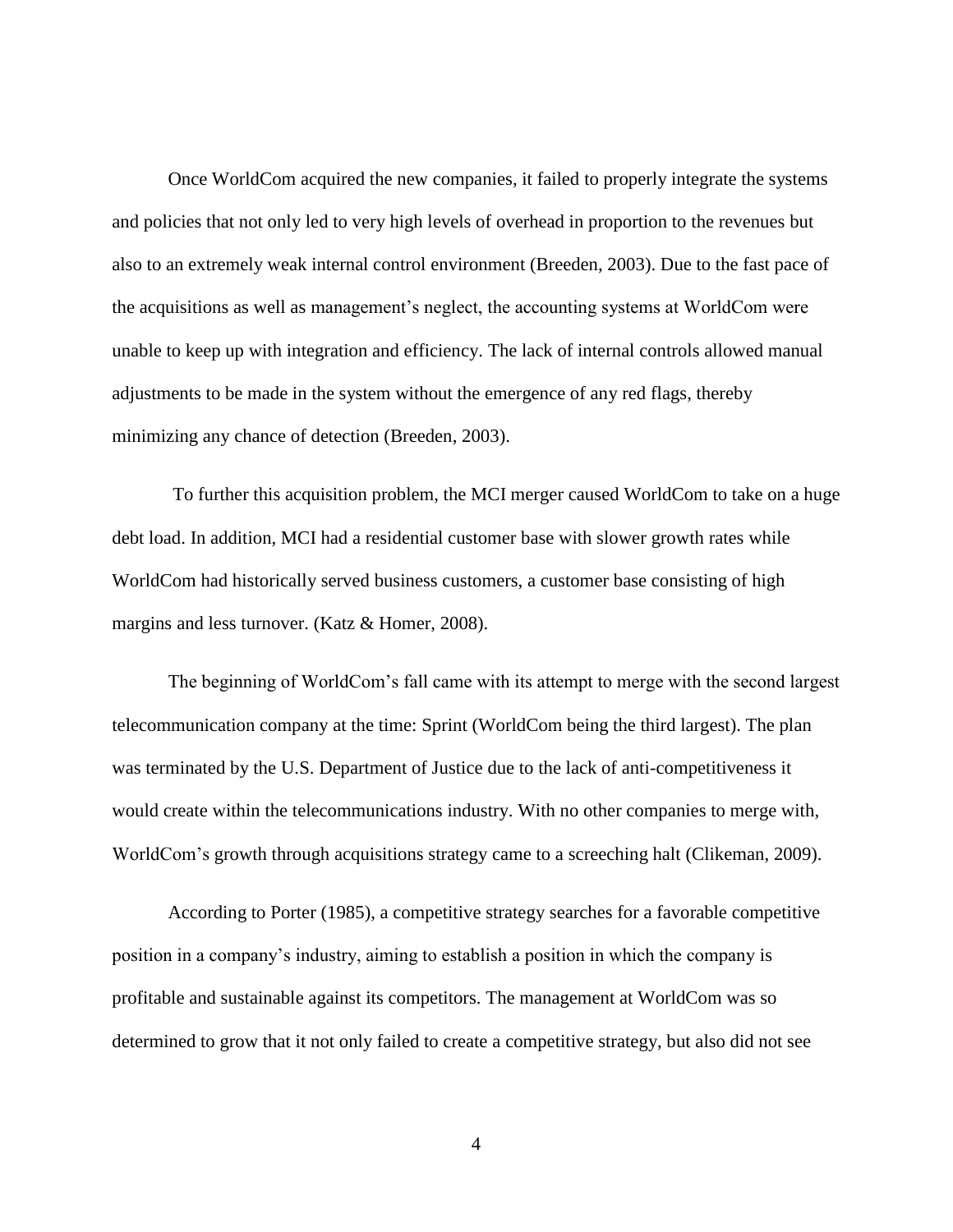that with growth comes "the need to maintain" to prosper. In the end, that lack of strategy prevented it from effectively planning and determining a position to acquire that prosperity.

## <span id="page-12-0"></span>**Company Culture**

#### *Top Management's Managing Style*

According to Albrecht & Albrecht (2004), to prevent fraud, the opportunity to commit fraud should be minimal or nonexistent. Creating a work culture of "honesty, openness, and assistance" is key to fraud prevention (Albrecht & Albrecht, 2004, p. 61). First, it is important to hire honest people and train them in fraud awareness, and to present a code of conduct or ethics that is not only stated on a piece of paper, but is truly respected and followed by other employees including top management. Second, a positive work environment must be created. Third, employees must be provided with assistance programs (Albrecht & Albrecht, 2004).

The growth through acquisitions "strategy" at WorldCom was enforced and reinforced by top management. The consistent pressures from top management created an aggressive and competitive culture (in re WorldCom, inc., 2003) that did not contain any communication of the need for honesty or truthfulness or ethics within the company (Breeden, 2003). In fact, one former executive reports that the pressure became "unbearable-greater than he had ever experienced in his fourteen years with the Company" (Zekany, Braun, & Warder, 2004). One employee stated that WorldCom was never a happy place to work, even when the company was doing well, the employees were forced to work 10, 12, or even 15 hour days but it balanced out with the higher compensation. However, when the stock dropped, the employees were still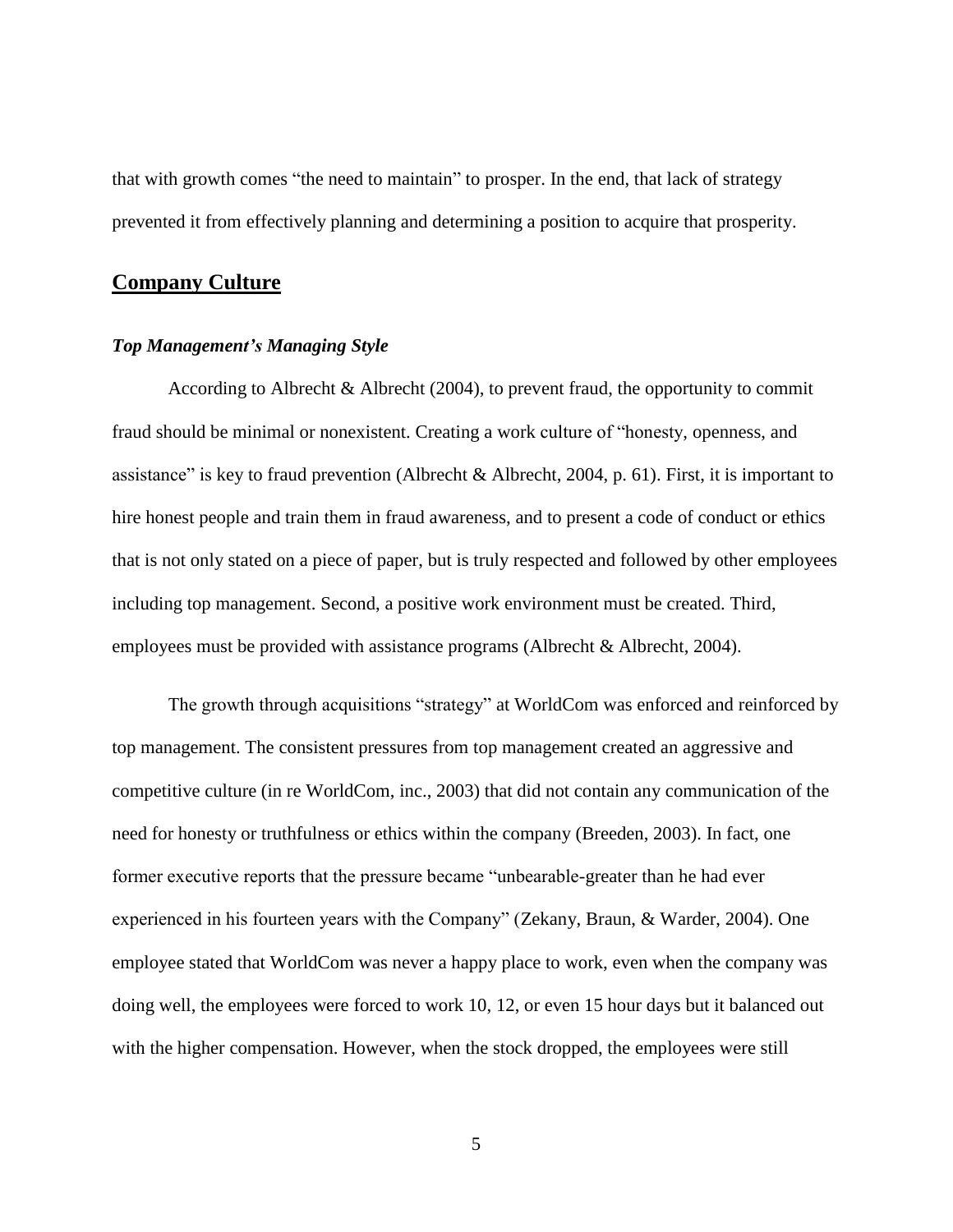required to work the long hours even when compensation was all but gone (L. Jeter, personal communication, October 17, 2010).

There was a large focus on revenues, rather than on profit margins and the lack of integration of accounting systems allowed WorldCom employees to move existing customer accounts from one accounting system to another. This allowed the reporting of higher revenues for WorldCom through which employees pocketed extra commissions that amounted to almost \$1 million (in Re WorldCom, inc., 2003). According to the Beresford, Katzenbach, & Rogers (2003), efforts made to establish a corporate Code of Conduct received Ebbers"s disapproval. He often described the Code as a "colossal waste of time." Implementing a code of ethics and having employees read and sign it periodically can reinforce ethical conduct as well emphasize that it is important to the company (Albrecht & Albrecht, 2004). The lack of a code of ethics at WorldCom shows that no training on awareness of fraud or ethics was conducted. Therefore, it is very possible that when the employees reported existing customers as new ones, they were not aware of the obdurate consequences that may occur.

The employees at WorldCom did not have an outlet to express concerns about company policy and behavior either. Special rewards were given to those employees who showed loyalty to top management while those who did not feel comfortable in the work environment were faced with obstacles in their need to express their concerns (Panday & Verma, 2004). Due to the multiple acquisitions, WorldCom"s business units were spread across the eastern United States (see Figure 1). Hence, if an employee working at headquarters in Clinton, Mississippi was facing a problem, he/she would have to contact the Human Resources department in either New York,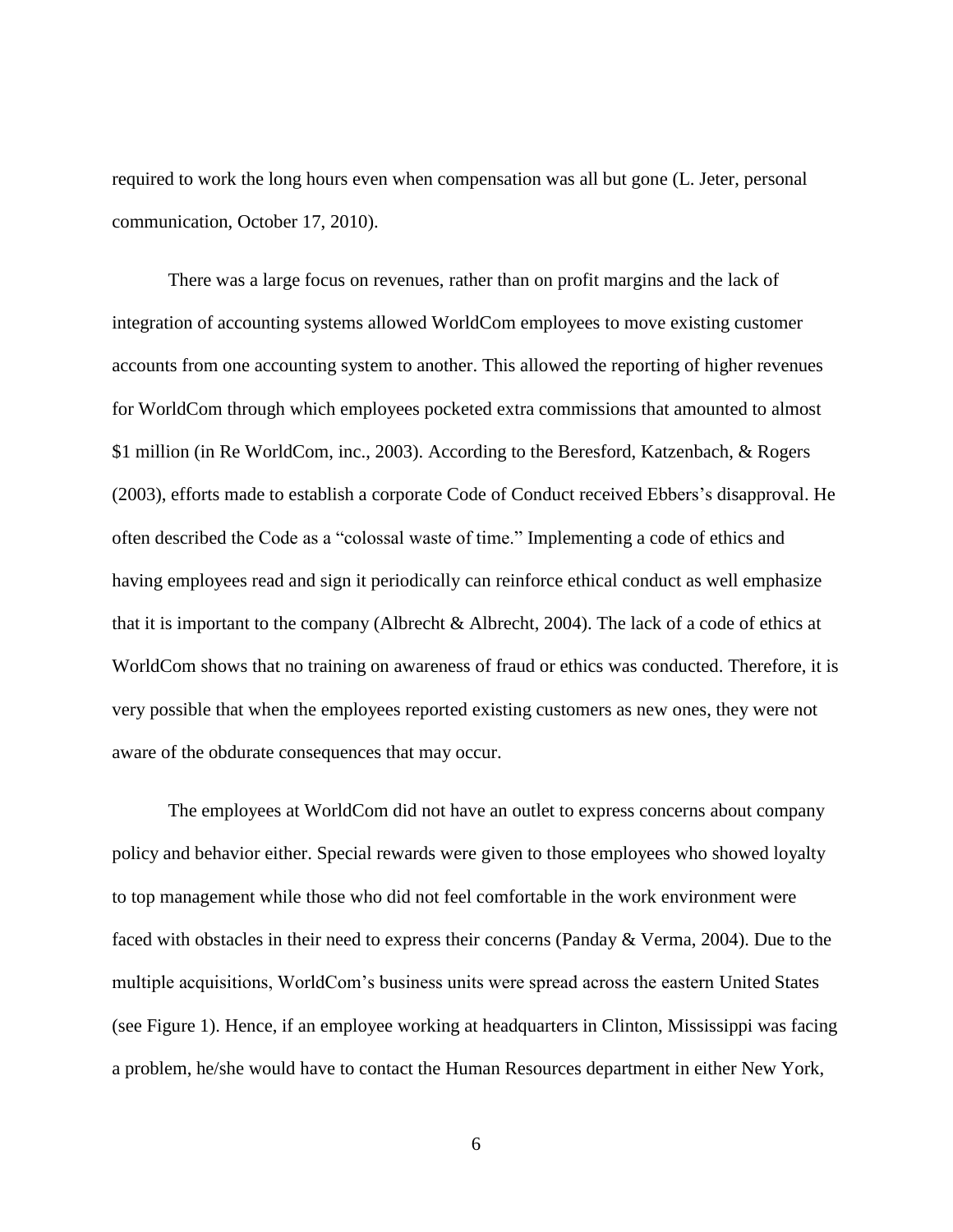N.Y. or Boca Raton, Florida. This autonomous structure complicated matters further and discouraged most employees from saying anything at all (Beresford, Katzenbach, & Rogers, 2003). The lack of an outlet to express concerns was not only problematic for regular employees, but also for the upper level employees who were asked to participate in the fraud. Betty Vinson and Troy Normand, managers in Clinton"s Accounting Department, were told to make journal entries on the instructions of the Director of General Accounting Buddy Yates (Beresford, Katzenbach, & Rogers, 2003). They followed his orders. However, they both wrote a letter of resignation after they felt uncomfortable with the falsified journal entries they made. The two never submitted their resignation letter due to their dependence on their jobs to support their families (Cooper, 2008).

A low fraud environment could have been created if WorldCom"s culture consisted of positive work environment elements such as employee assistance programs that make it easier for the employees to not only report fraud, but decrease their own likelihood of committing it. Open door policies, positive personnel, and operating procedures could have been implemented to diminish the barrier between employees and upper management (Albrecht & Albrecht, 2004). Unfortunately, in the case of WorldCom, the personnel themselves were involved in the fraud. Yet, if the personnel were the ones to implement the positive work environment, they might not have been involved in the fraud in the first place.

On top of the lack of an ethical code and an outlet for concerns was the concept of employee compensation with stock options. Employees at WorldCom received a lower salary than their counterparts at competitors such as AT&T and Sprint (J. Chalmers personal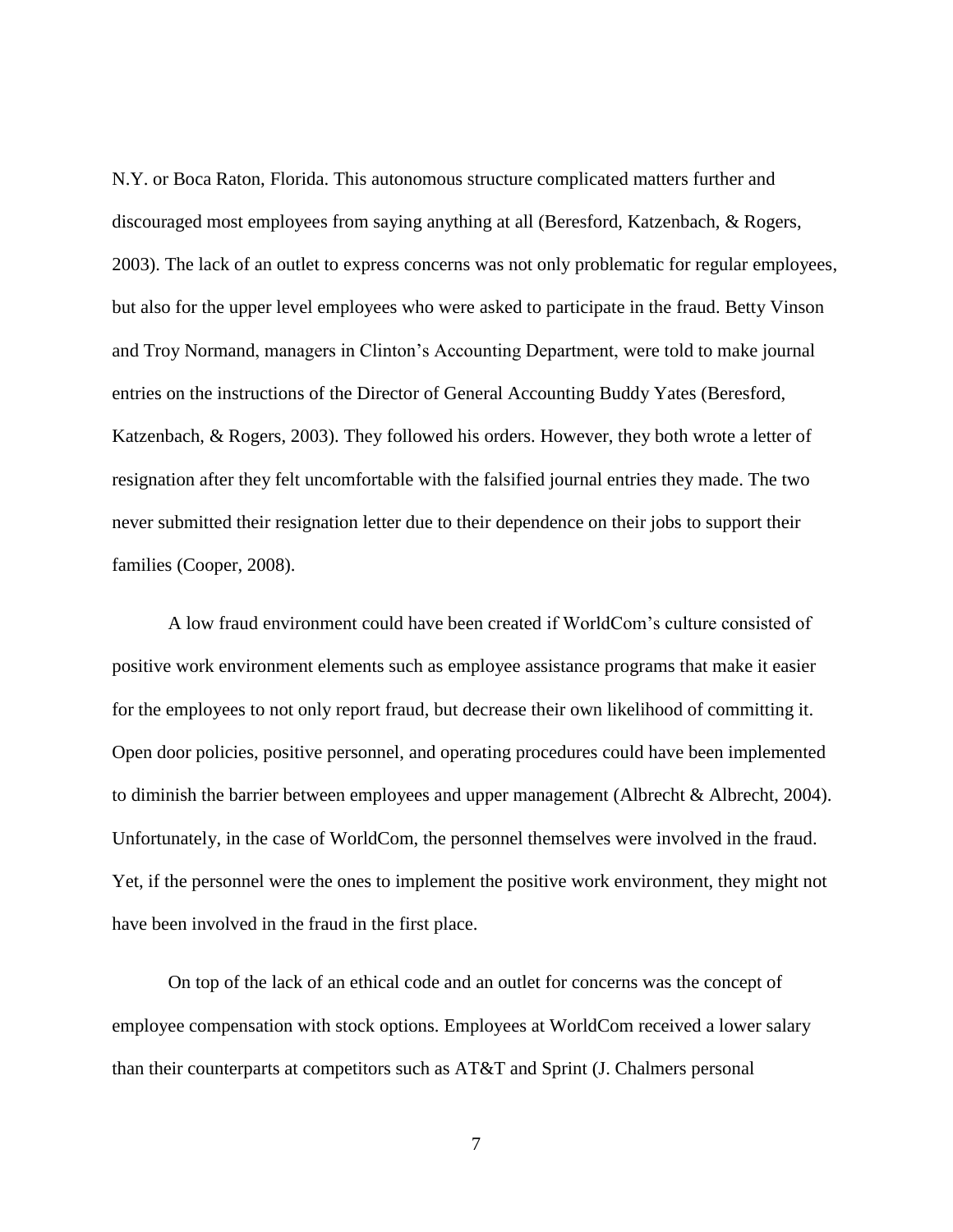communication, October 21, 2010). According to Chalmers, a lawyer who dealt with many WorldCom employee cases after the fraud, the gap between the competitors' compensation and WorldCom employee compensation was filled through stock options which further enforced management's ideology of focus on revenues. The higher the revenues, the better the company appeared to Wall Street which in turn led to a higher stock price and higher compensation for both employees and management. However, when WorldCom fell, so did the stock price, leaving its employees with worthless stock options. Gene Morse (personal communication, October 22, 2010), one of the internal auditors who helped discover the accounting fraud, had been given the senior level director"s stock options package. If the stock had returned to its high and WorldCom had not fallen, his options would have been worth over \$900,000. Morse stated that he never sold the options because he too, like the majority of other employees and stakeholders, believed in Ebbers"s optimism about WorldCom.

Ebbers played a huge part in turning LDDS into a "global telecom giant," WorldCom, with the goal of acquiring the position as the "number one stock on Wall Street" (Panday  $\&$ Verma, 2004). Ebbers had started out by managing hotels in 1974 (Clikeman, 2009). He continued his "hands on" managerial style throughout his involvement in WorldCom even when the company had revenues amounting to billions of dollars (in re). He was known for taking risks (Katz & Homer, 2008) no matter how aggressive, towards making WorldCom"s stock a highly demandable one. According to Panday & Verma (2004), Ebbers created an individualistic culture where loyalty to a person was more important than loyalty to the company. This created an environment where the boss was not to be questioned. Therefore Ebbers"s plan was the company"s plan.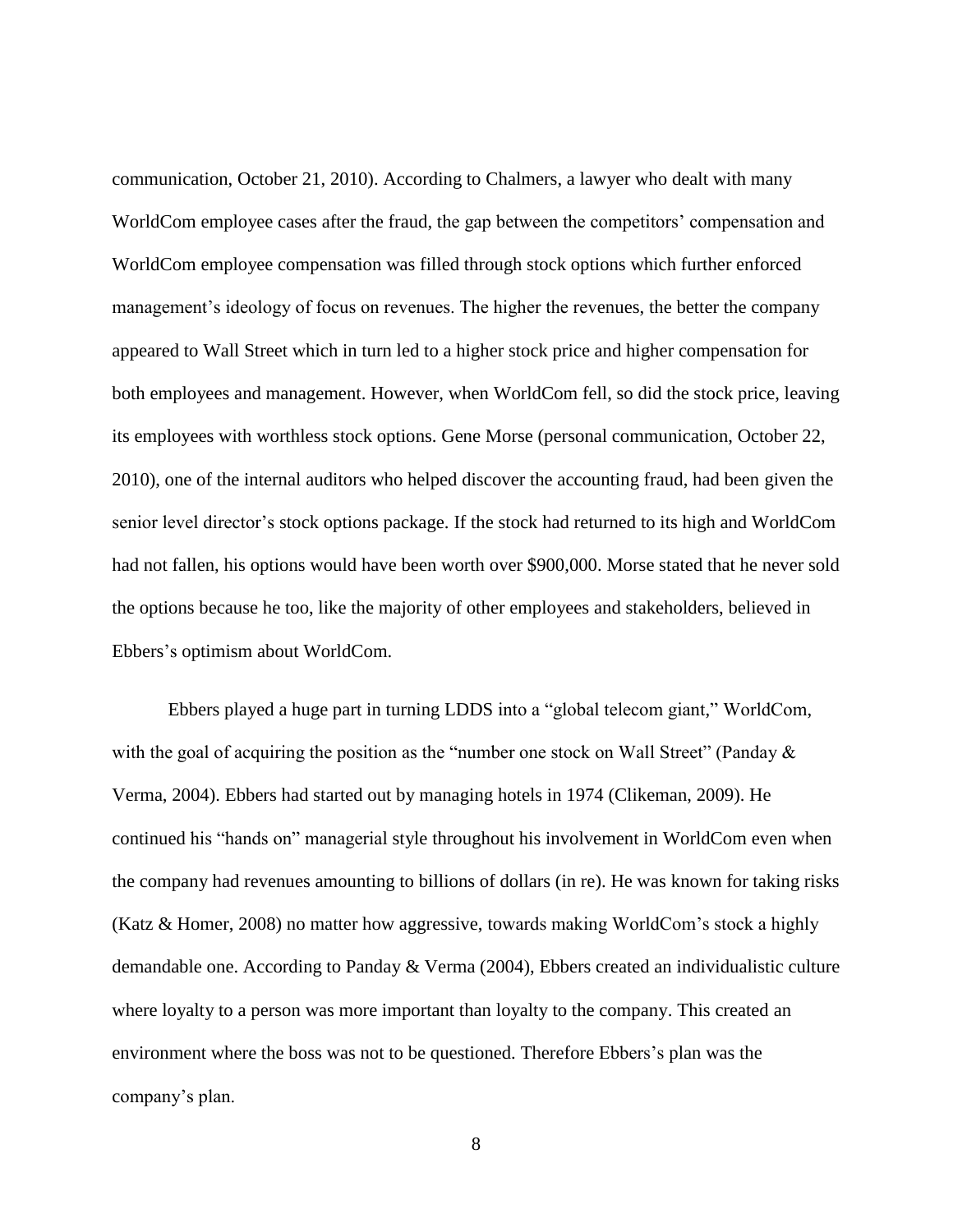Sullivan was Ebbers"s right hand man. He and Ebbers had the same managing style. Sullivan was known as a "whiz kid" who enjoyed the reputation of "impeccable integrity." He was a leader that, like Ebbers, was not to be questioned. The loyalty that existed at WorldCom was very important to keep the fraudulent activities that occurred bottled up. Most of the information was not fully available to employees, furthering this secrecy. Even some who had the need to know the information (Zekany, Braun, & Warder, 2004), such as the internal auditors, were able to view only some of the journal entries in the income statement and the balance sheet but never the entire documents (G. Morse Personal Communication, October 22, 2010).

The combined management allowed the creation of a culture that was more suitable for a sole proprietorship than for a billion dollar corporation. The aggressive nature of the managing style such as the plethora of acquisitions as well as the failure to integrate them properly created an environment where employees were pressured to report high growths quarter by the quarter. There was no emphasis or encouragement of honesty and integrity with those demands. According to Romney & Steinbart (2008), a work environment that emphasizes "integrity and commitment to both ethical values and competence" depicts good business, yet it all has to start at the top. Management that required and rewarded integrity and honest behavior (Romney & Steinbart, 2008) may have prevented what occurred at WorldCom. Furthermore, if management had envisioned a more stable and long term outlook for the company, the quick paced acquisitions may not have occurred. Unfortunately, they did. The approval for these acquisitions was given by the Board of the Directors.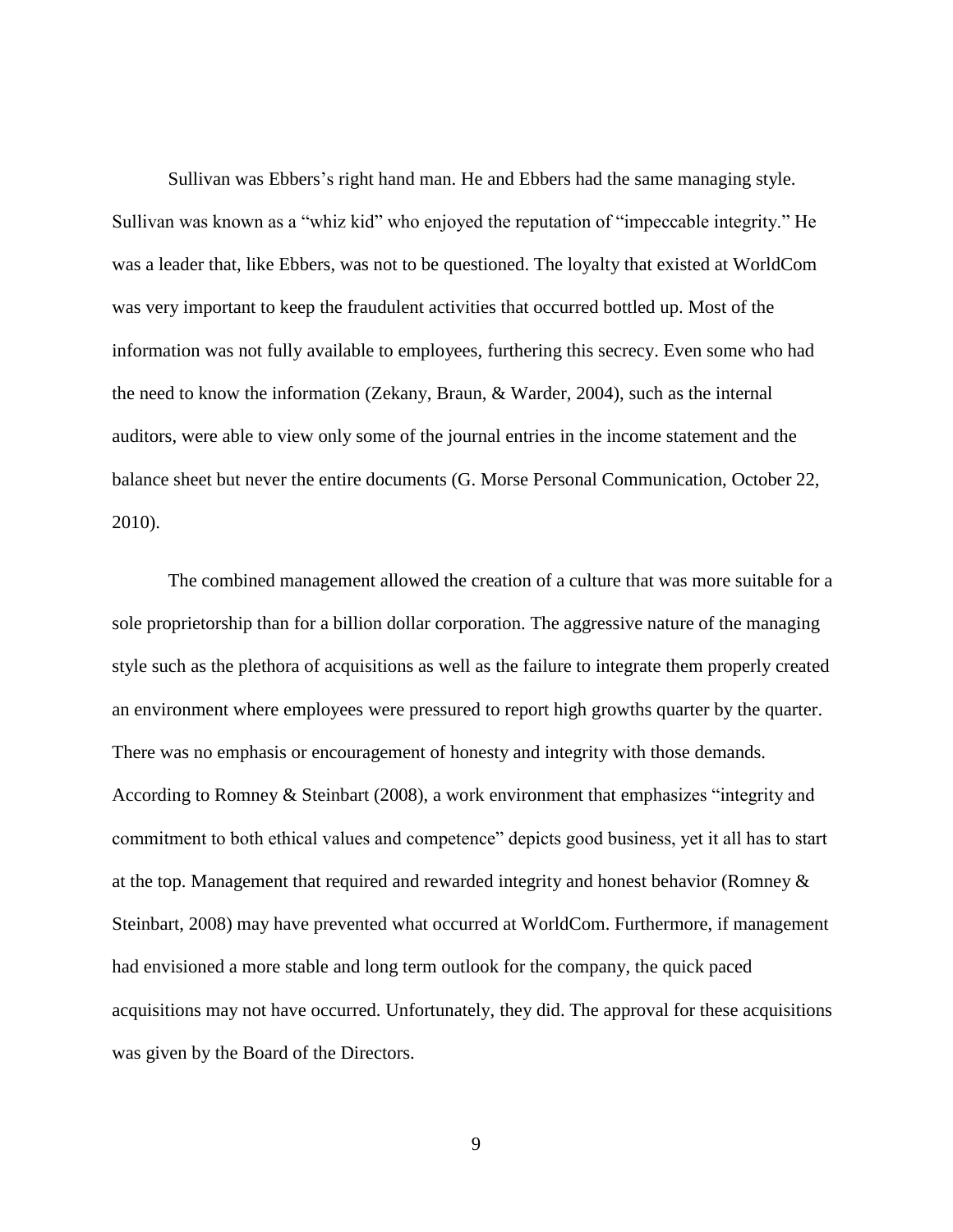#### <span id="page-17-0"></span>**Corporate Governance**

#### *Board of Directors*

According to Romney & Steinbart (2008), a Board of Directors that is active and involved within an organization is an important internal control for the organization. The directors at WorldCom were from different backgrounds. While some had widespread knowledge and experience of business and legal issues, others were appointed due to their connections with Ebbers (Breeden, 2003). The mix of the Board and the close ties to Ebbers led to the Board"s lack of awareness on WorldCom"s issues. The Board was inactive and met only about four times a year, not enough for a company growing at the rate that it was. In addition, the directors were only given a small cash fee as compensation, thus an appreciation of stock was the only form of compensation available. The directors also depended on company growth and stock appreciation for compensation, as did the employees and management. They had a large amount of influence on the approval or disapproval of company decisions. Their approvals of the acquisitions allowed WorldCom"s growth to an increase that led to a higher stock price and a large amount of compensation. Directors dependent on this type of "large issuances of equity" not only conveyed an unhealthy practice, but also created a conflict of interest where their goal became more focused on the growth of the stock than on what was in the best interests of the company (Breeden, 2003). Another conflict of interest arose for those board members that had strong ties to Ebbers. Their closeness to Ebbers hurt their duty to be independent from the company and its management.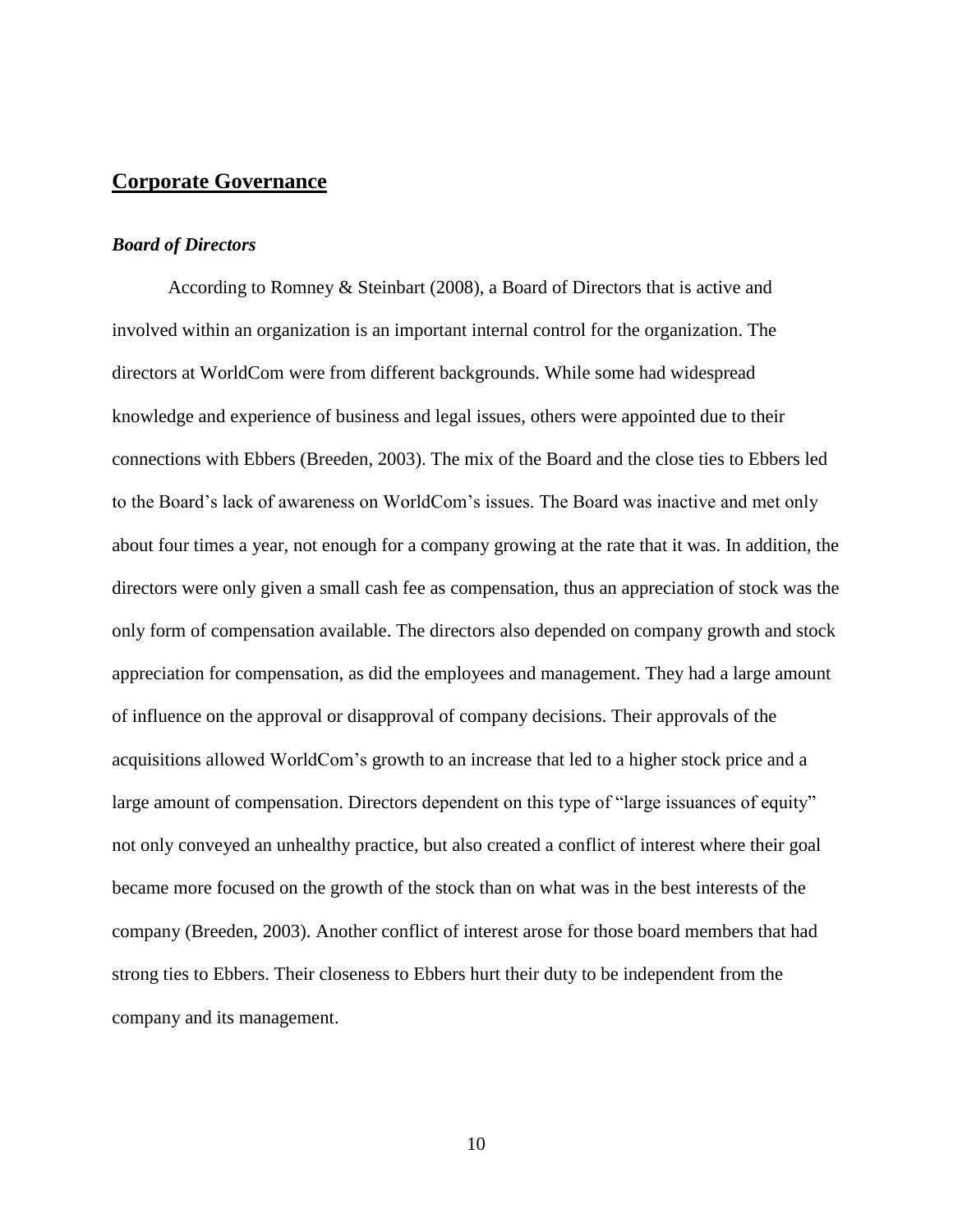Due to the Board"s lack of active participation, there was a lack of awareness about WorldCom"s matters. According to Thornburgh (2003), management aided that lack of awareness by presenting the directors with very limited information about the company and its acquisitions. Thornburgh (2003) states multibillion dollar transactions were approved by Board of Directors with the limited information. At times they were approved with discussions that lasted less than half an hour. Sometimes these discussions did not involve the Board at all and at other times no documents were even presented concerning the terms of the transactions. In addition, no risk assessment was performed on these acquisitions (Breeden, 2003).

Romney & Steinbart (2008) recommend that the Board of Directors of a company should be responsible for overseeing management and inspect its "plans, performance, and activities" (p. 208).The directors should also approve the company"s strategy, review its financial statements, and evaluate security policy. They should also always interact with the auditors, both external and internal.

## *Loans to Ebbers*

"We stand by our accounting." Ebbers made this statement during an earnings conference call with analysts in February of 2002 (in Re WorldCom, inc., 2003). However, what was unknown at the time was Ebbers"s personal financial situation. Ebbers had made several purchases for which he had acquired loans and used his WorldCom stock as collateral. The purchases were quite extravagant and included the largest ranch in Canada, a yacht construction firm and yard, a marina, motels, a hockey team, and even a yacht Ebbers named "Acquasition." Once the price of WorldCom stock fell, Ebbers was required by the banks to fill in the margins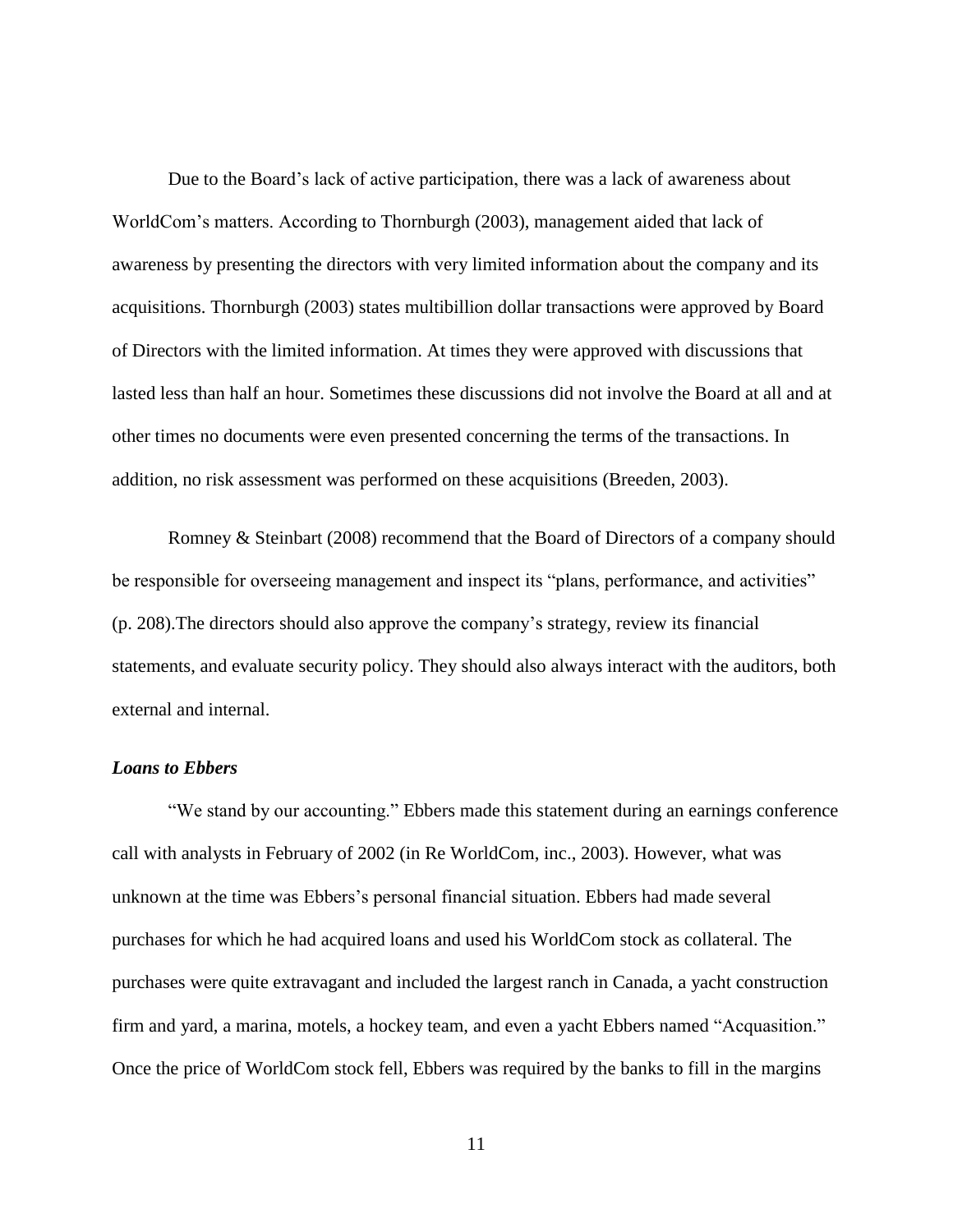between the value of his loans and the fallen value of his stocks (Panday & Verma, 2003). Instead of selling his stock, which he thought would further cause a decline in stock price on Wall Street, Ebbers requested the Board to approve personal loans to fill in the margins (Breeden, 2003). To ease the process, Ebbers took advantage of the lack of independence of the board members who were loyal to him such as Stiles Kellett, chairman of the Compensation Committee, and Max Bobbitt, chairman of the audit committee. Not only did the two allow the loans to grow to more than \$400 million, but also when the Board found out about these loans, they failed to take any action and allowed the loans to carry on (Breeden, 2003). A strong Board, that included directors who were more focused on the shareholders rather than on what "Bernie" recommended, could have avoided the multimillion dollars in loans that further deteriorated WorldCom"s financial situation. This shows that it is important to inform the directors about company policies, mission, and ethics since they are not a part of the company"s daily life and culture.

#### *The Compensation Committee*

One main reason Ebbers"s loans were approved was the Compensation Committee. The Committee's authority was stated in a charter from 1993 that listed a vague description of its power to supervise the compensation of the officers (Beresford, Katzenbach, & Rogers, 2003). However, in the company"s proxy statements, the committee had the power to determine the "salaries, bonuses, and benefits" of the officers (p. 270). The Committee approved the loans to Ebbers without confirming with the Board and asked for the Board"s approval after the loans had already been paid out (Beresford, Katzenbach, & Rogers, 2003). The Committee was the only one at WorldCom that met regularly: seven to seventeen times per year during the fraud period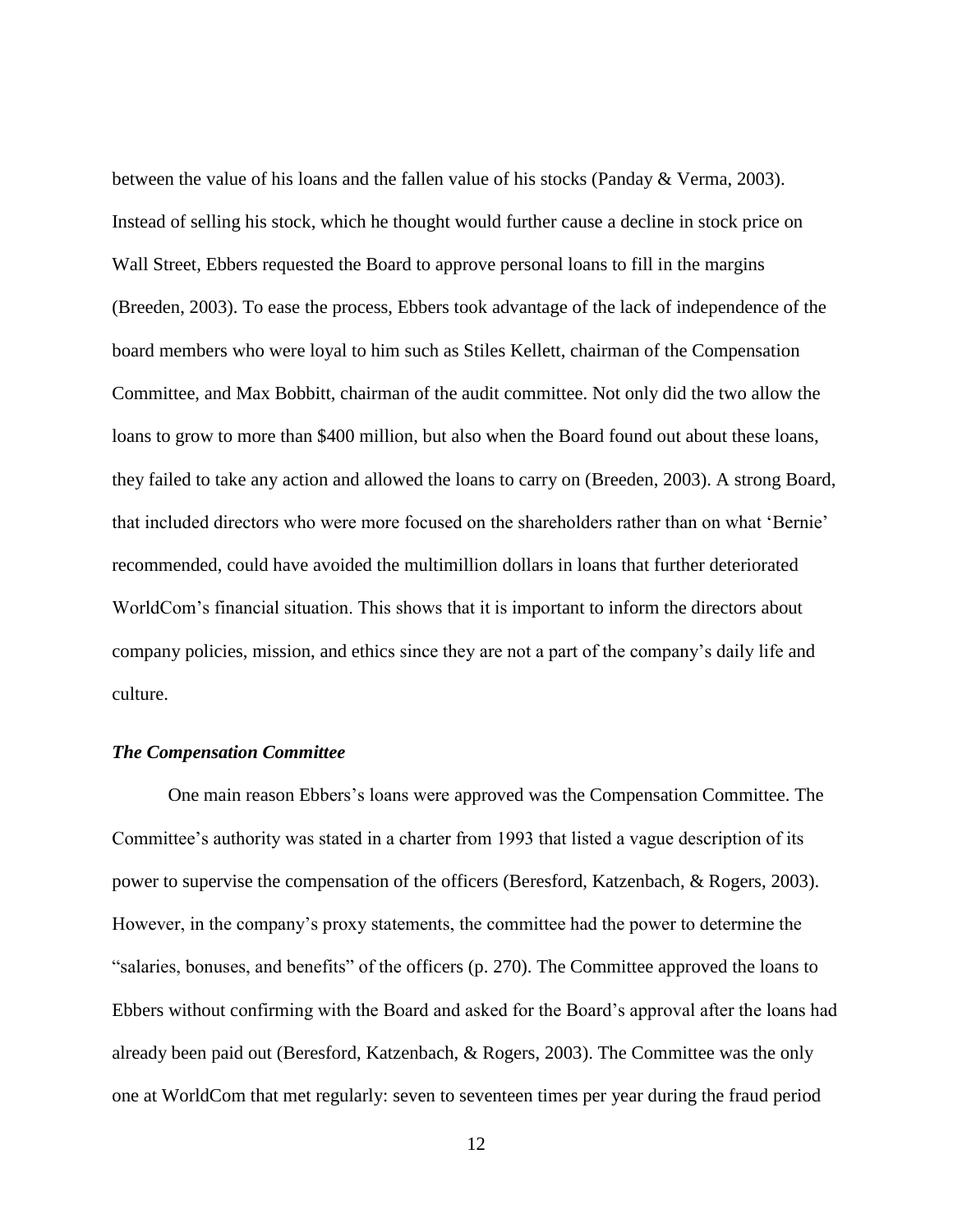of 1999-2001. Similar to the Board of Directors, the Compensation Committee failed to properly conduct its role in placing appropriate pay programs that not only supported the company"s mission and strategy but were also in the best interests of the company. The approval of Ebbers"s loans does not qualify as an action in the company's best interests, but only in the best interests of Ebbers and the board members who were loyal to him.

#### *Lessons in Corporate Governance*

Corporate governance involves the protection of shareholders by the Board of Directors (P. Roush, personal communication, 2011). The approval of Ebbers"s personal loans was not in the best interests of the stakeholders. Breeden (2003) mentions that there are no "checklists" of achieving "good" governance. There is, however, a need of a Board that contains individuals who not only possess business knowledge and skills but also have "healthy sensitivity to norms of proper behavior" (p. 23). The focus then turns to the creation of value for the company rather than to simply avoid wrongdoing and to have a good code of ethics (Breeden, 2003).

Breeden further emphasizes "doing the right thing," stating that every Board whether at a national, business, or university level will at some point be faced with tough decisions and challenges. The key to the success of the Board is to take action and resolve any problems with competency (Breeden, 2003). Unfortunately, with WorldCom, when the Board was presented with the challenge of approving Ebbers's loans, among other large acquisition decisions, it failed to take action and limit Ebbers"s power on the Board. Perhaps the Board did not realize the consequences that could occur as a result of those actions committed against their long time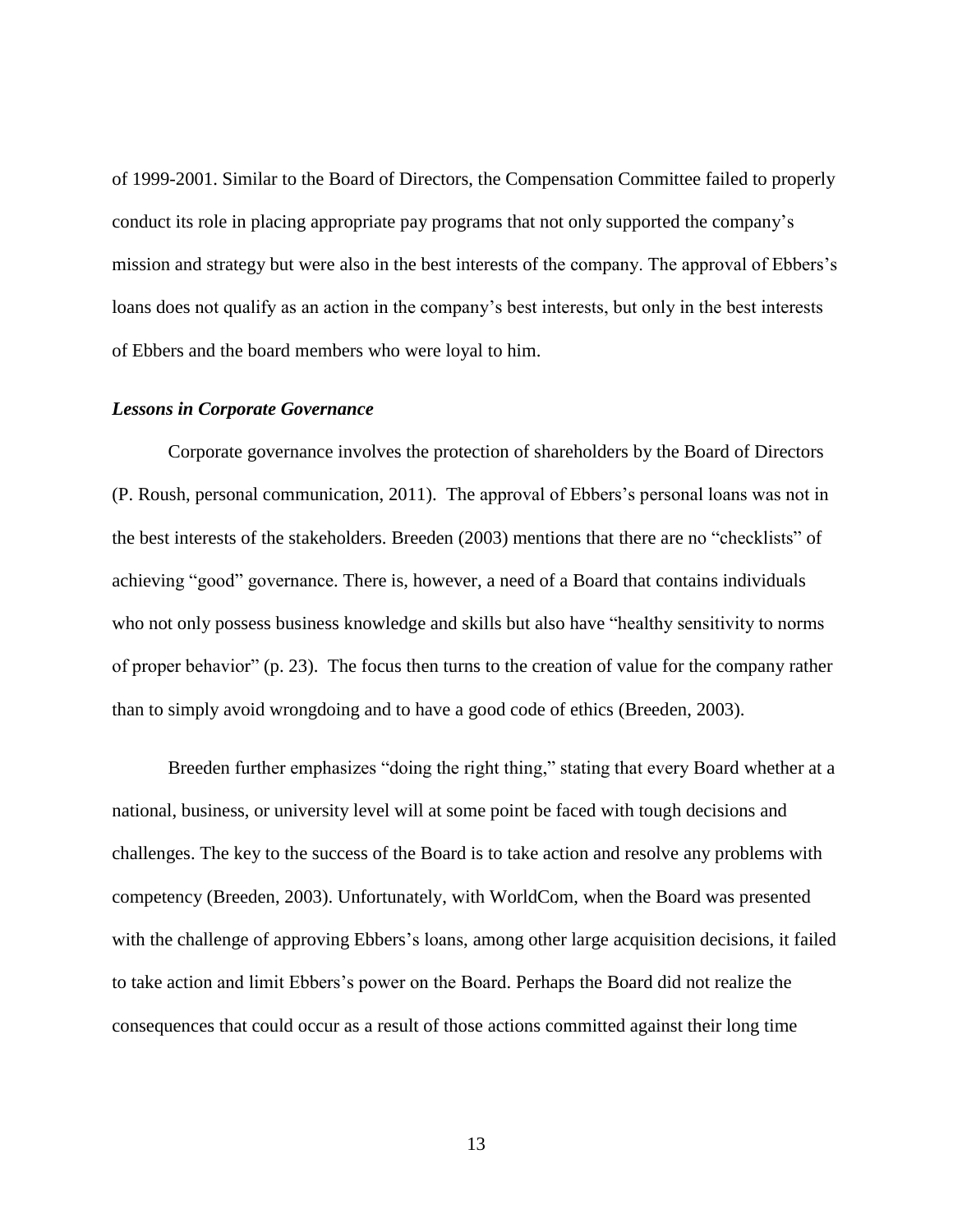friend nor did it have the competency to take control of the board and take a strong position against the decisions.

# <span id="page-21-1"></span><span id="page-21-0"></span>**Auditing: to detect or to neglect Audit Committee**

A director's independence from management is a key factor in a successful company. At WorldCom, an Audit Committee was established to conduct relations with Arthur Andersen, the external auditor. An Audit Committee consists of a selected number of Board members who are to meet from time to time with the company"s auditing firm and discuss the progress of the audit, the findings, and resolve any conflicts that may occur between management and the firm (Louwers, Ramsay, Sinason, & Strawser, 2008). However, in WorldCom"s case, the lack of independence and awareness of the Board as a whole trickled down to the audit committee. The committee"s chairman, Max Bobbitt, was very loyal to Ebbers. Hence, the members of the committee, including Bobbitt, were either unaware or had known about the fraudulent misstatements for the years 1999, 2000, and 2001 and choose to ignore it. According to Breeden (2003), the Committee oversaw the \$30 billion revenue company when it met for about three to six hours once a year.

While the Committee was represented positively, the accounting controls within were "virtually non-existent" (in Re WorldCom, inc., 2003). It appears the lack of activity was more of a "going through the motions" as opposed to the Committee sitting down and understanding the policies, the internal controls, and the audit programs that were a necessity to the company"s core structure (Breeden, 2003). Even though Arthur Andersen acknowledged WorldCom as a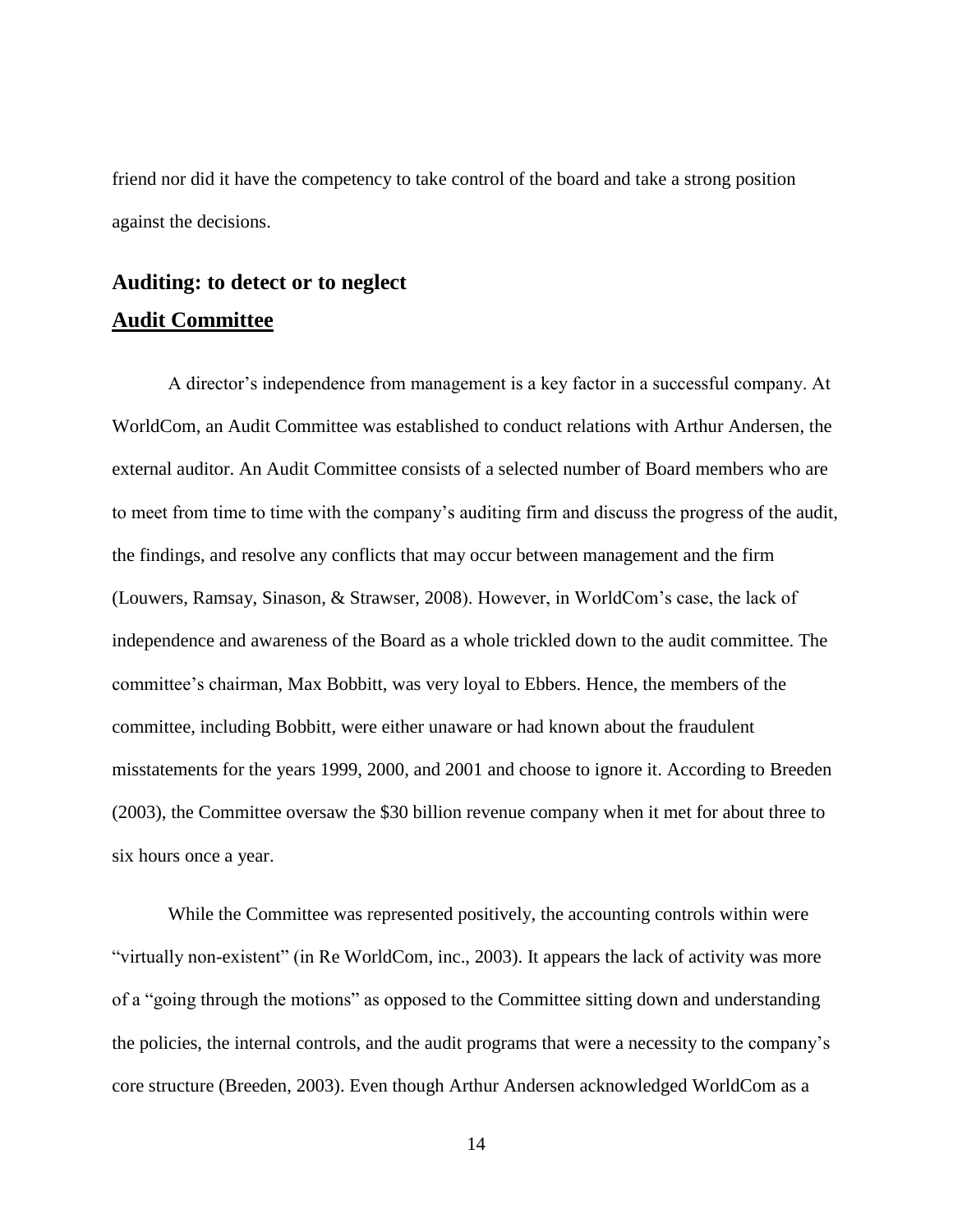"maximum risk" client and mentioned to the Committee that WorldCom had "misapplied GAAP (Generally Accepted Accounting Principles) with respect to certain investments," the committee chose to ignore it and in the end Arthur Andersen gave WorldCom a clean, unqualified opinion (Zekany, Braun, & Warder, 2004).

The audit committee"s negligence depicts another weakness in WorldCom"s internal controls. Therefore, it is very important to have members in the committee that fulfill their duties by overseeing the corporation"s internal control structure as well as making sure that the company complies with "laws, regulations, and standards" (Romney & Steinbart, 2008). The members should also periodically meet with the firm"s internal and external auditors to ensure the audit process is efficient and be aware of the company"s operations. The fulfillment of these duties is now a requirement due to Section 301 of the Sarbanes-Oxley Act discussed later.

## <span id="page-22-0"></span>**Internal Audit**

WorldCom"s Audit Committee failed to meet with the Internal Auditors of the company, who had the duty to provide the Audit Committee with an independent and objective view on how to improve and add value to WorldCom"s operations (Louwers, Ramsay, Sinason, & Strawser, 2008). Not only were the personnel in the internal audit department not enough for a large company, but they also lacked the proper training and experience to conduct the testing of the company"s controls.

According to Thornburgh (2003), Ebbers or Sullivan would have the department work on "special projects" that were very time consuming and would normally not be part of the audit function. Thornburgh states that there were times when the auditors would work on the projects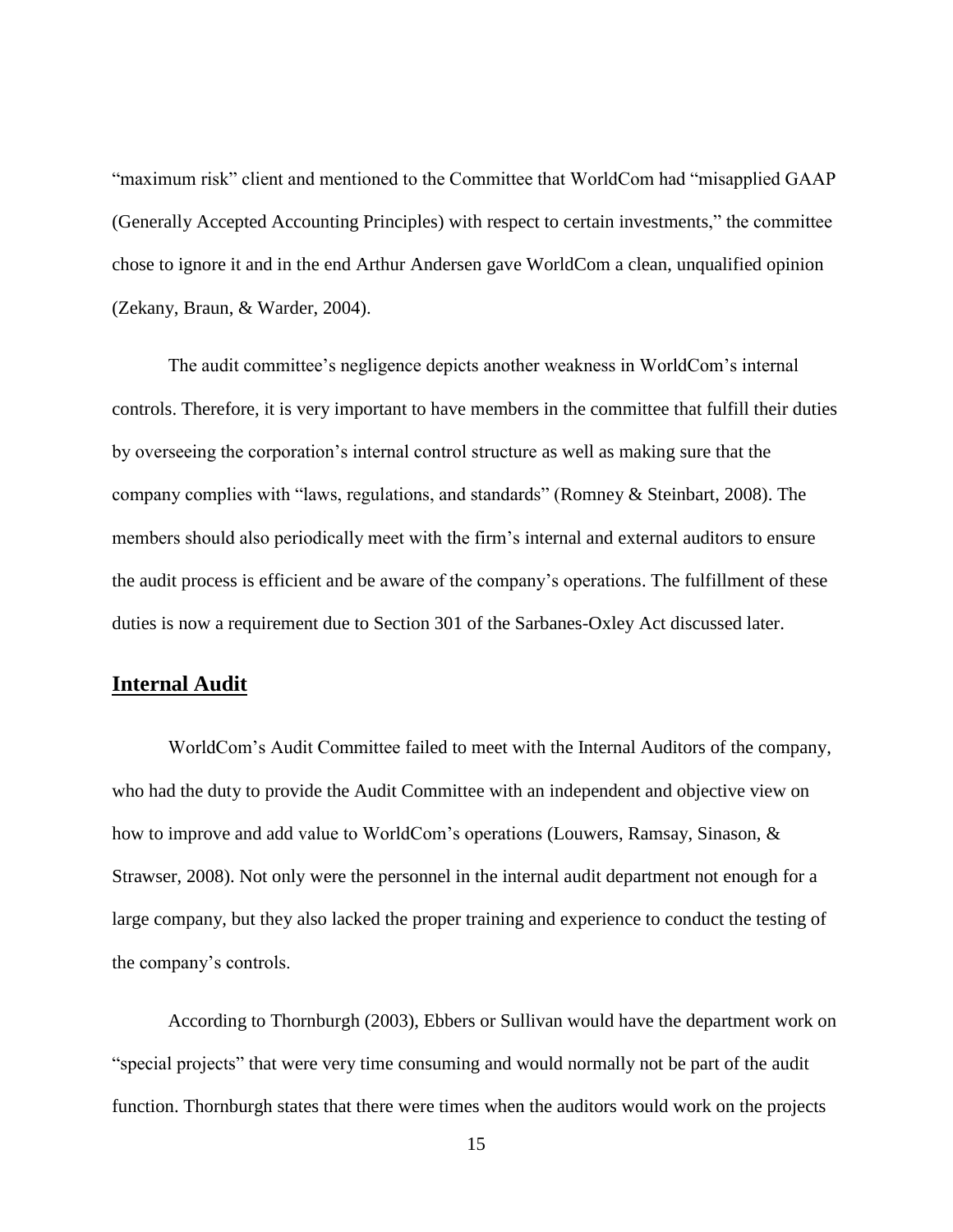during the day and then stay late at night to complete the audits that were often delayed. Cynthia Cooper, the Vice President of the Internal Audit function and the individual whose department discovered and reported the fraud, stood by the intense work in the hopes that top management would see her department as important and add the personnel and resources needed to efficiently maintain the internal audit function (Thornburgh, 2003). Gene Morse (personal communication, October 22, 2010) adds that the internal auditors were provided with limited access to the income statements and balance sheets with only a partial picture of the company"s financial situation that prohibited them from properly assessing the finances of the company.

The Internal Audit department is intended to be independent and report directly to the Audit Committee to avoid the influence of top management (Louwers, Ramsay, Sinason, & Strawser, 2008). This form of relationship was lacking at WorldCom. Furthermore, Ebbers wrongly associated the duties of an internal auditor with those of an external one. In reality, an internal auditor does little work on the financial statements and focuses more on "improving the organization"s operations" (Louwers, 2008, p. 629), rather than conducting the actual operations. The department must try to reduce or eliminate risks that could create losses and also improve the efficiency of operations. Lastly, the department should help ensure compliance with management, laws and regulations as this would add value to the company (Louwers, 2008).

#### <span id="page-23-0"></span>**External Auditors**

At WorldCom, it appears there were no checks and balances in auditing. The internal auditors were not sufficiently staffed to work on the internal controls and the audits of the company which prevented them from correctly reporting to the Audit Committee about the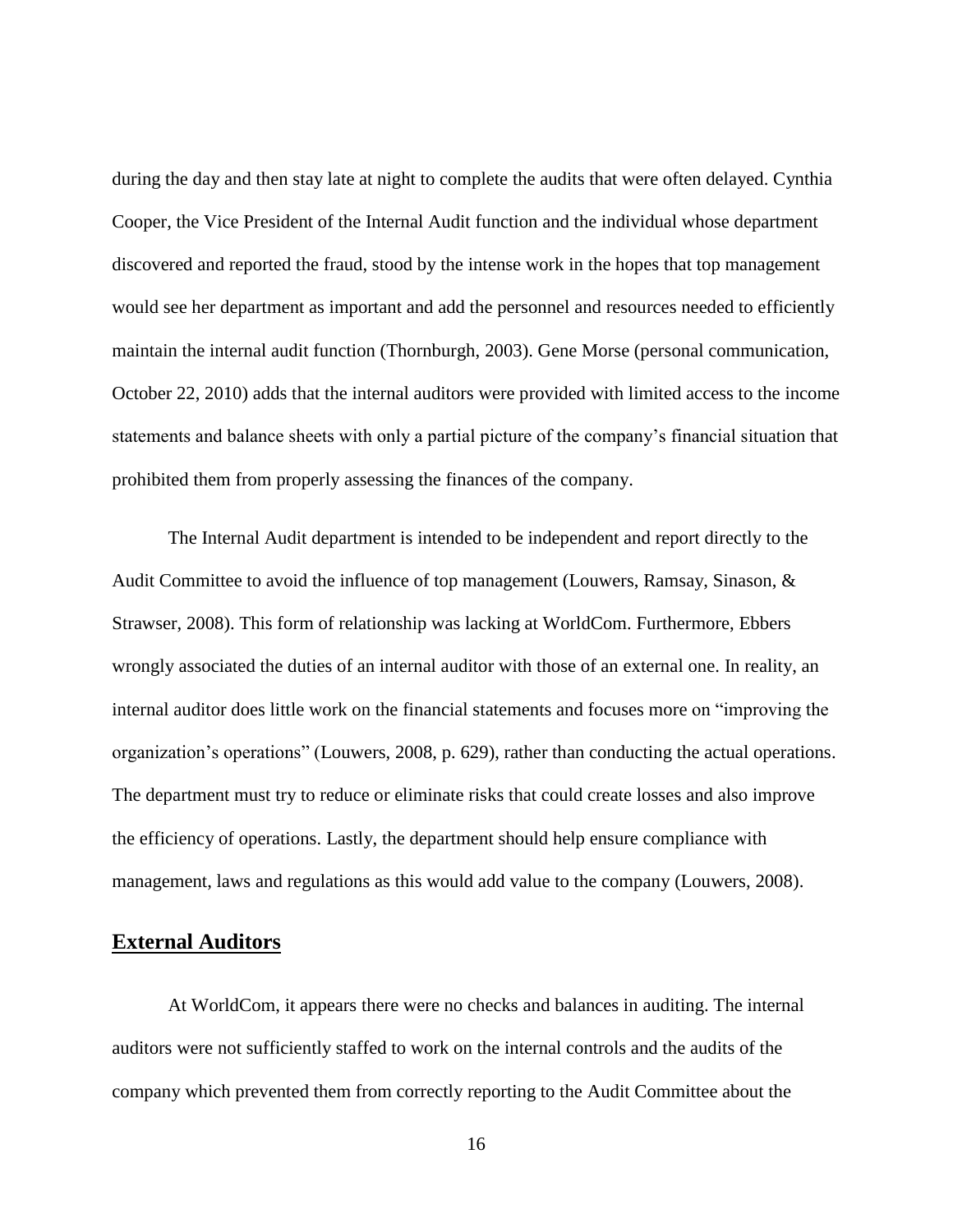operational and financial situation of WorldCom. The Committee itself did not meet on a regular basis either and was unable to properly take actions to fix the situation. Yet, the external auditor, Arthur Andersen, was the one responsible for providing an independent opinion of the financial situation at WorldCom for investors and creditors. The auditing firm also failed to carry out its duties properly.

According to Beresford, Katzenbach, & Rogers (2003), Arthur Andersen's failure to detect the fraud was due in part to negligence and in part to the tight control top management kept over information. A flaw in Andersen"s approach was that it limited its testing of account balances, relying on WorldCom"s perceived strong internal control environment (Beresford, Katzenbach, & Rogers, 2003). Unfortunately, WorldCom's internal control environment was inefficient in many ways, and therefore allowed Andersen to overlook "serious deficiencies" that existed in the internal environment (p. 223). If the external auditors had performed their work properly, the fraud could have been discovered long before 2002. Moreover, even though the top management's control over the information was suspicious, Andersen failed to bring this problem to the attention of the Audit Committee (Beresford, Katzenbach, & Rogers, 2003).

Speaking at an event at Baylor University, David Myers, former comptroller at WorldCom, stated that the WorldCom audit was Arthur Andersen"s largest audit in the region, and that Arthur Andersen wanted to keep WorldCom as a client (*Acc guest* 2009). Unfortunately, the retaining of WorldCom as a client was due to the consulting revenue that it brought in to Arthur Andersen. The auditors spent more time selling those consulting services and less time conducting analytical reviews and testing controls. According to Roush (personal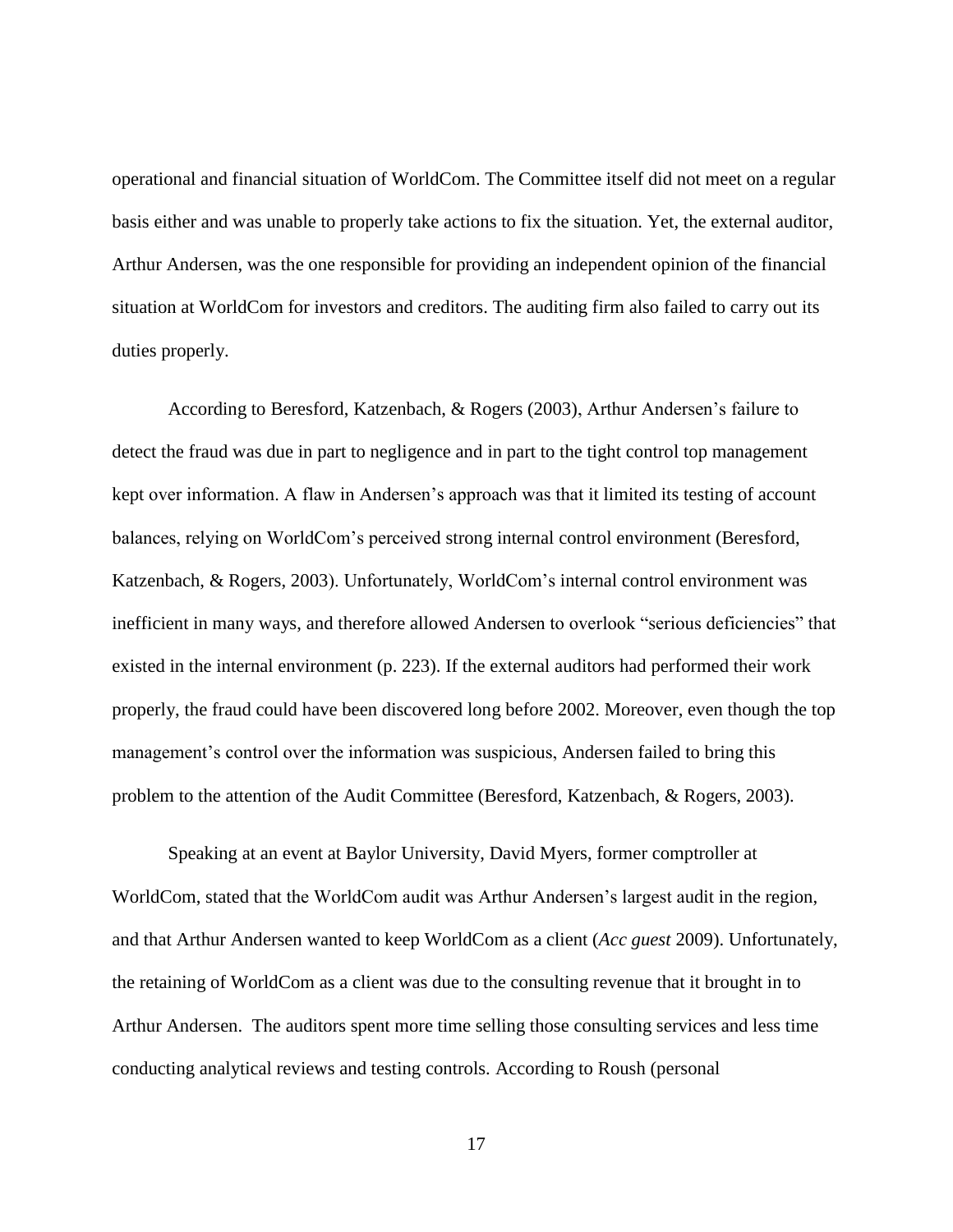communication, 2011), this situation created a conflict of interest because the auditors would first consult a company about how to increase performance or efficiency and then go back to the same company and independently audit it. Top management at WorldCom was aware of this and made the journal entries in the way they would be tested by Arthur Andersen. In addition, Myers notes that Arthur Andersen may not have overlooked the details purposely but rather the auditors were pressured to have the job completed as soon as they could. It appears that the relationship with WorldCom was more valued than performing appropriate audit work. Andersen's close relationship with Ebbers, in the end, resulted in a lack of professional skepticism: the questioning attitude an auditor must have when in the field.

## <span id="page-25-0"></span>**External Environment**

The external environment during the fraud period also served as a basis for WorldCom"s growth during the Internet bubble**.** When the bubble burst in early 2000, WorldCom"s share price plummeted along with most of the volatile Internet and telecommunications companies.

## <span id="page-25-1"></span>**Double Bubble**

#### *Dot-Com Bubble*

In 1996, UUNet, the technology and Internet sector of WorldCom, announced that Internet traffic was doubling every 100 days. According to Odlyzko (2003), while the statement may have been true from 1996-1997, when Internet was indeed growing, the growth failed to be carried on towards the later years when it was most often cited. This statement was not only made by Internet and telecommunications companies to boost investment in their companies, but also, by scientists trying to demonstrate the need for research within this new technology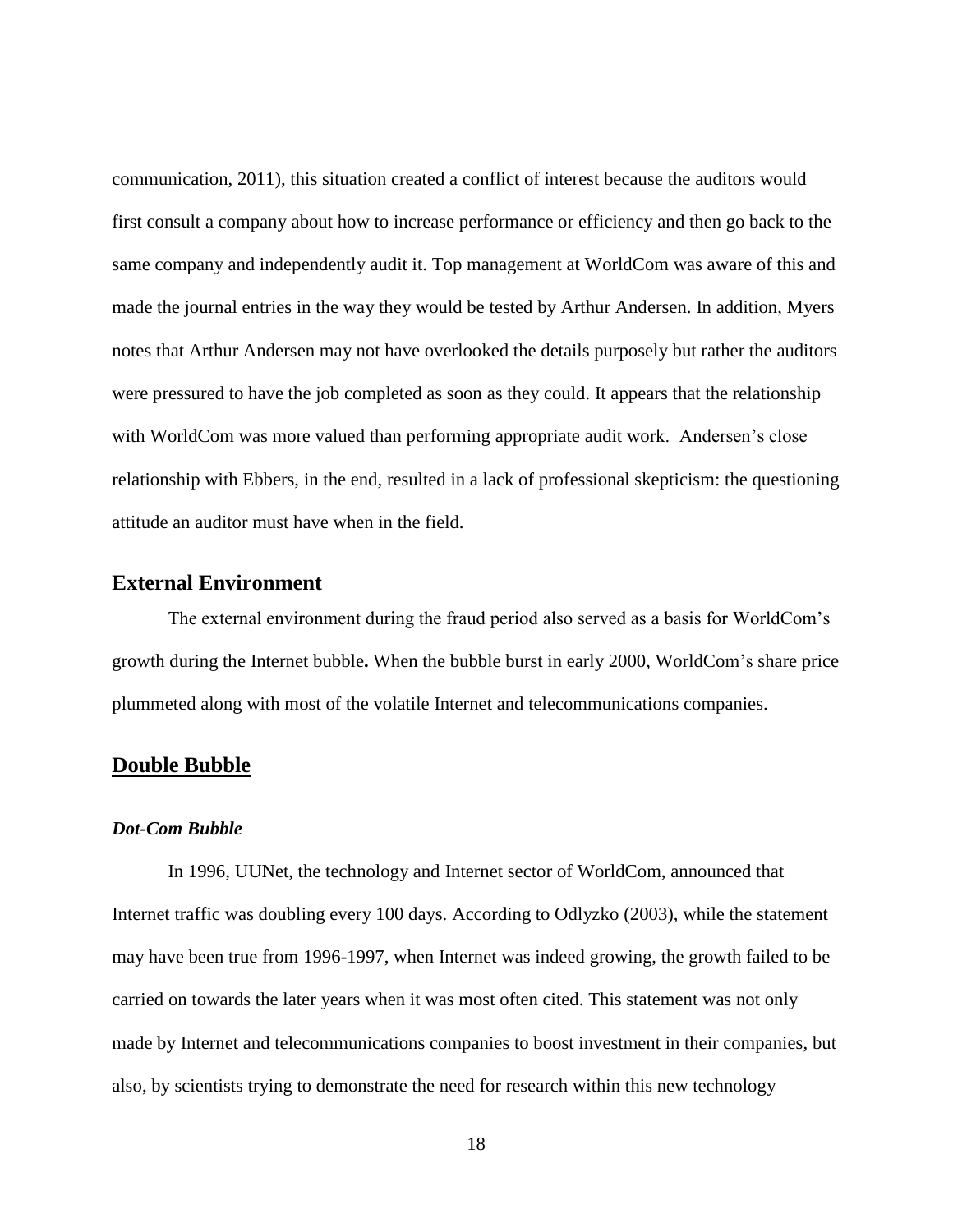(Odlyzko, 2003). Hence, people believing in the evolving myth started to invest rapidly into the volatile stocks of Internet and telecommunication companies. A majority of these companies were not even making a profit. Odlyzko emphasizes that people did not stop to think about how something could grow so fast and that the myth was repeated enough times that it became a reality. He states that in order for the traffic to keep on increasing, within a year every person would have had to be using the Internet twenty four hours per day, a scenario that was not plausible at the time. In his most recent paper, Odlyzko (2010) mentions the cause of bubbles like the Internet and telecommunications one is gullibility. This "beautiful illusion" of enormous profits and a better lifestyle block one"s ability to think objectively. In the end, the growth is empowered by this gullibility. Essentially people end up "drinking their own Kool-Aid" (Odlyzko, 2010). These actions later turn into anger and disbelief once the bubble is gone and reality becomes apparent.

#### *Telecomm in Trouble*

During the false growth of the Internet, the Telecommunications Act of 1996 was passed. The act allowed long distance companies such as WorldCom to compete in the local market and allowed the local phone companies to compete in the long distance market. Therefore it opened the different parts of the telecommunications industry to fierce competition and lowered the price of telecomm services (Economides, 1998).

As more and more Internet companies came into the market, an increased demand in broadband services appeared. Consequently, WorldCom started leasing fiber optic cables to support the demand (Gene Morse, personal communication, February 8, 2011). According to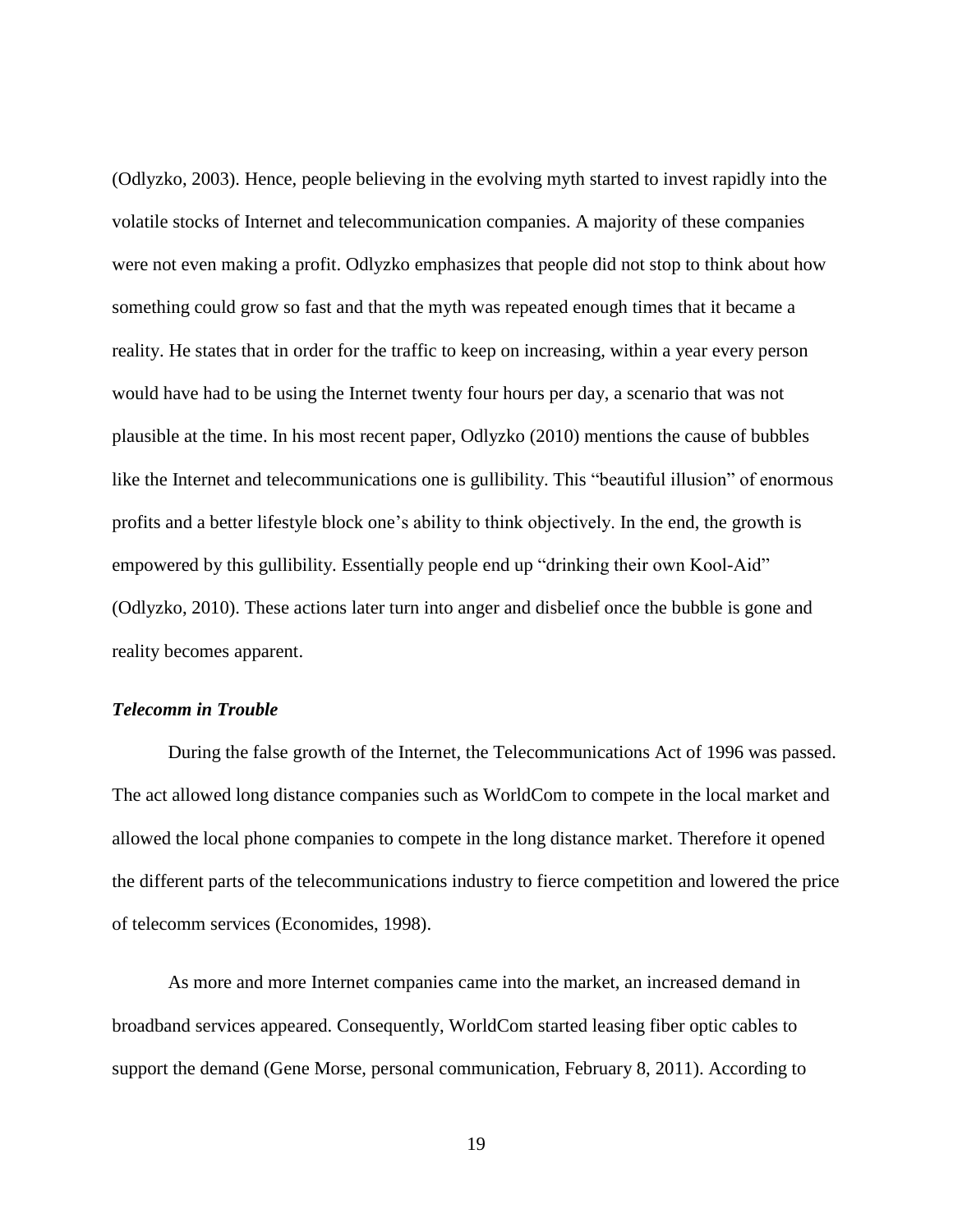Morse, when the hype of the internet stocks diminished, the Internet companies went out of business and canceled their services with WorldCom. Unfortunately for WorldCom, the leases it had made were two to five year agreements that could not be canceled. To make matters worse, companies like Cisco introduced switches that at first doubled the capacity the cable could carry, then soon gained the ability to carry thirty two-times capacity.

WorldCom had bought and invested a vast amount of capital into a transatlantic cable that when leased to other companies had only 4% utilization. The switches allowed the companies to lease only a small amount of the cables and acquire more capacity (Morse, personal communication, February 8, 2011). Morse refers to the idea of a restaurant with a hundred tables, but that only four of the tables are used on any given day. The problem here is that there was no return on the investment, yet WorldCom still had to incur the expenses for purchasing the cables. The timing of the situation was characterized by optimism, expansion, and opportunity so it was hard for anyone to predict anything other than growth. Jack Grubman, an analyst on Wall Street, stated "build it and they will come" when referring to the fiber optic cable expansion (The wall street fix, 2005).

## <span id="page-27-0"></span>**Greed at Wall Street**

The perceived unlimited growth the Internet and telecommunication bubbles were creating led to a significant flow of capital to WorldCom and other telecommunications companies (Thornburgh, 2002). The capital flow allowed the share prices of the telecomm industry as a whole to increase vastly. WorldCom"s share price was in the \$20 range in early 1995 and rose to more than \$90 during 1999. WorldCom stock during the 90s was characterized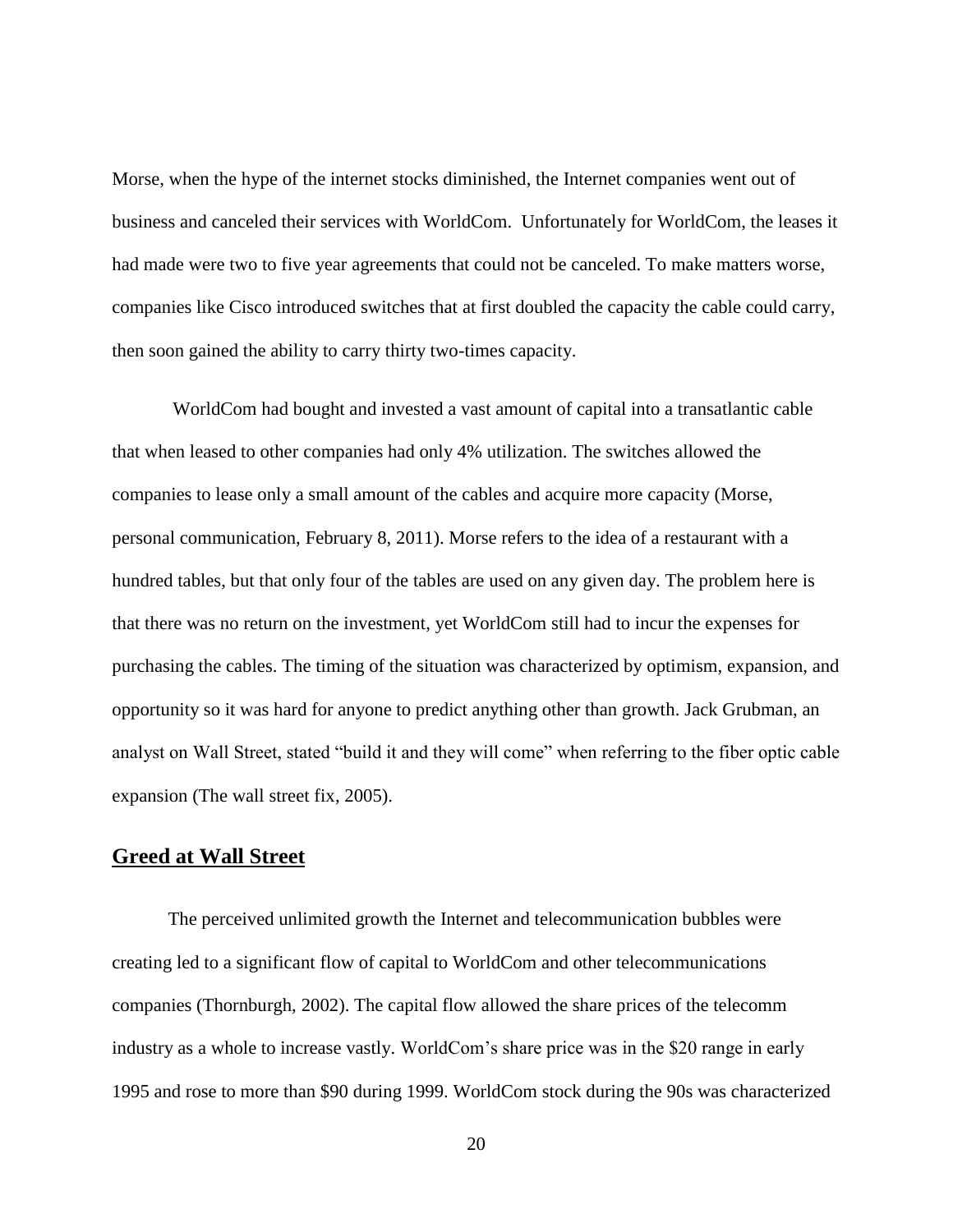by six different stock splits. On the other hand, when the new millennium started, WorldCom"s stock faced a continuous decline until it became worthless. It was also delisted from the Nasdaq market once the misstatements were made public (Thornburgh, 2002).

The scenario was reminiscent of other telecommunications companies who also saw a large downfall in their stock prices. What differentiated WorldCom stock was that WorldCom was deceiving the public through the misstated financial statements and through Jack Grubman's repetitive "buy" ratings of the stock (in re WorldCom, inc., 2003).

Jack Grubman was an analyst for Salomon Smith Barney ("SSB"), an investment firm that was often involved in underwriting WorldCom"s acquisitions. He was one of the most powerful men on Wall Street. What he said about a stock significantly affected its status on Wall Street. He was so close to Ebbers that when he was invited to his wedding, SSB"s investment banking department covered all his expenses (in re WorldCom, inc., 2003). After the fraud was revealed, it was discovered that from June 1996 through August 2000, Ebbers received IPO allocations through Grubman that allowed him to make profits totaling \$11.5 million (Exchange hearing 03-72, 2003). The question that arises is why was this loyalty so important to Grubman?

The economic environment at the time permitted investment banks to have their analysts rate companies that were a part of their own clientele base, due to the repeal of the Glass-Steagall Act during the 1990s (Katz & Homer, 2008). This created a conflict of interest similar to how the accounting firms were offering their clients both consulting and auditing services. In essence, when Grubman gave WorldCom's stock a "buy" rating, the public trusted him and bought more stock, thereby increasing its price. When the price went up, top management at WorldCom was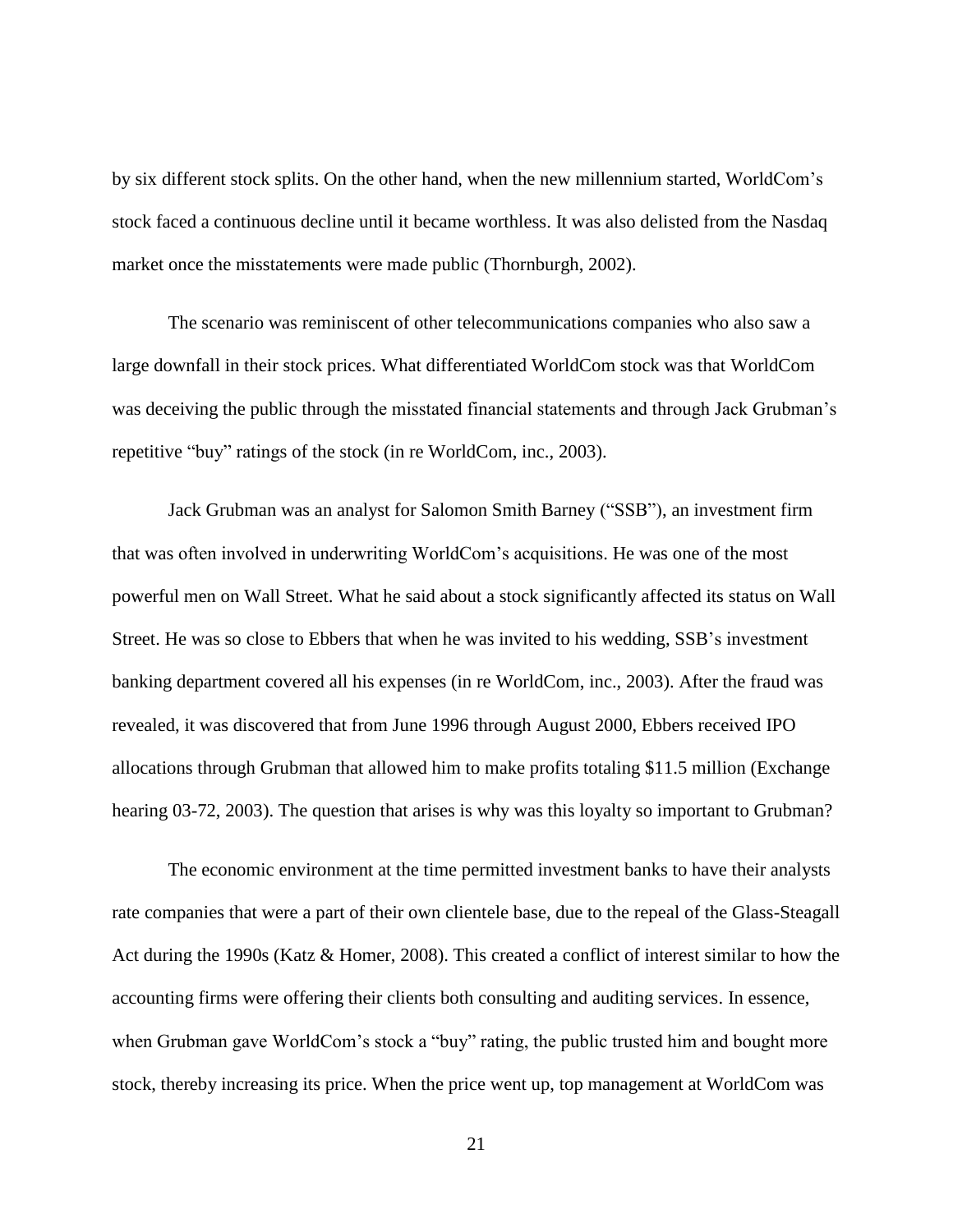able to use the appreciation to engage in more acquisitions which required underwriters such as SSB. Thereby, SSB was able to charge large fees for performing the underwriting services. From 1996 until 2000, SSB acquired a total of almost \$76 million in fees from WorldCom (Exchange hearing 03-72, 2003).

Perhaps unknowingly or even knowingly, Grubman fulfilled the desire of top management at WorldCom, who found that the stock appreciation allowed WorldCom to keep the fraudulent activities a secret for that much longer. Grubman was pressured by his own management to maintain positive ratings for the clients of his company and prevent any form of action that would make those clients take their multi-million dollar fees elsewhere (Exchange hearing 03-75, 2003). When then New York State District Attorney General, Eliot Spitzer, launched an investigation into SSB, Grubman left SSB. The agreement he signed with SSB included compensation of about \$19.5 million, plus \$13 million in deferred compensation from previous years, which unfortunately did not serve as a lesson to analysts. Rather, it showed them that the worst that can happen to them as an analyst is that they retire earlier with a lower net worth than they would have otherwise. There is a dire need for standards and punishments for wrongdoing in the financial markets. Some efforts have been made to create a more stable economic environment such as the Dodd-Frank Wall Street Reform and Consumer Protection Act that was passed on July 21, 2010 (FDIC Law, 2010). The act included the Volcker Rule, proposed by former Federal Reserve Chairman, Paul Volcker, and restricts US banks from making certain investments if they are not on behalf of the banks" customers. Yet, continuous efforts are needed to ensure future stability.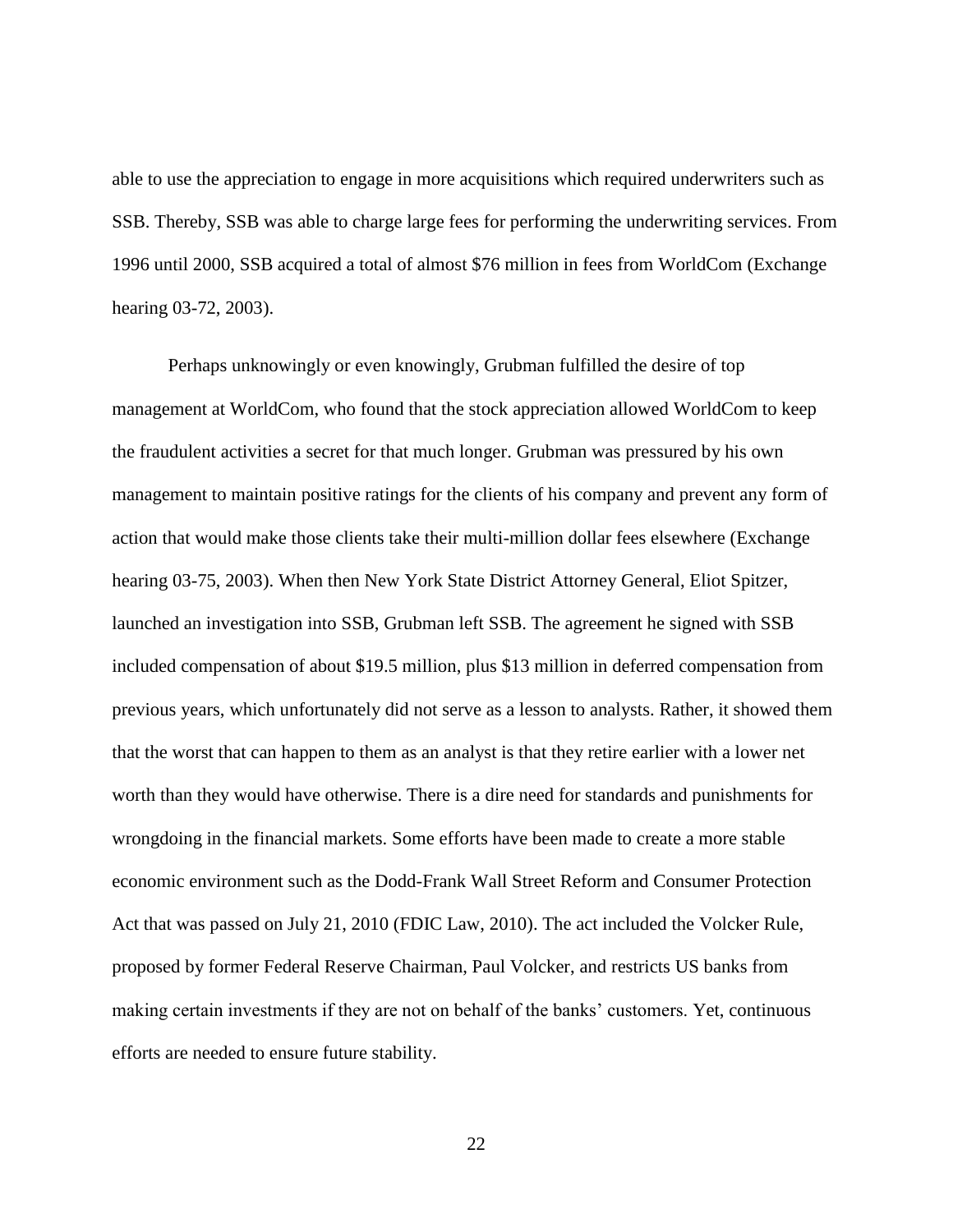## <span id="page-30-0"></span>**Causes Conclusion**

What lessons can we learn from the causes of the WorldCom fraud?

WorldCom"s internal environment was a mess waiting to happen. It appears that even without the fraud, the company would have collapsed anyways, yet perhaps sooner than it really did. The fraud was similar to a piece of gum patching a hole in a dam. The external environment was the storm that caused the gum to lose its stickiness. Lastly, the lack of proper personnel to detect and fix the hole was the auditing failure.

The internal problems at WorldCom were its lack of a competitive strategy, weak internal controls, an aggressive culture that demanded high returns, and the failure to look out for what was best for the stock holder as well as the stake holder of the company.

While the growth of a company is necessary for its sustainability, it is also important for the company to focus on the long term rather than only on the next quarterly report. By doing so, the company emphasizes that it creates value not only for Wall Street, but also for its customers that are the drivers of the company.

Employees of a company are also drivers for its growth and success. However, the competitive culture at WorldCom was characterized by loyalty to management with no regards to ethics, honesty, or integrity ("doing the right thing").

The Board of Directors served as an internal control that was a failure on its own part. The duty of the Board was to correct the weakness of the company that management was unable to see due to its lack of the independence from the company. However, the Board appeared to be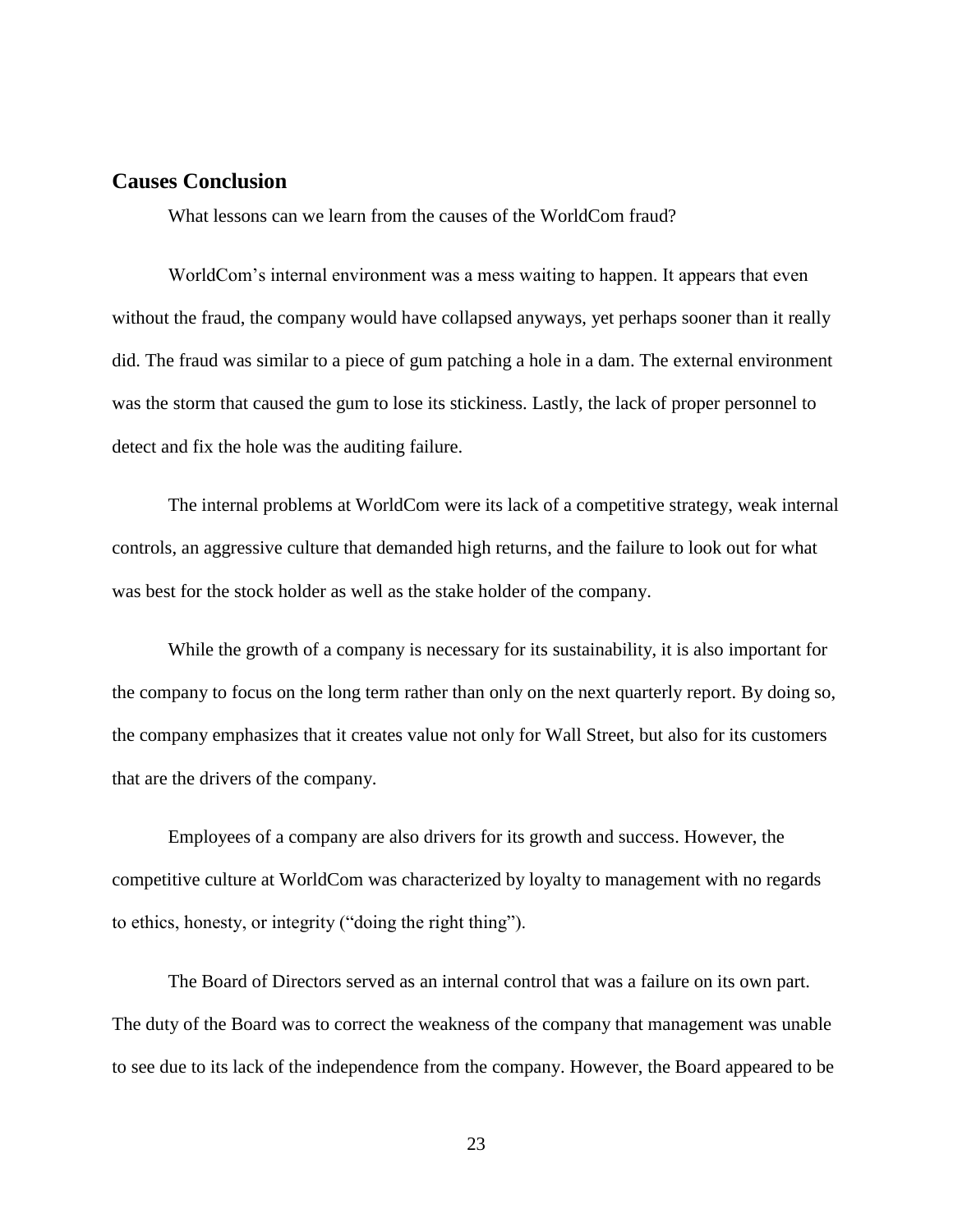barely independent as most of the members were Ebbers"s friends. Due to this friendship, the Board started to look out for pleasing management rather than fulfill its duty to protect the stake holders.

Within the Board was the Audit Committee that had the obligation to communicate with the internal and external auditors. Since it only met three to six hours a year, it did not fully communicate with either of the auditors. Although, Arthur Andersen did inform the Committee that WorldCom had misapplied GAAP, the committee members chose to ignore it.

The external environment was a storm moving into an already deteriorated structure. The collapse of the Internet and Telecomm bubbles led to a continuous decline in the company"s stock price. This decline was only slowed due to Jack Grubman"s continuous "buy" ratings for WorldCom.

In the end, the lessons learned from these causes is that when a company appears to be doing well within an external environment that is very bleak, it is the internal auditor's duty to investigate. In addition, the external auditor is the one that must come in with an objective, unbiased mind set and audit the company with integrity, honesty, and independence.

In an organization, when carrying out an objective, one must plan, design, implement, and evaluate. Throughout the research process, the information collected suggests that there are very useful guidelines that exist that provide a detailed outline of running and maintaining an organization. Unfortunately, while the planning and designing of a good ethical work culture, for example, already exists in these guidelines, their implementation is what companies fail to do.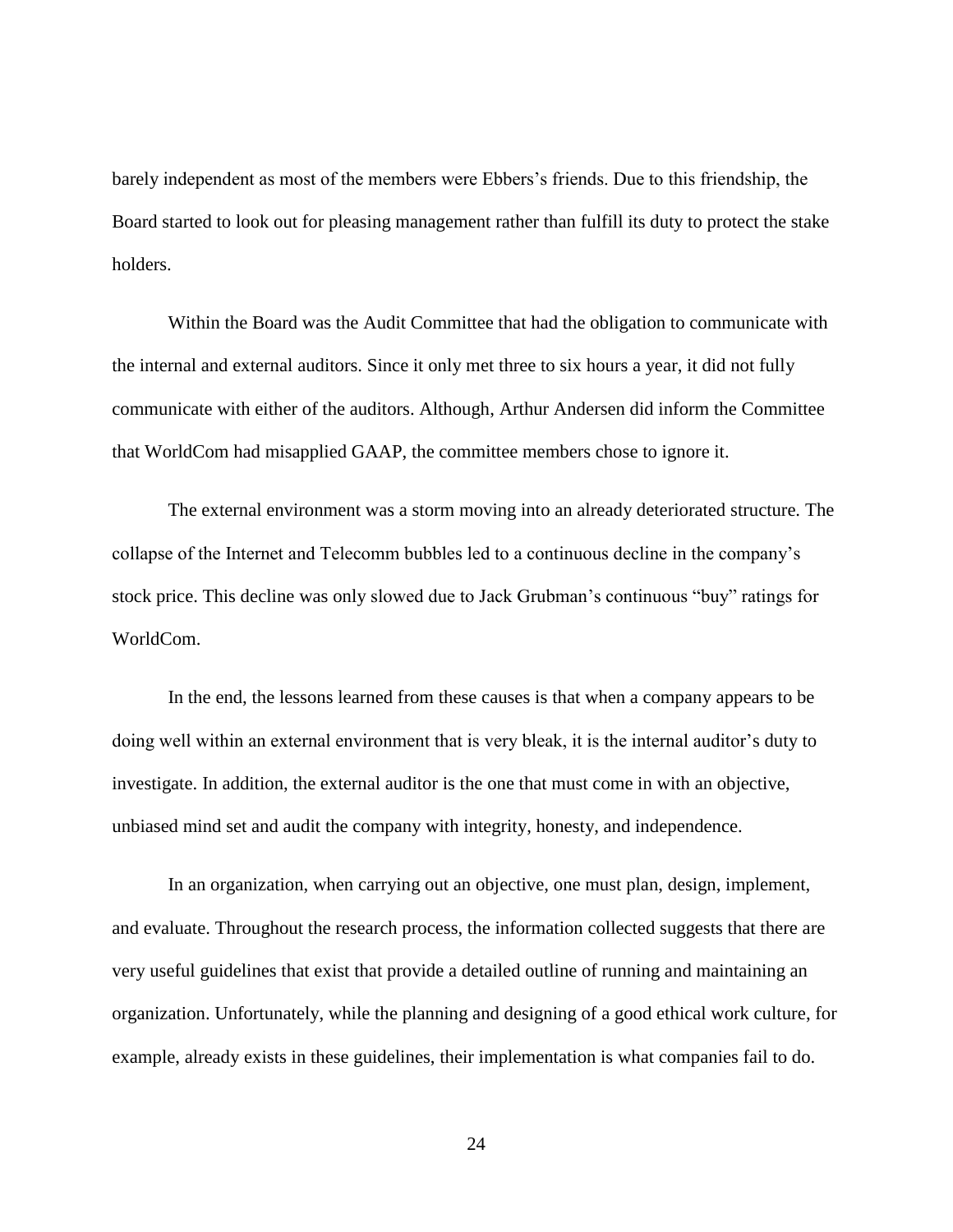## **Characteristics**

## <span id="page-32-1"></span><span id="page-32-0"></span>**Definition of Fraud**

Gaining an unfair advantage over another person is considered fraud (Romney & Steinbart 2008). To be considered a fraud, the deception must be characterized by "a false statement, representation, or disclosure"; "a material fact," that causes the fraudster to initiate the fraud; the "intention to deceive"; a "justifiable reliance" of the fraudster on the misstatements; and an injured party (Romney & Steinbart, p. 145).

While there are different types of fraud, the most common type of fraud is the misstatement of financial statements (Albrecht & Albrecht, 2004). The fraud is committed on behalf of the organization, usually through the acts of top management, as in the case of WorldCom. In management fraud, management is the perpetrator and the company"s stockholders, lenders, and other users of financial information are the victims (Albrecht & Albrecht 2004).The reason behind these manipulations is usually to "increase the company"s stock price, meet cash flow needs, or hide company losses and problems" (Romney & Steinbart, 2008, p.146).

In order to reduce and prevent fraud, it is important to understand what happened so that the case may be of use as a precedent for someone auditing a similar company in the same industry. At WorldCom, the fraud was characterized mainly by the improper reduction of line costs and false adjustments to report revenue growth.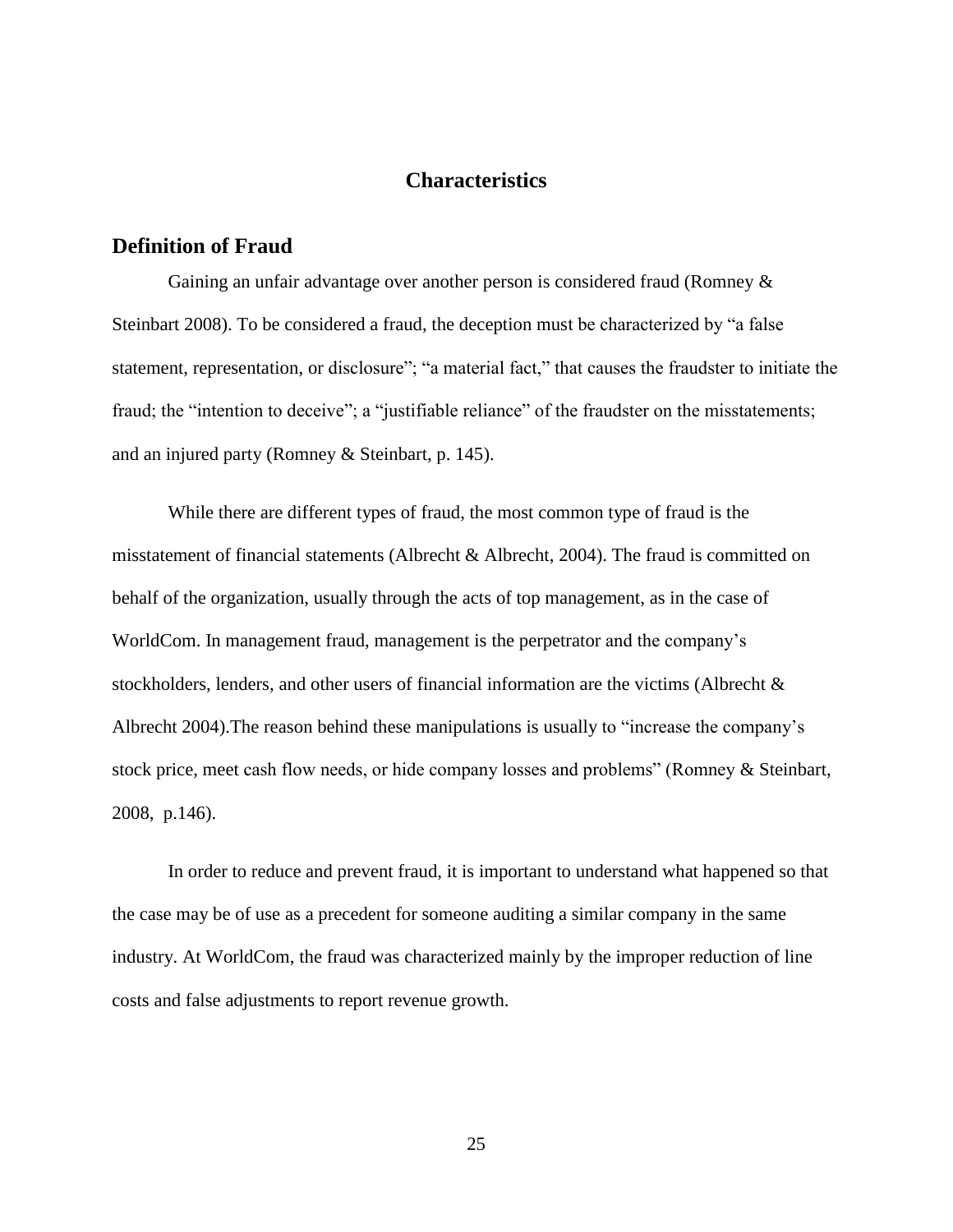## <span id="page-33-0"></span>**The Misstatement of Line Costs**

According to Beresford, Katzenbach, & Rogers (2003), line costs are the costs associated with carrying a voice phone call or data transmission from the call's origin to its destination. If a WorldCom customer made a call from New York City to London, the call would first go through the local phone company"s line in New York City, then through WorldCom"s long distance, and finally through the local phone company in London. WorldCom would have to pay both the local companies in New York City and London for use of the phone lines; these costs are considered line costs. Not only were line costs WorldCom"s biggest expense but were also approximately half of WorldCom's total expenses. Especially after the collapse of the dot com bubble in early 2000, cost savings became extremely important, so important that line cost meetings were the only meetings with regular attendance by top management. WorldCom"s top management strived to achieve a low line cost to revenue ratio ("line cost E/R ratio"), because a lower ratio meant better performance whereas a higher ratio meant poorer performance. To report better performance and growth, Sullivan implemented two improper accounting methods to reduce the amount of line costs: release of accruals from 1999-2000 followed by the capitalization of line costs in 2001 through early 2002 (Beresford, Katzenbach, & Rogers, 2003).

## <span id="page-33-1"></span>**Releasing Accruals**

According to Breeden (2003), the end of each month, during the fraud period at WorldCom, was characterized by the estimation of costs that were associated with using the phone lines of other companies. The actual bill for the services was usually not received for several months (Breeden, 2003). This meant that some entries made to the payables could be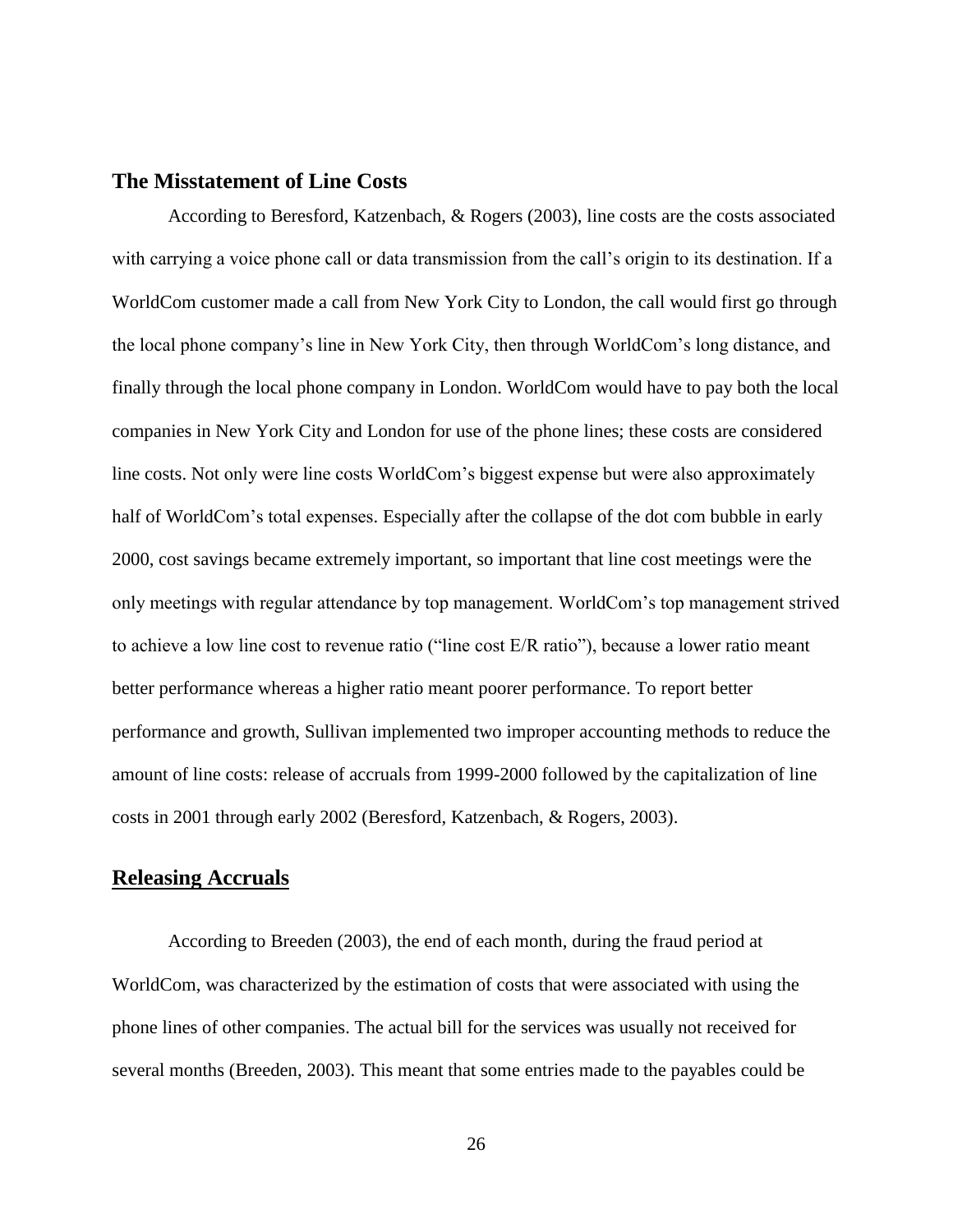overestimated or underestimated. In the case that the liability was overestimated, when the actual bill was received there would be a surplus of liabilities that when "released" would result in a reduction of the line costs:

Accounts Payable 1,000,000 Cash Paid to Suppliers 900,000 Line Cost Expense "release" 100,000

WorldCom adjusted its accrual in three ways. Some accruals were released without even confirming if any accruals existed in the first place. Second, if WorldCom had accruals on its balance sheet it would not release them for the proper period and instead keep them as "rainy day" funds for future uses. Lastly, some of the accruals released were not even established for line costs, thereby violating GAAP by using one expense type to offset another (Beresford, Katzenbach, & Rogers, 2003).

Line costs were very significant to WorldCom"s bottom line. Ebbers made public promises to stockholders and Wall Street that WorldCom would keep those costs low. Therefore, the managers at WorldCom were continuously under pressure to find ways to reduce those costs (Breeden, 2003). With the burst of the Internet and telecomm bubbles, the pressure increased and more ways had to be discovered to keep on reporting the false numbers. According to Morse (personal communication, October 22, 2010), WorldCom"s competitors such as Sprint and AT&T had line costs that were 52% of revenues. WorldCom reported line costs of about 42% of revenues, in reality these costs were 50%-52% of revenues. Although WorldCom"s line cost ratio was in line with the telecomm companies in the industry, it chose to report lower line costs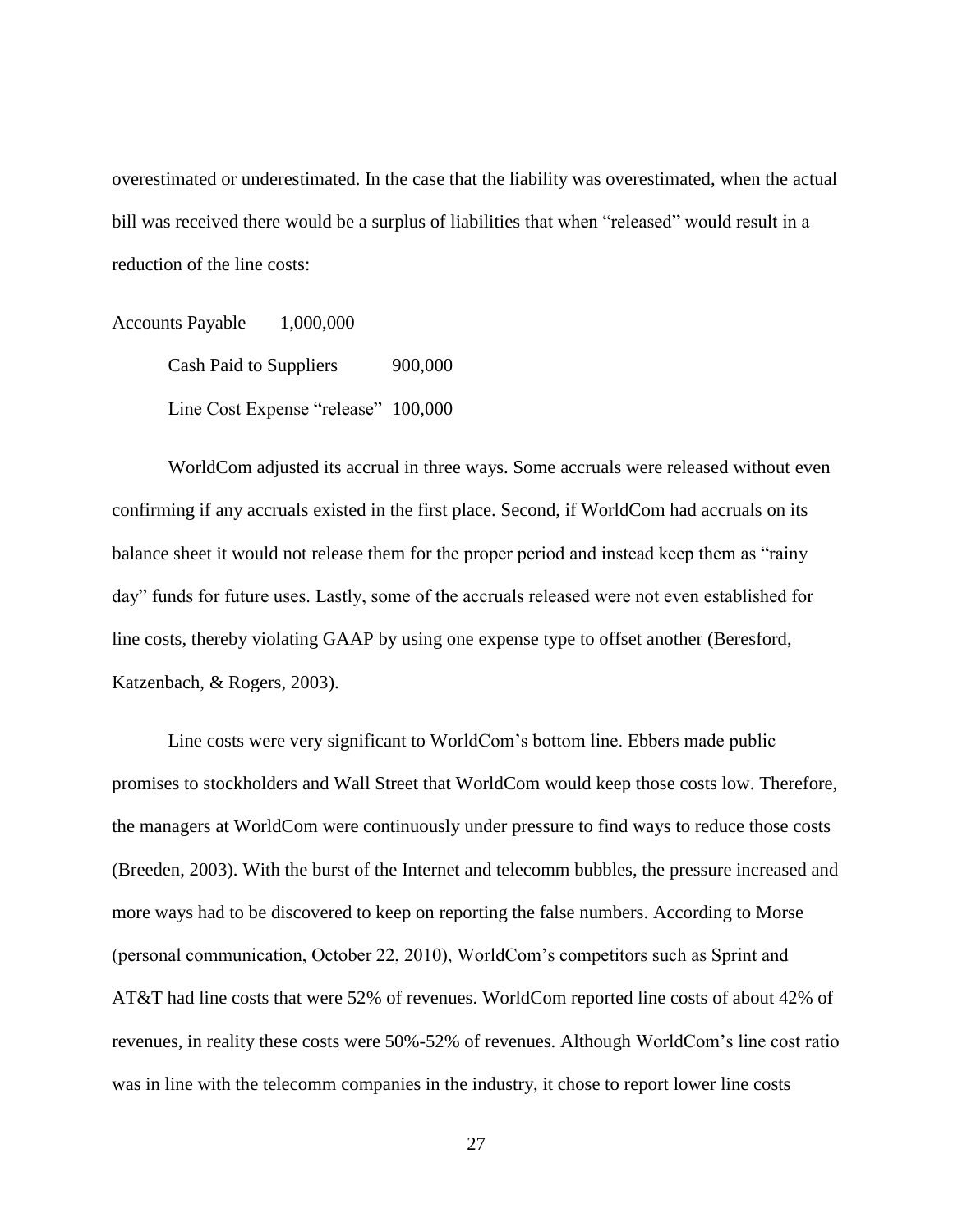because that is what the analysts expected. By meeting analyst expectations, WorldCom would make Wall Street happy. Wall Street's contentment with WorldCom would result in an increase in investments and thereby a higher stock price for WorldCom. **T**he higher the stock price, the cheaper it would become for WorldCom to acquire other companies.

The pressure worsened by early 2001 as Sullivan tried to find different ways to reduce expenses. He directed General Accounting to reduce the line cost expense for the Wireless division by \$150 million. The Wireless division saw this and told Sullivan that there was no support to the entry and he was forced to reverse it. He then ordered the managers of the General Accounting department to make large "round-dollar" journal entries that weren"t related to the Wireless division without any documentation. They did not hesitate the first time because they believed in Sullivan's integrity and thought that he had most likely discovered an accounting loophole. Two years later, as the fraudulent reporting continued, the managers were very uncomfortable with what they were doing and the only reason they did not report the fraud was because they feared the loss of their well paying jobs (Breeden 2003).

Over the two year period, WorldCom had made inappropriate accrual releases both in the domestic and international divisions that amounted to about \$3.3 billion (Beresford, Katzenbach, & Rogers, 2003). As the accruals started to run out, Sullivan came up with another strategy: capitalization of line costs.

## <span id="page-35-0"></span>**Capitalizing Line Costs**

The 4% utilization of the fiber optic cables meant that WorldCom was still paying for the leases on the cables even though it was generating no revenue on them. According to Morse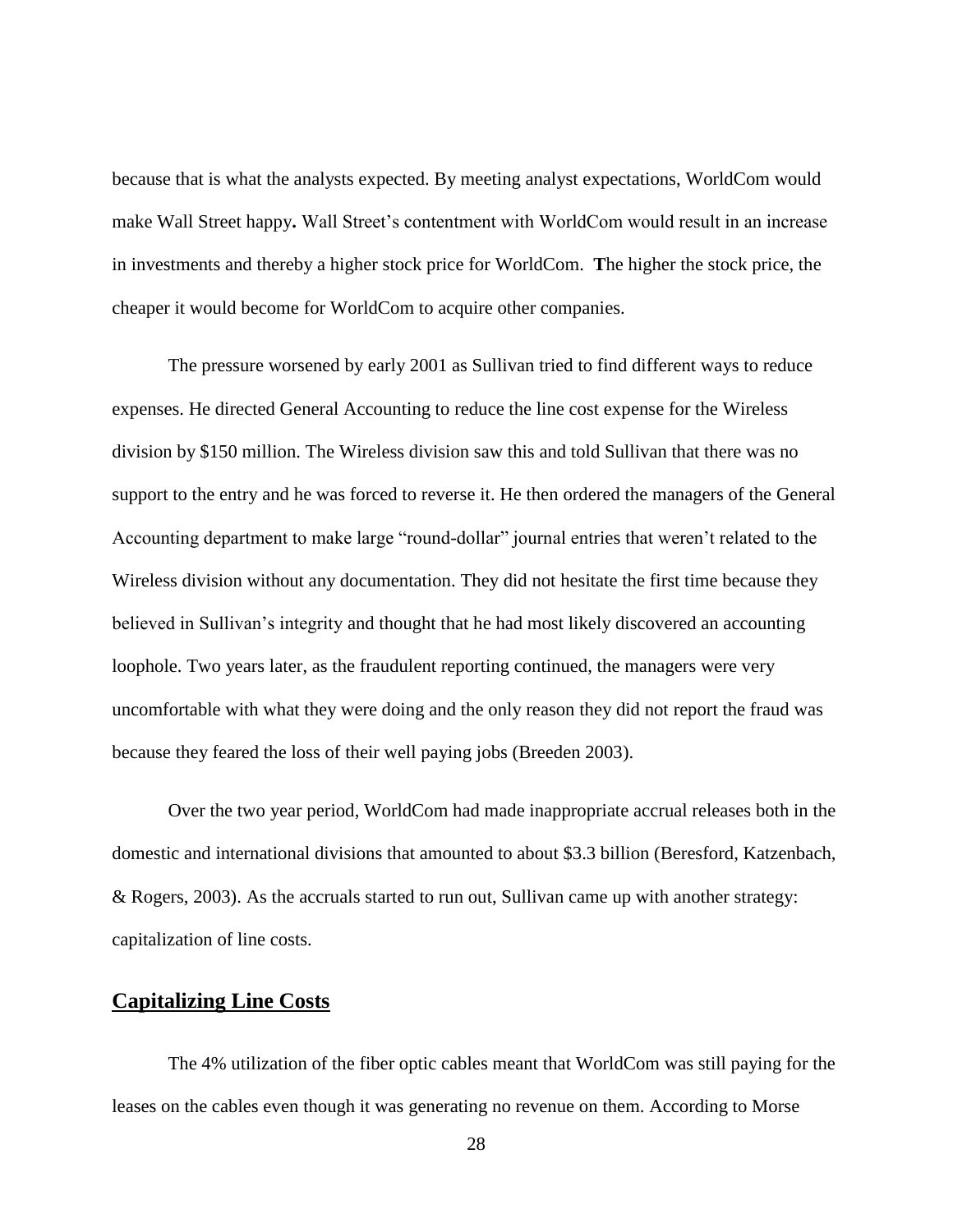(personal communication, February 8, 2011), WorldCom had leased the lines in a 2-5 year agreement that could not be canceled. However, the costs associated with the lines were causing the line cost E/R ratio to increase. Thus, when no more accruals could be released, Sullivan turned to capitalize these costs, another violation of GAAP.

By capitalizing the costs from the cables, the 2-5 year leases now had 20-30 year lives which would slowly depreciate over the next two or three decades (Morse, personal communication, February 8, 2011). GAAP requires these costs to be recognized immediately. A Line Cost to Revenue report was generated for top management to which round number adjustments were made a week or so before the numbers were announced to the public (Zekany, Braun, & Warder, 2004).

By the time the fraud was discovered, Sullivan had managed to improperly reduce the line costs by approximately \$3.883 billion (Beresford, Katzenbach, & Rogers 2003). Capitalizing the expenses resulted in shifting the items from the income statement onto the balance sheet, allowing the overstatement of income as well as the overstatement of assets.

#### <span id="page-36-0"></span>**Revenue**

Ebbers portrayed WorldCom as a high growth company. In April 2000, even after market conditions had started to deteriorate, he stated that he was still comfortable with a revenue growth of 13.5%-15.5% (Beresford, Katzenbach, & Rogers (2003). The increasing growth allowed an increasing stock price that resulted in higher compensation and currency for the numerous acquisitions WorldCom made. Unfortunately, the downturn due to the dotcom bubble resulted in the failure to achieve its highly marketed double digit growth.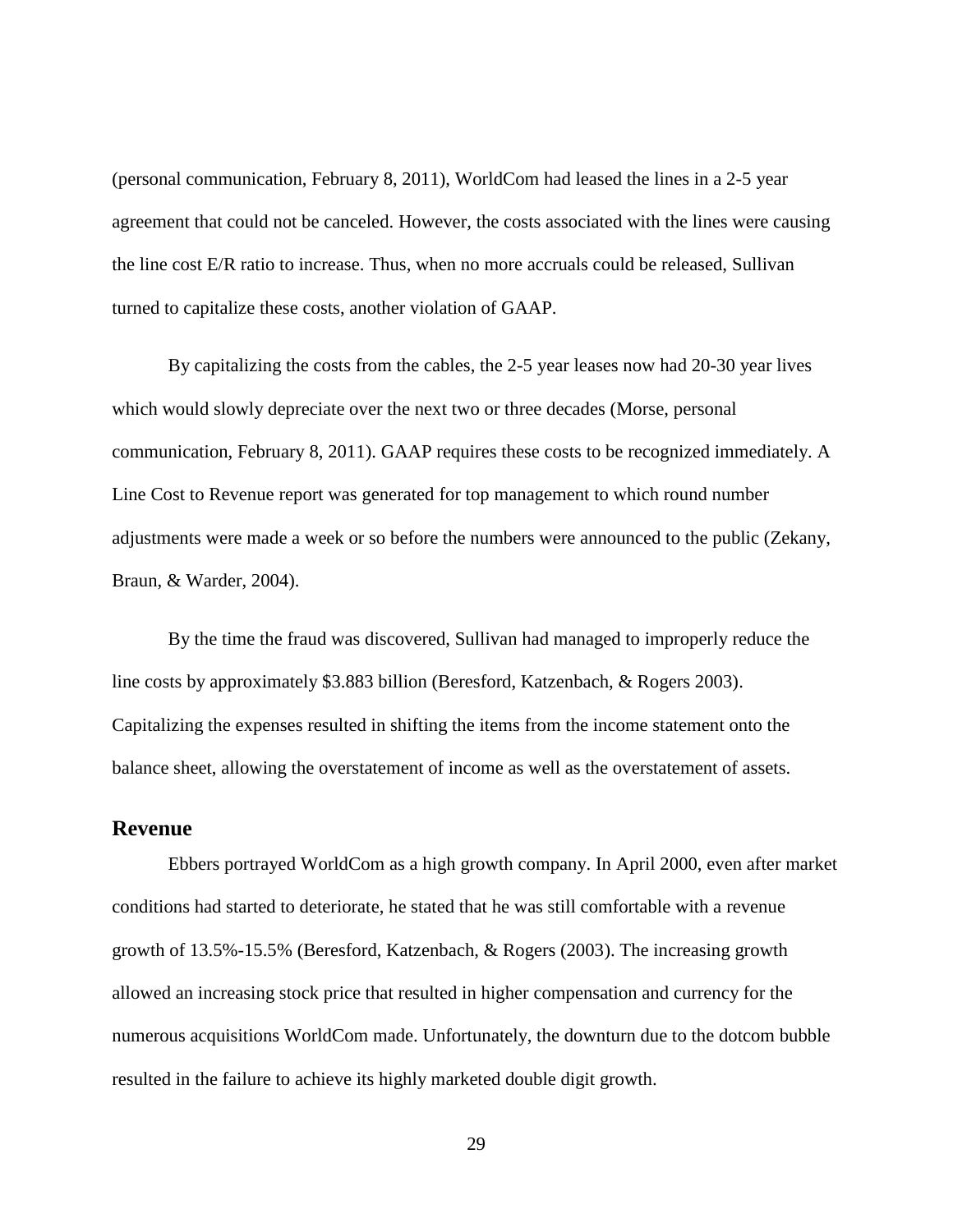A process called "closing the gap" was utilized to achieve the falsified growth. First, Ebbers and other top management received the "MonRev" report that provided a picture of the company"s revenue for a given period (Breeden, 2003). The report was available exclusively to top management and its access was closely guarded. At the end of each quarter, top management would meet to close the gap that existed between the actual revenue number and the expected number. Usually the journal entries involved large round numbers, in millions or even tens of millions of dollars, and were booked to an account called Corporate Unallocated revenue account. In reality, this account had no relation to the operating revenues of WorldCom (Zekany, Braun, & Warder, 2004). A total of approximately \$958 million in revenue was improperly recorded by WorldCom during Q1 1999 – Q1 2002 (Beresford, Katzenbach, & Rogers (2003).

What is interesting about the inflated earnings is that WorldCom was able to acquire a lower cost of capital in terms of borrowing because the banks assumed WorldCom could cover its loans. The reduction in cost of capital was one of the reasons WorldCom was able to make the multiple acquisitions, paying for the acquisitions with its own inflated stock. From December 1996 to July 2001, WorldCom spent a total of \$65 billion in acquisitions. If the Sprint acquisition had been approved, it would have spent a total of \$195 billion (Sidak, 2003).

## <span id="page-37-0"></span>**Discovery**

## <span id="page-37-1"></span>**The Internal Auditors**

The misstated numbers were not detected until suspicions arose in May 2002 when a 2001 capital expenditures audit resulted in a large variance due to entries to an account called "prepaid capacity." When Cooper, the Vice President of the Internal Audit, questioned other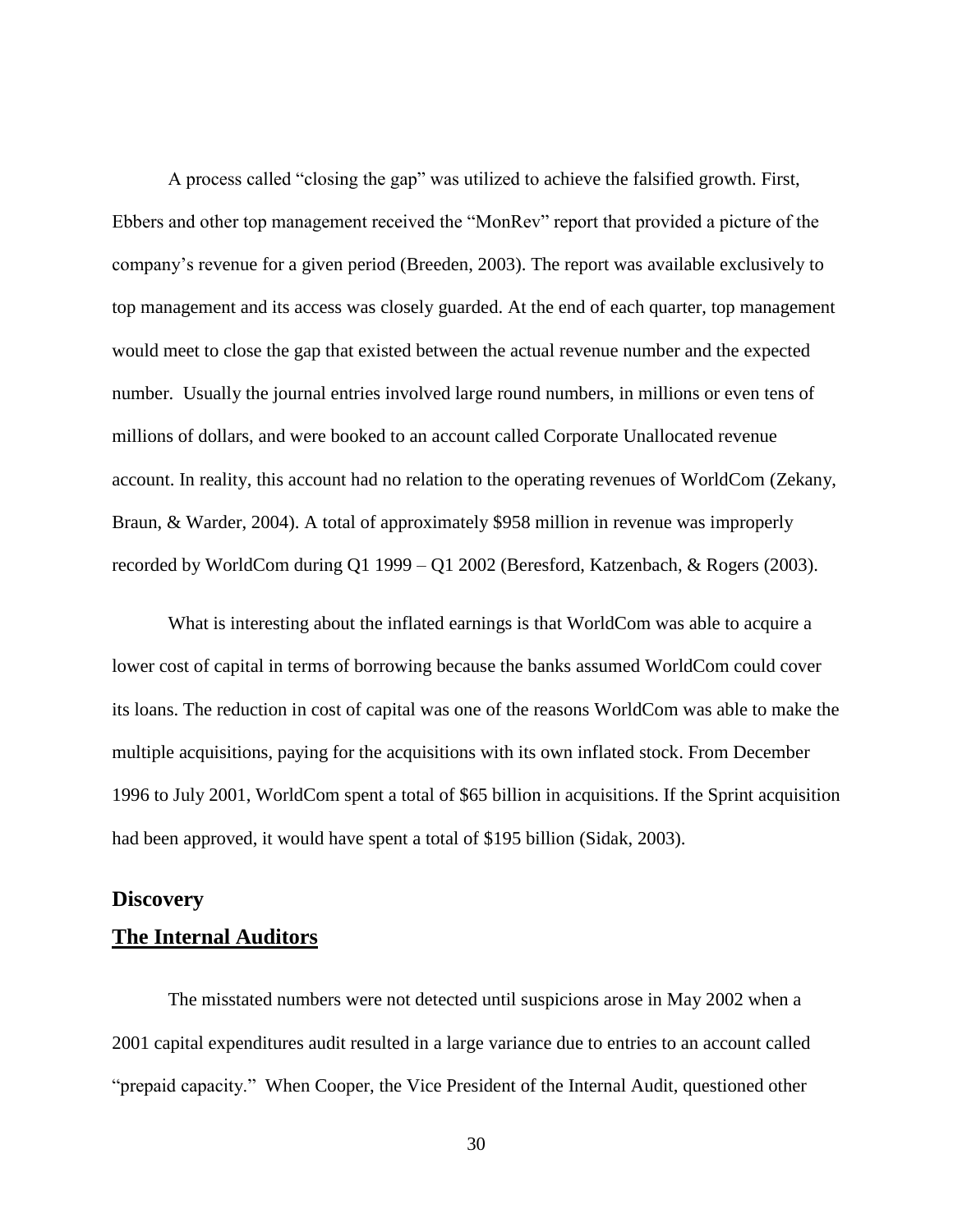personnel about it, no one appeared to give a straightforward answer. When she asked Sullivan about it, he explained they were line costs that had been capitalized and told her to delay the audit until the third quarter of 2002 (Beresford, Katzenbach, & Rogers (2003). Cooper did not consider his request and continued with the audit. She asked Gene Morse, a Manager in the Internal Audit department to look into the entries. Morse (personal communication, October 22, 2010) states it did not take him long to find the journal entries, especially because they were large round-dollar entries even though his access to the full view of both the balance sheet and income statement was limited.

On June 17, 2002, Cooper and Glyn Smith, another internal auditor in the department, went to Betty Vinson in the General Accounting department to further inquire about the prepaid capacity entries. She informed them that she had indeed made those journal entries but only upon the request of top management. They next went to Buddy Yates, Director of General Accounting, who directed them to Controller David Myers who confessed to the fact that he indeed did not have any support for the journal entries and that once top management had started making those entries it was difficult to stop making them (Beresford, Katzenbach, & Rogers (2003). June 25, 2002 marked the public release of the fraud.

## <span id="page-38-0"></span>**Sullivan's White Paper**

The question arises: when the fraud was finally discovered, what did Sullivan do to defend himself? According to Beresford, Katzenbach, & Rogers (2003), before Sullivan was fired, he argued with the Board his reasoning of capitalizing the line costs. He stated that he capitalized the expenses because the excess capacity was not in use and should not be expensed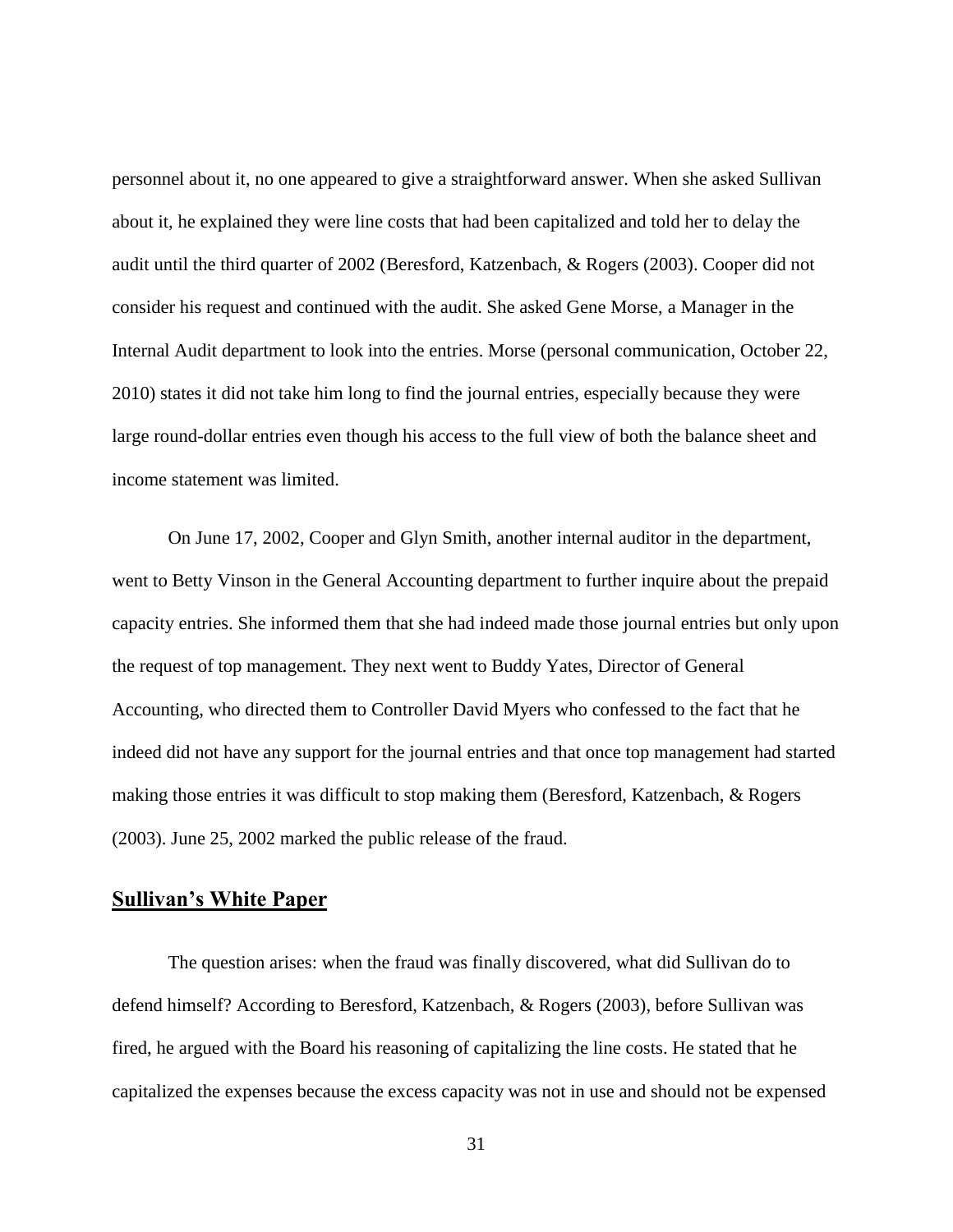until the usage occurred. He also mentioned that the billions of dollars were spent to expand the now unneeded network due to the predictions that demand was rising, which is why WorldCom entered into the long term leases.

In the end, his reasoning was not considered. Beresford, Katzenbach, & Rogers (2003) note the lack of numerical analysis, documentation or any support for the entries. In essence, Sullivan failed to provide independent evidence to the Board. If the external auditor had discovered the entries, the lack of proper and independent support would have raised the red flag that would have aided the auditors in discovering this fraud.

## <span id="page-39-0"></span>**Fraud Triangle**

According to Romney & Steinbart (2008), three conditions exist in the occurrence of fraud: pressure, opportunity, and rationalization. Albrecht  $\&$  Albrecht (2004) state that auditors focus more on the elimination of opportunity by ensuring strong internal controls, however, they often fail to focus on the motivation or rationalization of the perpetrators. See Figure 2.

### <span id="page-39-1"></span>**Pressure**

Pressure is a person"s motivation to commit fraud. Financial, Emotional, and Lifestyle pressures are common types of pressure that exist for perpetrators (Romney & Steinbart, 2008). In WorldCom"s case, financial pressure existed for top management to meet the expectations of analysts at Wall Street. With the downturn in the economic environment, the pressure was intensified. During the month of September 2000, after reviewing the MonRev and other reports, Sullivan advised Ebbers that WorldCom"s operating and financial results had worsened and that analysts' expectations for the quarter would not be met (Indictment, 2003). He further advised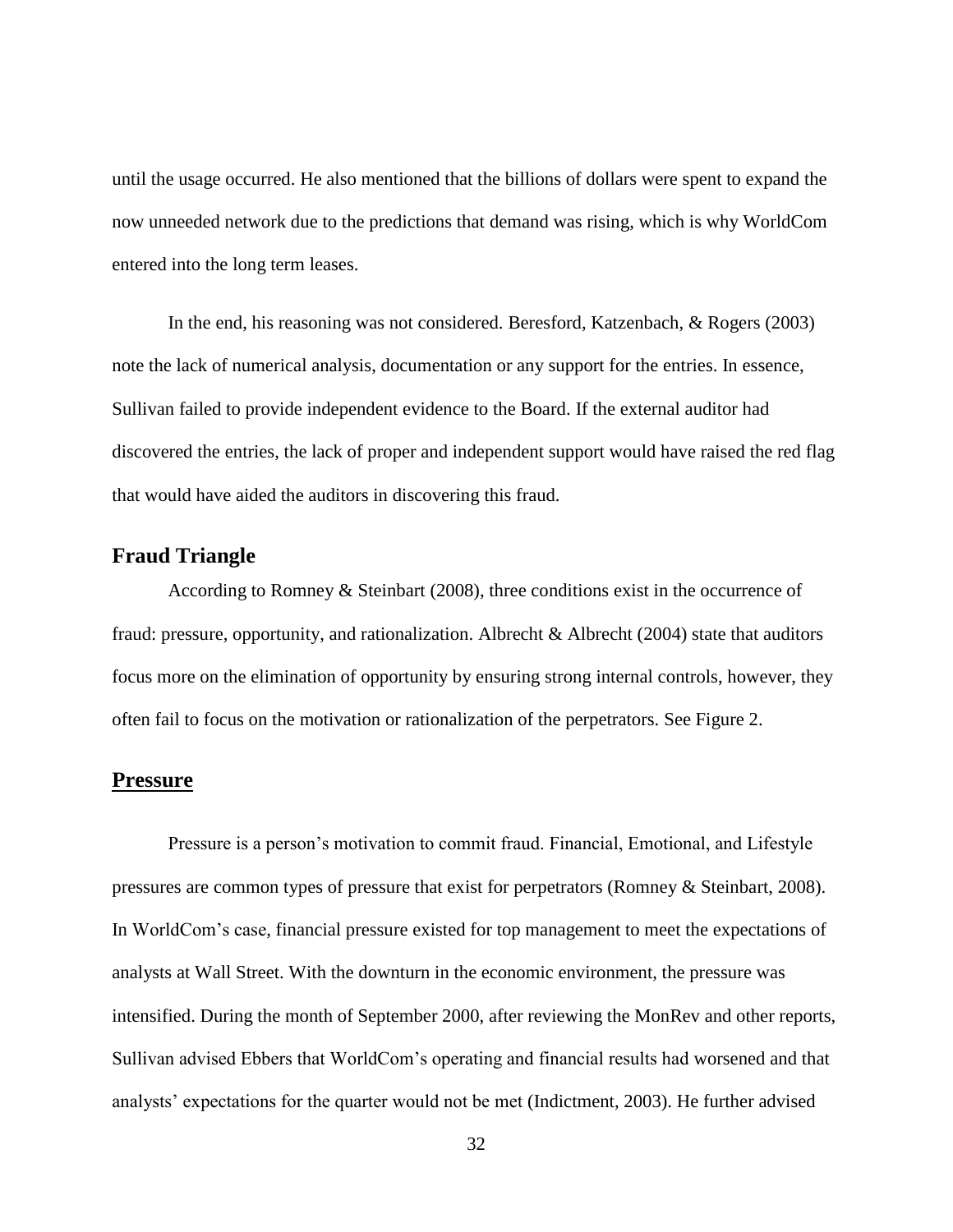Ebbers to issue an "earnings warning" to alert the public about the troubling situation at WorldCom. When Ebbers firmly refused, they both agreed to take steps to conceal the true nature of WorldCom"s financial statements (Indictment, 2003). If the culture at WorldCom had encouraged ethical decisions and integrity, Sullivan could have been the hero by directly informing the Board about the situation and saving billions in shareholder investments that were eventually lost. Sullivan"s loyalty to Ebbers contributed as a pressure to initiate the fraudulent activity.

Ebbers was upheld in society as a honest man who was relied on by the general public, analysts, and investors to provide "guidance" about investment decisions in WorldCom"s performance. Hence, he felt the pressure to continue to contribute as the figure everyone looked upon. Ebbers's ostentatious lifestyle created pressure as he made large purchases with the help of loans that used WorldCom stock as collateral. If Ebbers had listened to Sullivan and announced the "earnings warning", the stock price would have collapsed and he would have been fully responsible for his loans. Some form of emotional pressure existed such as greed that contributed to that extravagant lifestyle for both Ebbers and Sullivan. Sullivan was building a mansion in Boca Raton, Florida at the time (Beresford, Katzenbach, & Rogers, 2003). Lynne Jeter (personal communication, October 19, 2010), author of *Disconnected: Deceit and Betrayal at WorldCom*, states that it is very important to know when to step aside. Ebbers was a "master dealmaker" never afraid to walk away from a deal, but when he found himself in a multinational and multicultural environment of business, he lacked the expertise to make the deal and he failed to relinquish some of his control to allow someone else to make the deals.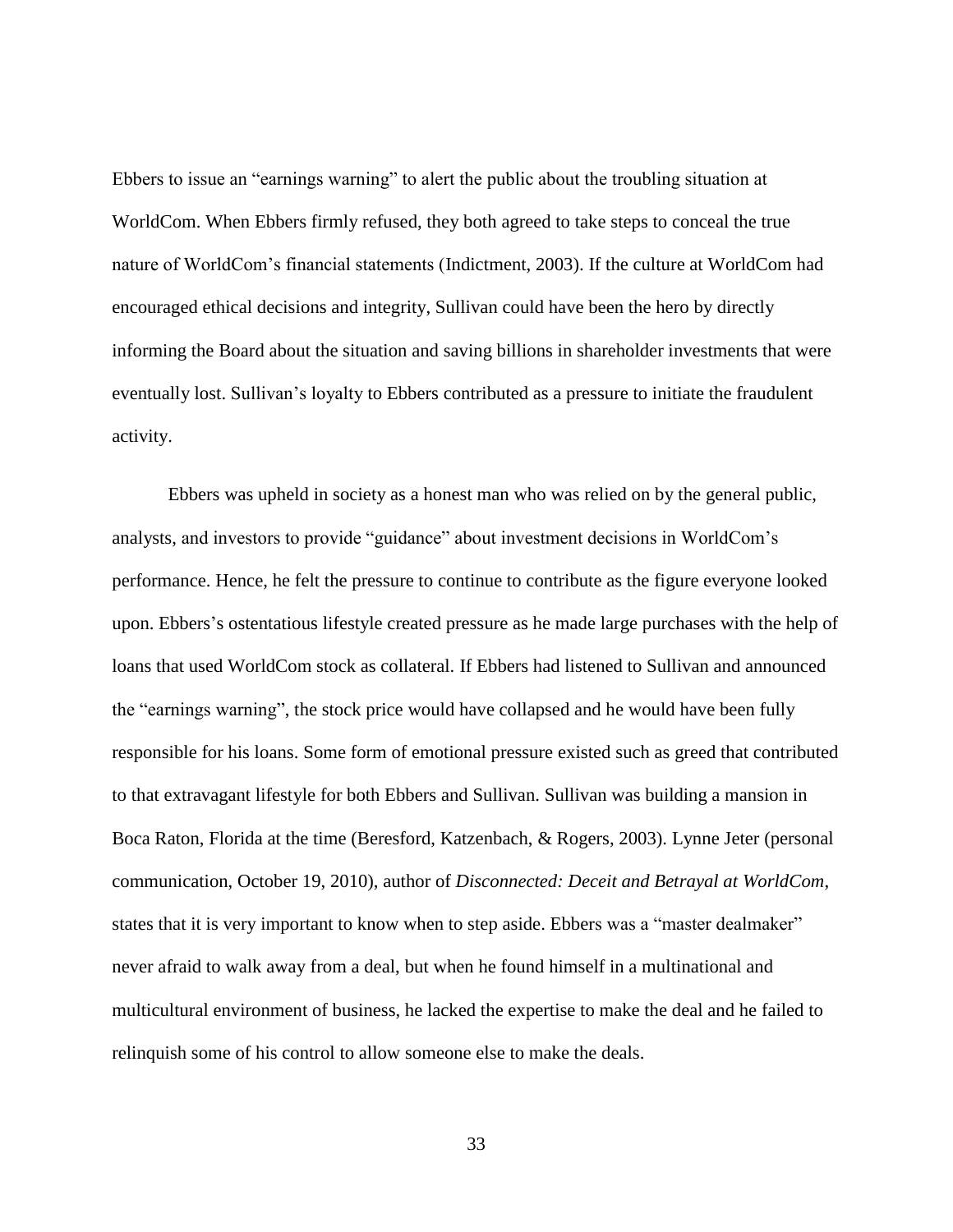## <span id="page-41-0"></span>**Opportunity**

Opportunity is the condition or situation that allows a person or an organization to: "commit the fraud, conceal the fraud, and convert the theft or misrepresentation to personal gain" (Romney & Steinbart, 2008, p. 150-1). The situation at WorldCom that created the opportunity to commit the fraud was the company"s control structure: the control environment, the accounting system, and the control procedures (Albrecht & Albrecht, 2004). The control environment is the work atmosphere or company culture that exists in an organization for its employees. Unfortunately, WorldCom"s top management failed to accept the responsibility to create a proper work environment. If top management had taken the action to create a clear culture that encouraged ethical behavior and properly modeled it to the employees, perhaps Sullivan would have given Ebbers a straight "no" upon the idea of making up the numbers and the fraud would not have occurred. A proper and effective accounting system would provide an audit trail (Albrecht & Albrecht, 2004), essentially a paper trail that would make it easier to detect the fraud. According to Morse (personal communication, October 22, 2010), when WorldCom was in the process of obtaining multiple acquisitions at a fairly quick rate, there was little time to integrate the systems properly and the manipulation of numbers could go undetected thereby, increasing Sullivan"s opportunity to commit the fraud and conceal it for longer than it would take an effective accounting system to detect it. Lastly, the control activities or procedures at WorldCom were not good as there was no system of authorizations at headquarters. Sullivan was able to get managers in the General Accounting department to make the journal entries for him without any documentation, even though the entries were valued at millions.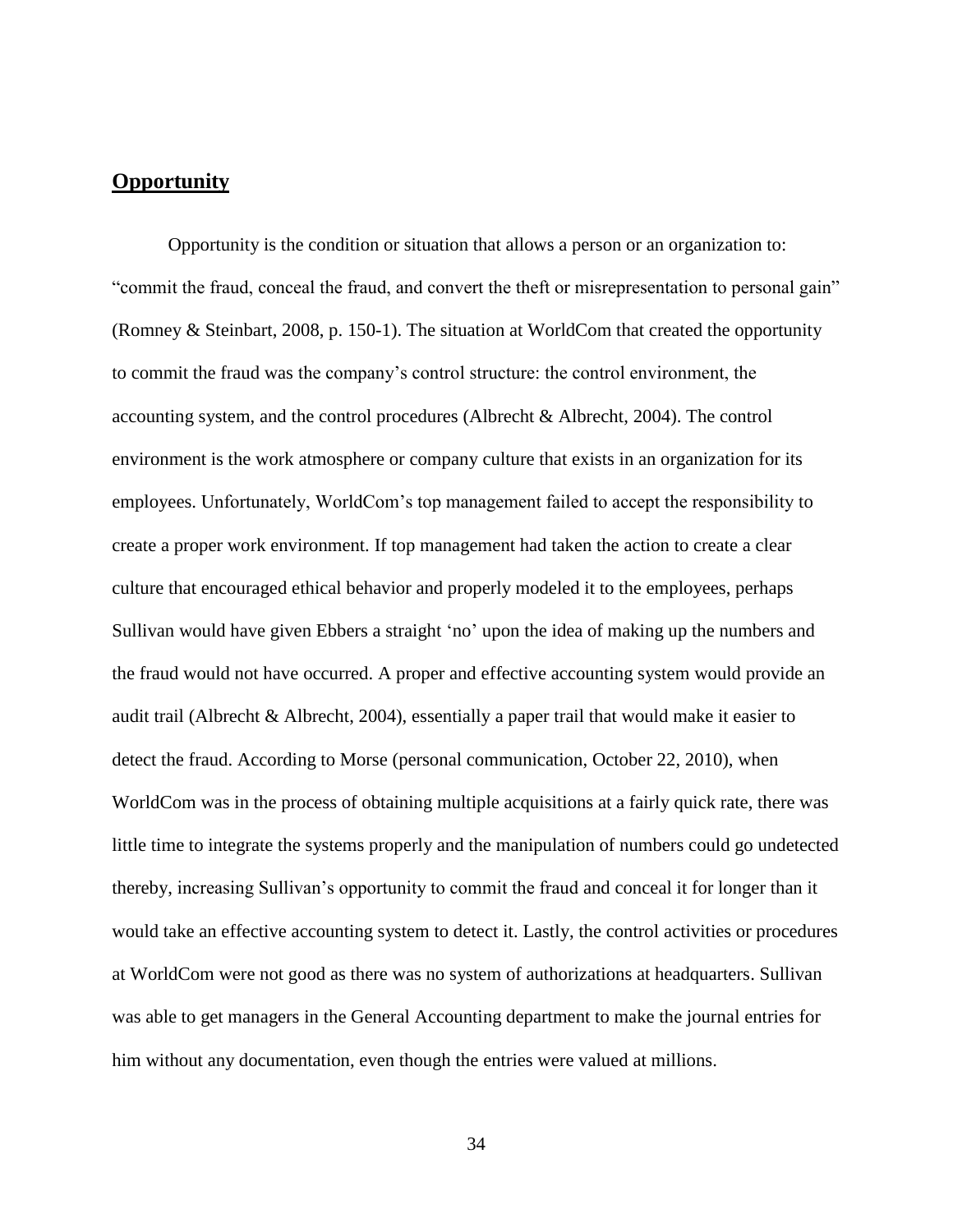In addition to commit and conceal a fraud, opportunity allows the perpetrator to convert the misrepresentation into personal gain (Romney & Steinbart, 2008). In the case of WorldCom, the personal gain was limited. However, during the fraud period top management did receive large bonuses and Ebbers was able to keep the stock price up enough to satisfy his extravagant purchases and Sullivan was able to fund his Boca Raton mansion (Beresford, Katzenbach, & Rogers, 2003). In the end, all personal fortunes were lost.

The internal audit department did not have full access to the financial statements. Morse (personal communication, October 22, 2010) mentions that he requested Cooper to ask Sullivan for full access. When Sullivan failed to do so, Cooper became suspicious and asked Morse to look into it. He looked through the partial statements and was able to discover the fraudulent entries.

Hence, to decrease the opportunity for an employee or upper management to commit fraud, Albrecht & Albrecht (2004) recommend some important controls in Figure 3**.**

## <span id="page-42-0"></span>**Rationalization**

The final element of the fraud triangle is rationalization: a form of justification in the mind of the perpetrators of their illegal behavior (Romney & Steinbart, 2008). Most perpetrators, as in the case of WorldCom, are first-time offenders with no criminal background that allows them to use rationalization to hide their dishonesty (Albrecht & Albrecht, 2004). Due to the economic conditions that existed at the time of the fraud, the managers who made the journal entries presumed the misstatement to be a one-time act (Beresford, Katzenbach, & Rogers, 2003). It is possible that Sullivan also felt that the economy would turn around and all the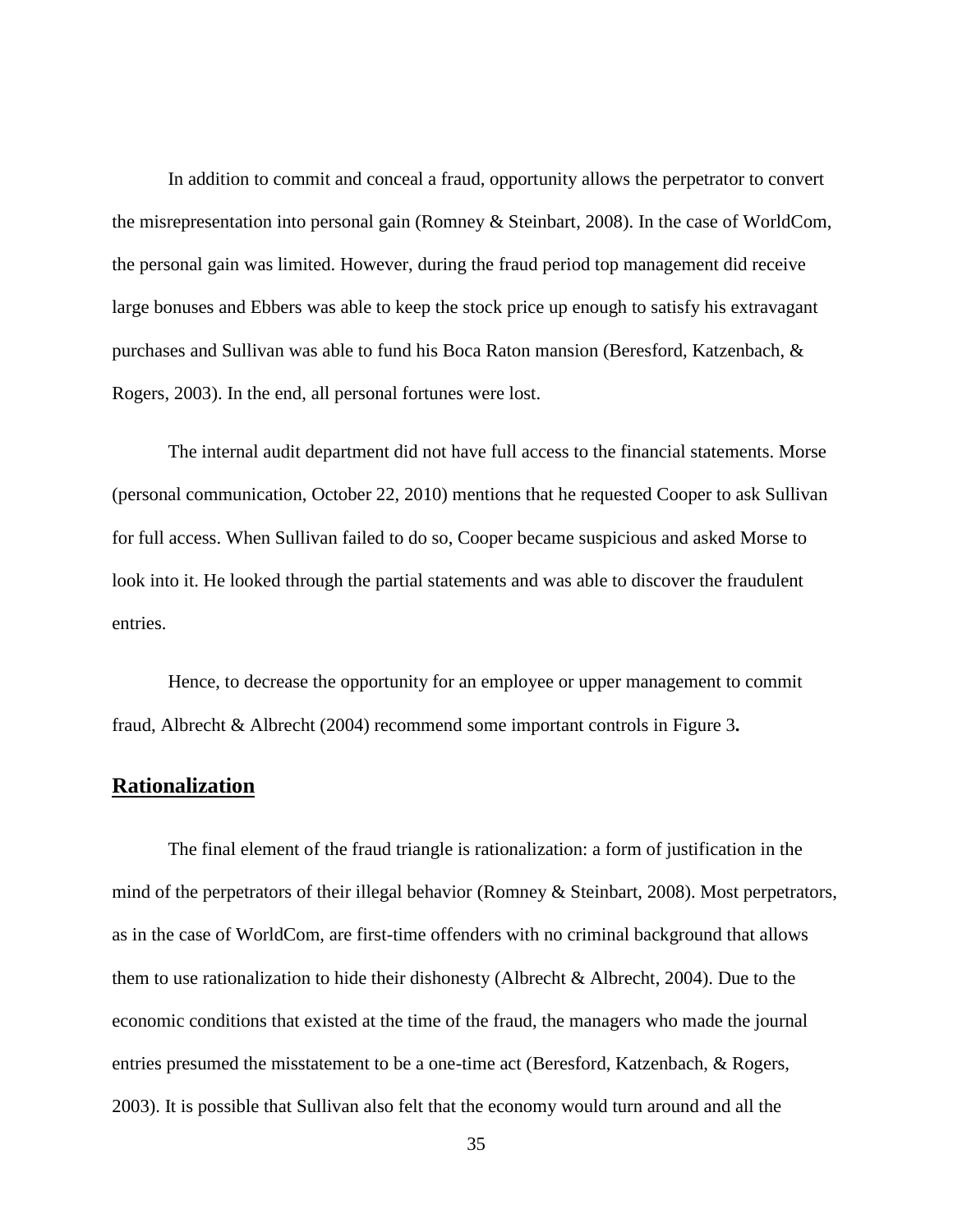fraudulent misrepresentation would be equalized by the profits of the next quarter. The choice for Sullivan and Ebbers alike was either their integrity or their personal reputations. Unfortunate for them, they both chose their personal reputations.

An important note here is that because the crimes committed were not violent, the perpetrators did not understand the consequences of their crimes. If one commits murder, it is easier for the murderer to see he has done wrong by taking the life of another human being. However, by committing a fraudulent act, the perpetrator believes he is not hurting anyone even though most investors will later have their life savings and college funds evaporate. Research shows that those "who commit fraud usually mirror the public in education, age, religion, marriage, the length of employment, and psychological makeup" (Romney & Steinbart, 2008, p.148); Furthermore, they enjoy more "optimism, self-esteem, self-sufficiency, achievement, motivation, and family harmony than other property offenders (Albrecht & Albrecht, 2004, p. 19). Therefore, it is sometimes harder to point the finger on a well respected and trustworthy figure of society.

Perhaps if during fraud education training at a company the employees are told and shown that the consequences of fraud can be as devastating as or even worse than that of a violent crime, the perpetrators would be more hesitant of committing fraud and consider themselves different and apart from the regular population as opposed to being a part of it.

## <span id="page-43-0"></span>**Characteristics Conclusion**

Fraud occurs when one takes an unfair advantage over another. In WorldCom"s case, Ebbers demanded Sullivan to produce the results Wall Street expected through any means.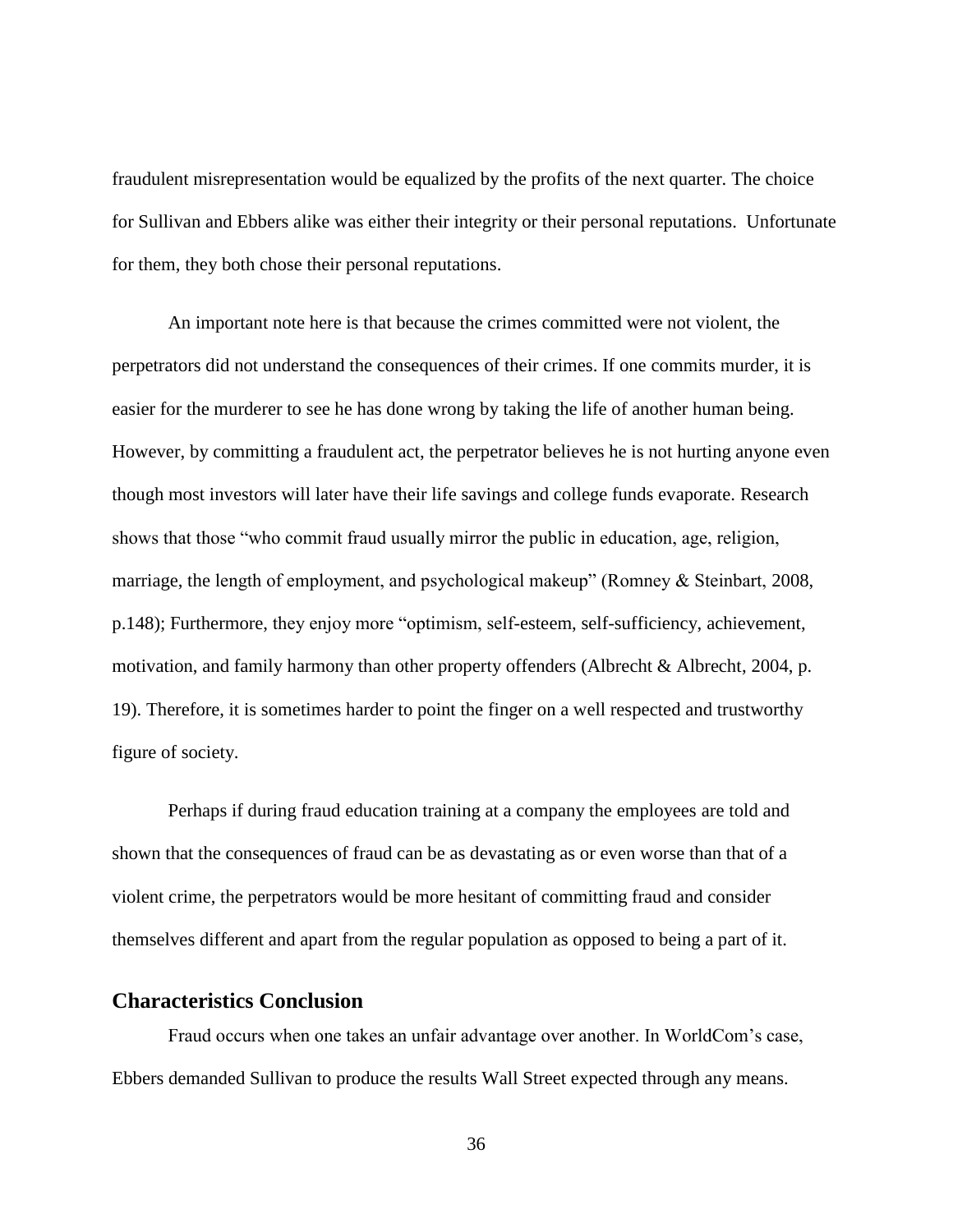Sullivan did this by wrongly releasing accruals to lower line costs and later capitalizing them once the accruals ran out. In addition, he "closed the gap" between expected and actual revenues by physically making a round number adjusting journal entry in the system. To prevent the internal auditors from discovering his schemes, Sullivan limited their access to the financial statements. This action created suspicions among the internal auditors that in the end led to the discovery of the fraud.

It is important to understand the details of the case to find out the reason of why the fraud occurred. Using the case as the example, a fraud triangle was created. This triangle has the answers to what led to the initiation of the fraud, how it was implemented without instant discovery, and why it continued for as long as it did.

First, the pressure from Wall Street and from Ebbers led Sullivan to initiate the process. Second, the weak internal control environment of the company was an opportunity that allowed the fraud to go undetected for as long as it did. Third, Sullivan most likely thought he was not causing anyone any physical harm and he expected that once the economy would get better, the extra revenues and growth would make up for the fraudulent misstatement. He did not see he was committing any wrong doing.

Preventing fraud in the first place is the most important control, because once it starts to grow, the damage is already done. The pressures are always going to be there, yet companies can create cultures that emphasize honesty, openness, and integrity so that an employee is less likely to be pressured to do anything unethical. Also, establishing strong internal controls with checks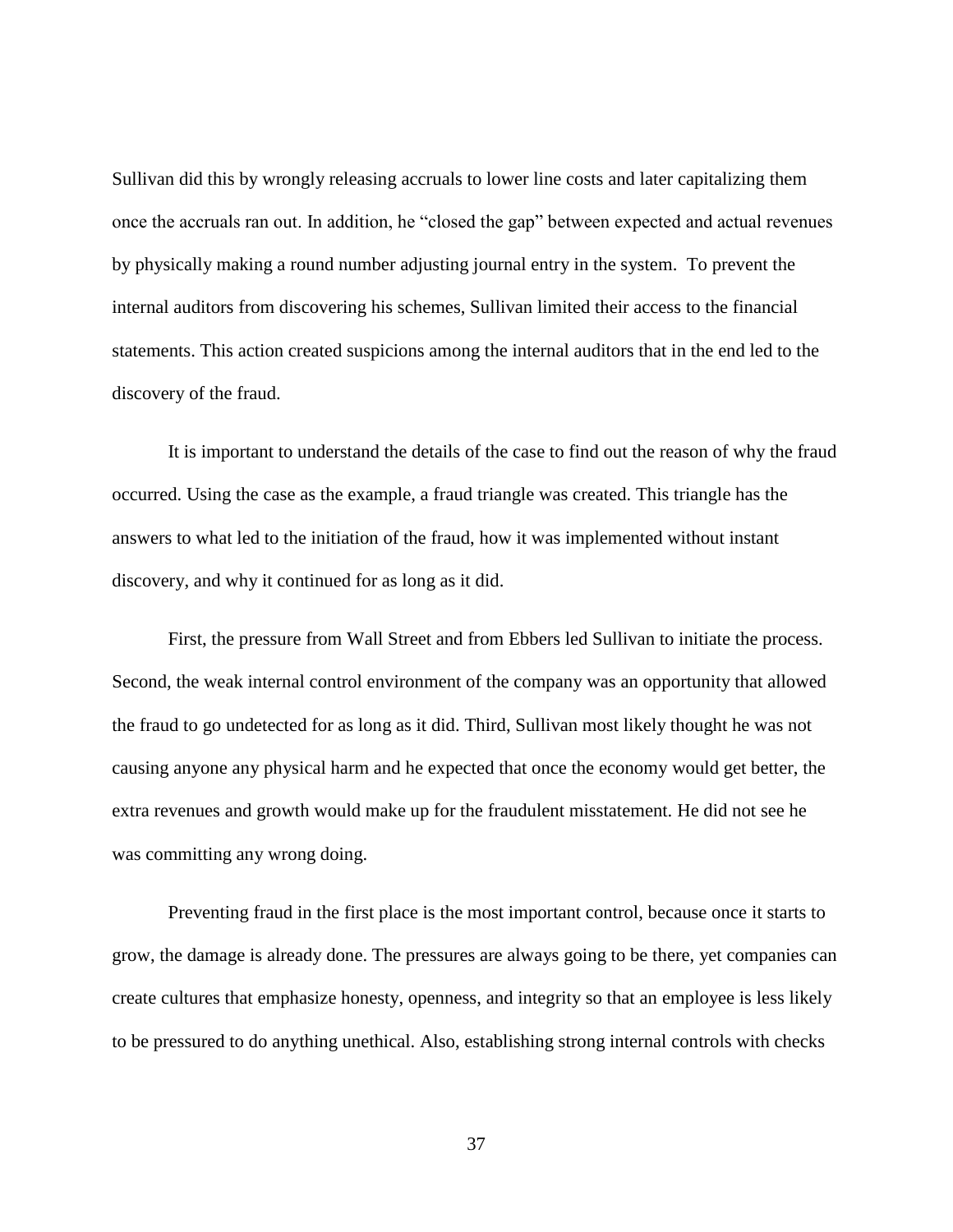and balances can diminish the easiness of initiating the fraud in the first place and may prevent it from occurring altogether.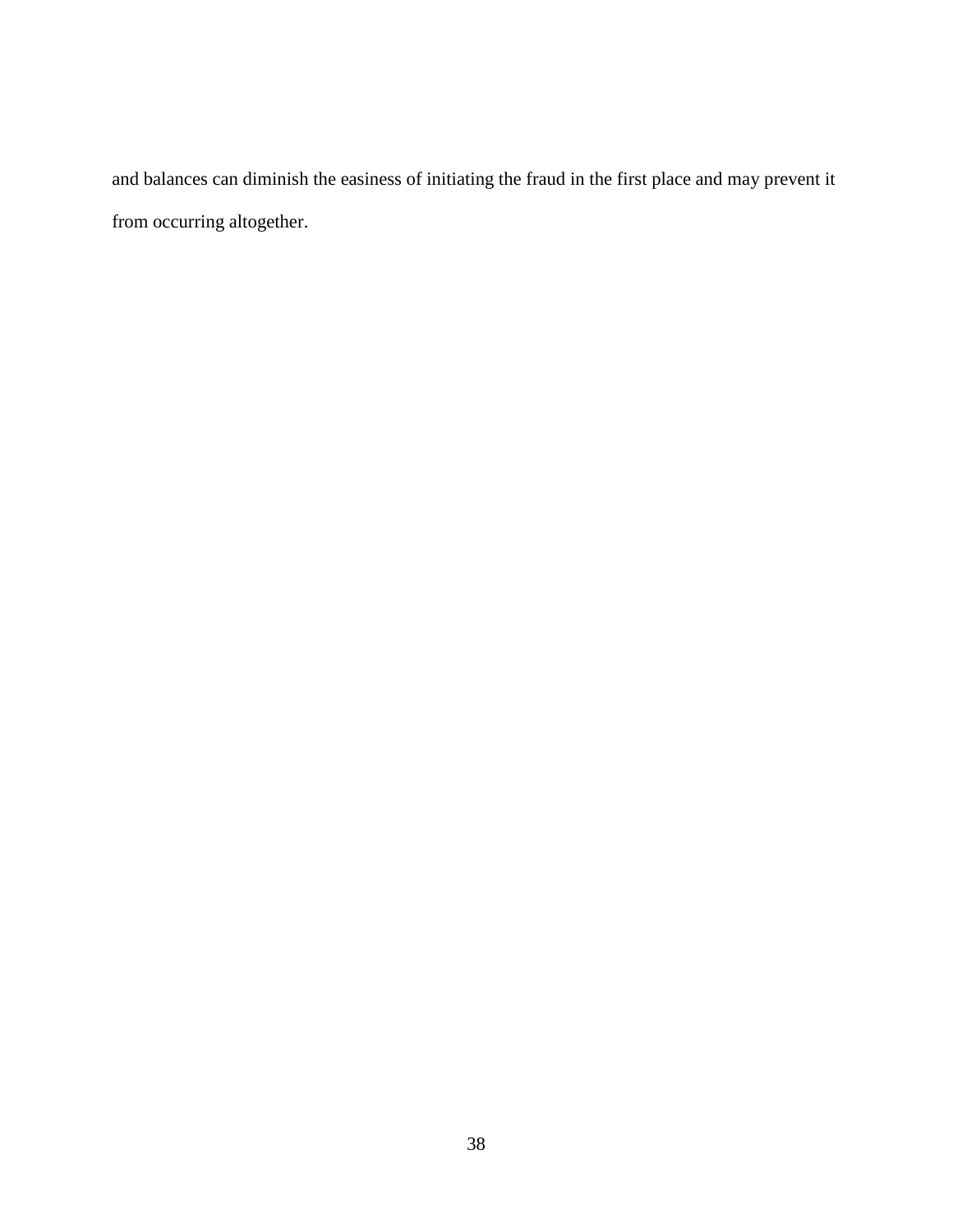#### **Consequences**

<span id="page-46-0"></span>An important aspect of understanding fraud is comprehending the consequences that occur as a result. If there is an extra emphasis on what happens to the people who put in their life savings and their children's college savings and see them evaporate as a result of someone's greed, the perpetrator may be more hesitant when initiating the fraud.

The events at WorldCom had the "magnitude they did as the result of a combination of forces and a series of weaknesses that came together and, to a degree, fed on each other" (Breeden, 2003, p 13).

## <span id="page-46-1"></span>**Effects on Internal Environment**

After the fraud was announced to the public on June 25, 2002, new measures were taken quickly to reform WorldCom and restore the public"s confidence in the company. The first big step was the removal of top management. Ebbers resigned earlier in the year due to the extravagant loans he had taken from the company, Sullivan was fired, and Myers resigned. A new president was recruited. The new COO, CFO, general counsel, and director of internal control had no previous relations to WorldCom. The entire Board of Directors was replaced with a new Board to guarantee independence and objectivity about management"s decision. The finance and accounting department in Clinton, Mississippi, where the fraudulent activities occurred, was shut down (Breeden, 2003). Hence, any hint that a fraud had occurred at the company was removed.

While more than four hundred new finance and accounting personnel were hired, 17,000 of the existing 85,000 employees at WorldCom were let go. A new independent auditor was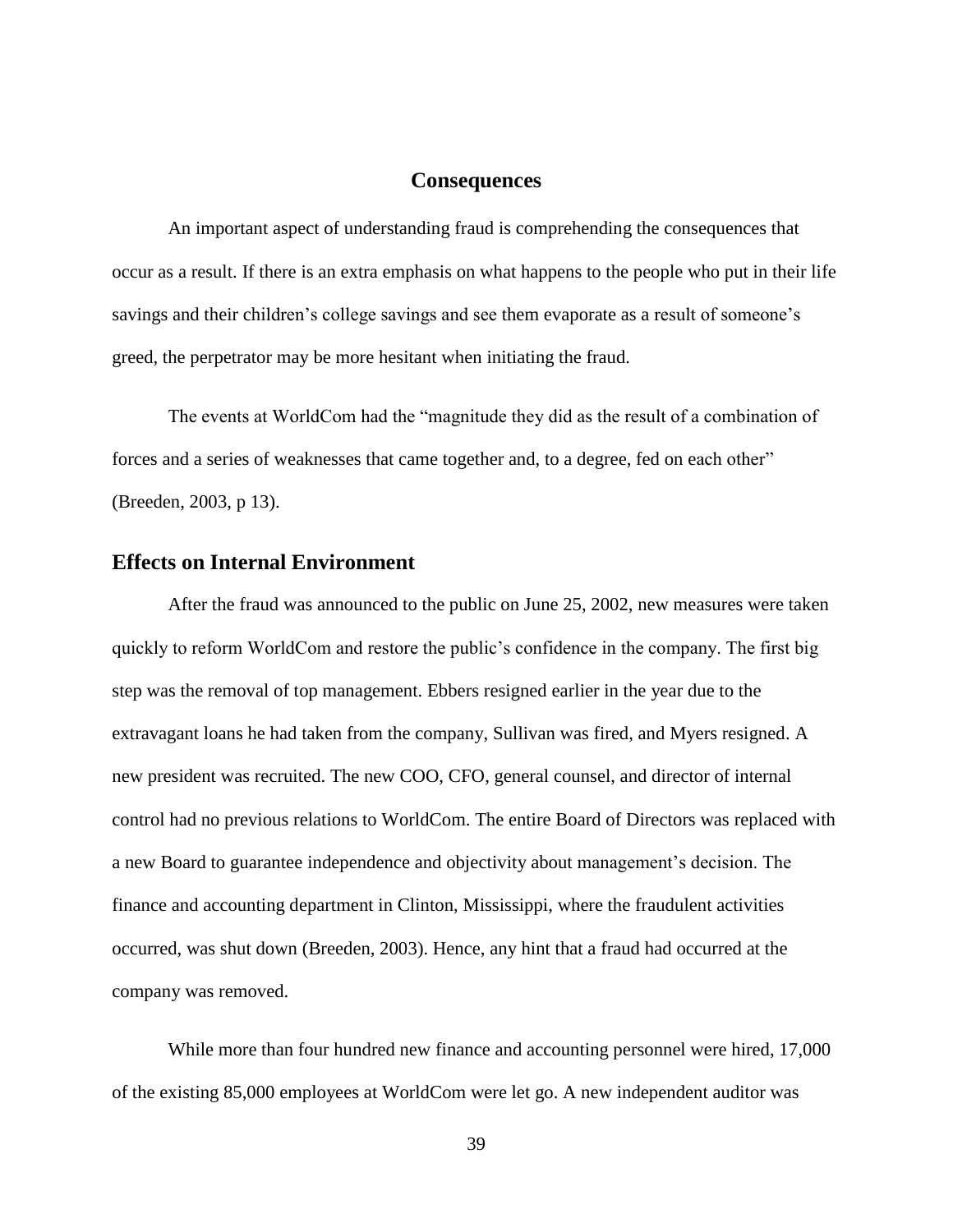brought in to re-audit the financial statements for the fraudulent period. The overstated assets were evaluated for impairment and the goodwill from the previous acquisitions was written down. The use of stock options was also abolished and restricted stock with full expensing value of equity grants was implemented (Breeden, 2003). The stock price itself, which was at a high of \$64.50 at its peak in 1999, fell to \$0.83 by July 21, 2002, when the firm filed for Chapter 11 bankruptcy. A thorough review of the internal controls was initiated to strengthen the company"s internal controls. Lastly, a new ethics program was implemented with training programs for employees to educate them on the manner of their responsibility at the company and on the accounting issues that may signal an irregularity (Breeden, 2003).

While the new implementation of controls depicts a firm action by WorldCom to reinvent itself, it is unfortunate that these changes were exactly what WorldCom needed to prevent the fraud in the first place. If in the pre-discovery period the internal audit department in had been allowed to do its duties properly, it would have discovered the irregularities. While Cooper"s department did present many of the deficiencies in the system to the Board, none were considered a priority due to Ebbers"s lack of interest in the department.

WorldCom reorganized itself by filing for a Chapter 11 bankruptcy instead of Chapter 7 to show that it wanted to keep its business going and was not giving up on providing its customers what they expected. It also changed its name to its biggest acquisition, MCI, to differentiate itself from the fraudulent WorldCom. In essence, the bankruptcy was characterized by the restructuring of WorldCom"s \$41 billion in debt. Yet, the Chapter 11 reorganization allowed WorldCom to lower its costs, giving it an unfair advantage over its law abiding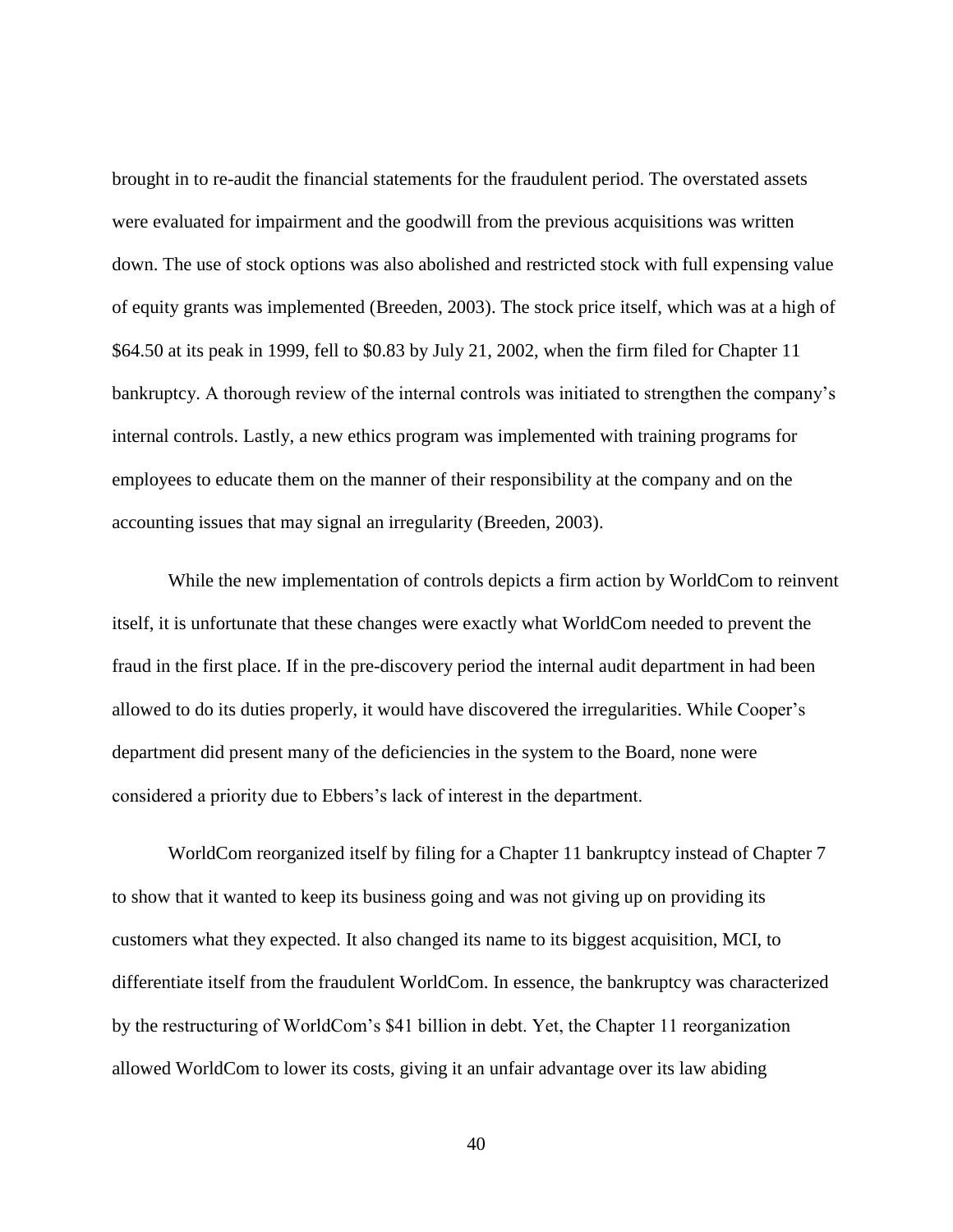competitors. The bankruptcy did lower new WorldCom"s market share, which allowed its competitors to survive, even though an artificial decline in prices occurred (Sidak, 2003).

In the end, the new WorldCom was bought by Verizon in 2006 for \$8 billion. According to Morse (personal communication, October 22, 2010), Verizon was able to acquire it for a very good price when compared to WorldCom"s large infrastructure and a market cap that was at \$220 billion at its peak.

#### <span id="page-48-0"></span>**Effects on External Environment**

The largest effect on the external environment was on the investors of WorldCom. The New York State Common Retirement Fund is the second largest public pension fund in the U.S. It invested the assets of the New York state and local employees" retirement system and of the New York State and Local Police and Fire retirement system. The pension fund lost over \$300 million of its investments in WorldCom. The HGK Asset Management, a registered investment advisor, also purchased about \$130 million of the debt securities offered by WorldCom on behalf of union sponsored pension and benefit plan and lost it all (in re WorldCom, inc., 2003).

Institutional investors and creditors were perhaps the few that were for the most part unaffected by the debacle due to the diversification of their investments. Hence, even the world"s largest bankruptcy of the time was unable to shake their investments.

In terms of the banks, brokers, and accountants that knowingly or unknowingly aided the growth of the fraud, they were punished in five different ways: from the losses they incurred due to loans extended to WorldCom, by the financial penalties and settlements they had to agree to, by the class-action litigations, by losing market value of their own stocks as a result of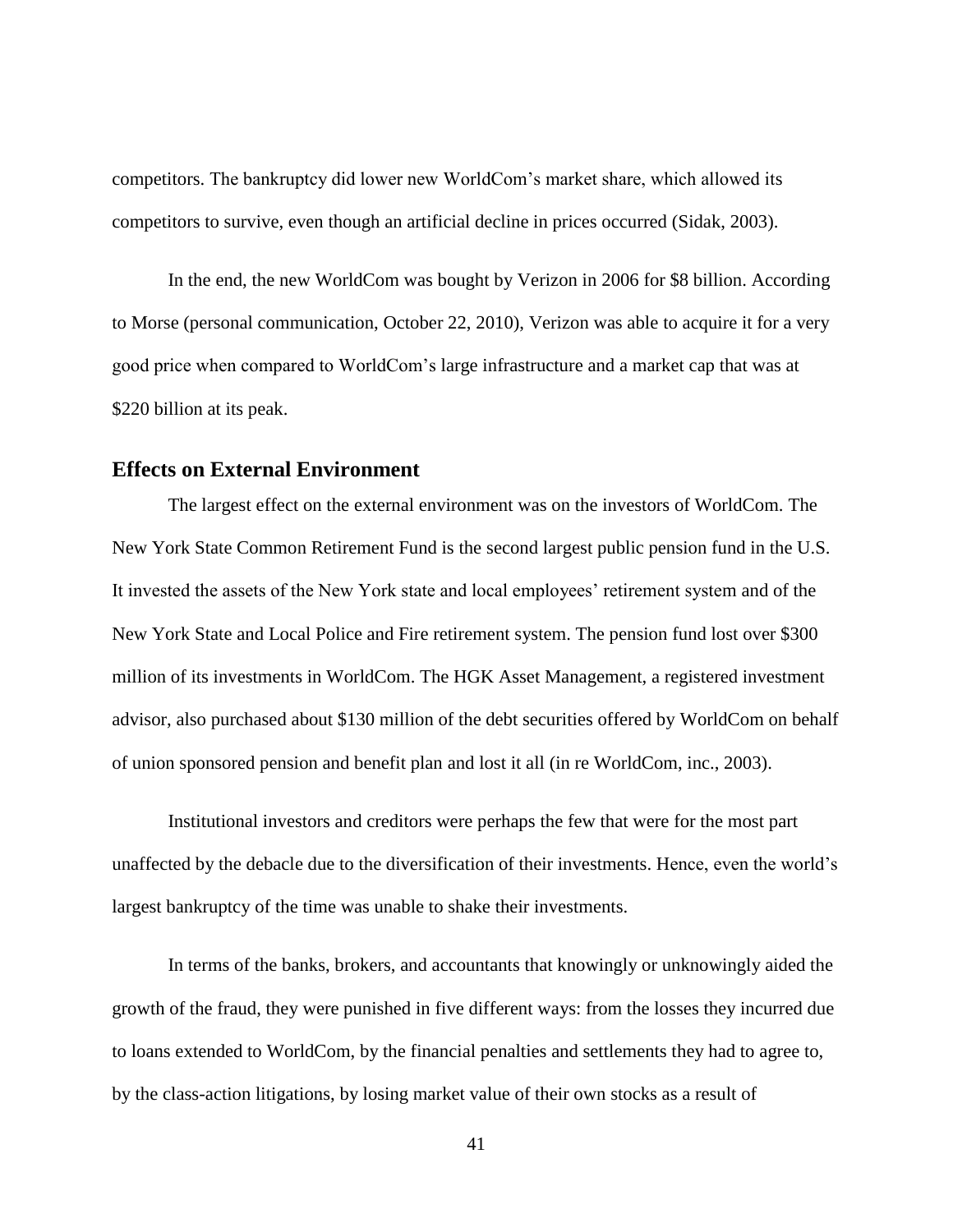association with WorldCom, and by the extensive additional costs that had to be incurred to meet the additional legal and compliance measures imposed on them (Smith & Walter, 2006).

Wall Street's settlements with the SEC and, then Attorney General, Eliot Spitzer amounted to \$1.5 billion, including annual compliance costs of about \$1 billion for five years. Due to the settlements, research budgets fell by 40%, causing many companies to be dropped from Wall Street"s coverage, which was necessary to "support investment by institutional investors" (Smith & Walter, 2006).

While it may appear that WorldCom"s competitors benefited from its downfall, the effect of the fraud on them was truly the opposite. Since WorldCom"s competitors, such as AT&T and Sprint, liked many others, believed that the financial statements were true, the companies had to restructure themselves significantly to match WorldCom"s position. Former AT&T CEO, Mike Armstrong, stated that AT&T made "bad investment decisions" such as firing 20,000 employees and utilizing other cost cutting actions to meet WorldCom"s numbers. These draconian actions led many to credit Armstrong as the one who broke the company (Sadka, 2006). Former Sprint CEO, William Esrey, also stated that the pressure to compete in the market and to meet WorldCom"s false numbers led to an unreasonable expansion of companies in addition to the "foolish investments" and unsustainable low prices (Sidak, 2006). He noted that employees at Sprint had a hard time understanding how it was that WorldCom was able to beat them and they were not able to compete successfully. Sidak adds that while general learning from competitors is healthy and can be socially beneficial, in the case of WorldCom, its competitors were relying on false statements that caused them to become "socially destructive."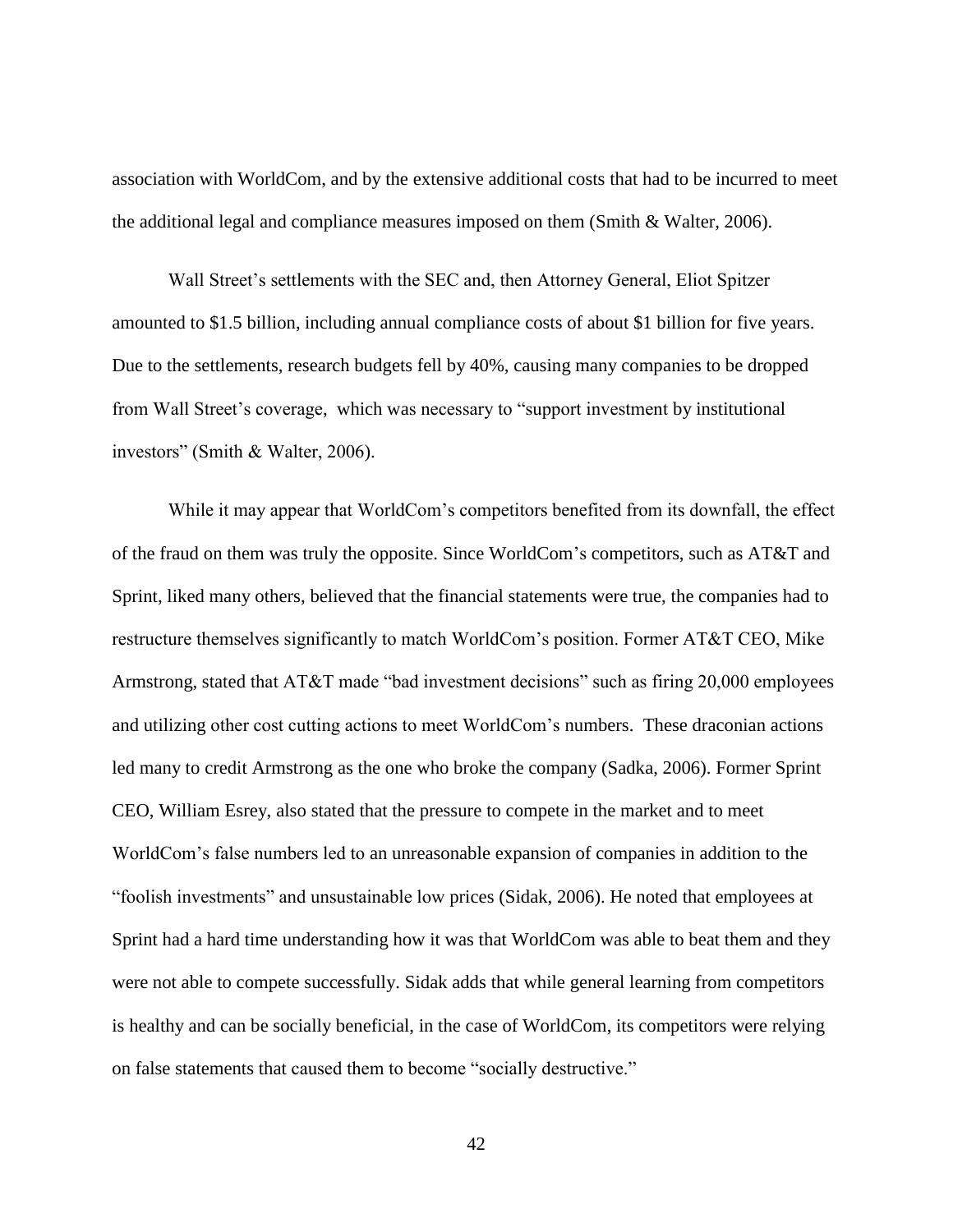## <span id="page-50-0"></span>**Regulations**

After the collapse of Enron, the public demanded regulators to take action, yet by early 2002, the rage had died down and no action was taken. However, with WorldCom"s failure in June 2002, Congress quickly passed the Sarbanes & Oxley Act ("SOX") about a month later on July 30, 2002 (Smith & Walter, 2006). According to Li, Pincus, & Rego (2008), the purpose of the act is to protect the investors by improving the accuracy and reliability of the disclosures made by the publicly traded companies. It is probable that the act was passed as a political response, but it was also something that was needed in the economic environment much earlier.

If the act was passed before the WorldCom debacle, the fraud itself may not have occurred. Sections 302-306 of the act require management to certify that the financial statements are fairly presented. Hence if any misstatement occurs, management is responsible (The Laws). At his trial Ebbers said that he was unaware of the fraudulent activities and relied on the accounting department for all financial matters because he did not understand the financial statements (Beresford, Katzenbach, & Rogers, 2003). SOX does not allow that to be an excuse anymore. Moreover, SOX requires that when a restatement due to a fraudulent activity is discovered in the company, all bonuses and other incentive-based compensation have to be forfeited. Therefore, the millions in compensation acquired by both Ebbers and Sullivan would have to be returned if the act existed previously. Lastly, SOX forbids top management to obtain loans from the company. Consider how different the outcome might have been if WorldCom"s board of directors had denied Ebbers"s \$400 million in loans. Lack of easy money may have prevented his extravagant lifestyle that pressured him to commit the fraud. On that September of 2000 when Sullivan advised him to report an "earnings warning" to the public, he might have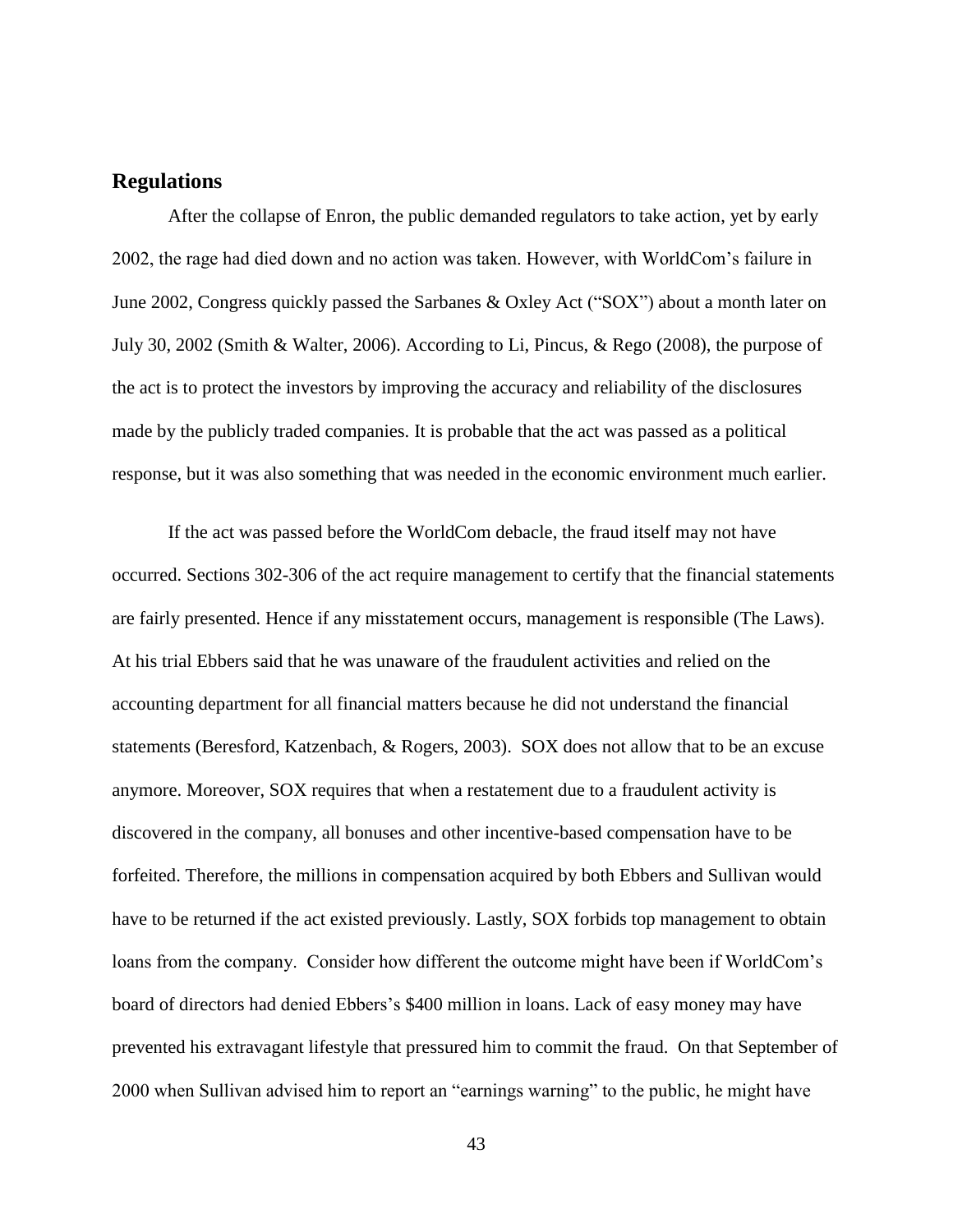followed the advice and prevented the collapse of the company he helped build for the previous twenty years.

The next important aspect of SOX is Section 301 that gives Audit Committees more responsibility to strengthen the committee"s role. Not only does the act advise the committee to oversee the auditor"s work, but also requires the members of the committee to be independent to ensure conflicts of interest do not arise. Additionally, the external auditors are required to report directly to the Audit Committee and not top management to ensure independence and objectivity (The Laws).

Lastly, Section 404 of the Act requires the SEC to assess the internal controls of financial reporting giving the company responsibility to strengthen the controls and exclude the requirement of having the external auditors assess management"s process of assessing the internal control system (The Laws). According to Cooper (Katz & Homer, 2008), the section established the need for an effective ethics office and a fraud hotline that would have made it easier for her to report the fraud and perhaps another employee would have reported the misstatements sooner than her team"s discovery of it.

In order to protect the interests of investors and the public, the Act also created the Public Company Accounting Oversight Board ("PCAOB") "to oversee the audit of the public companies that are subject to the securities laws." The PCAOB is independent, overseen by the SEC, and is funded through the fees paid by publicly held companies who wish to obtain an auditor"s opinion (Carmichael, 2004).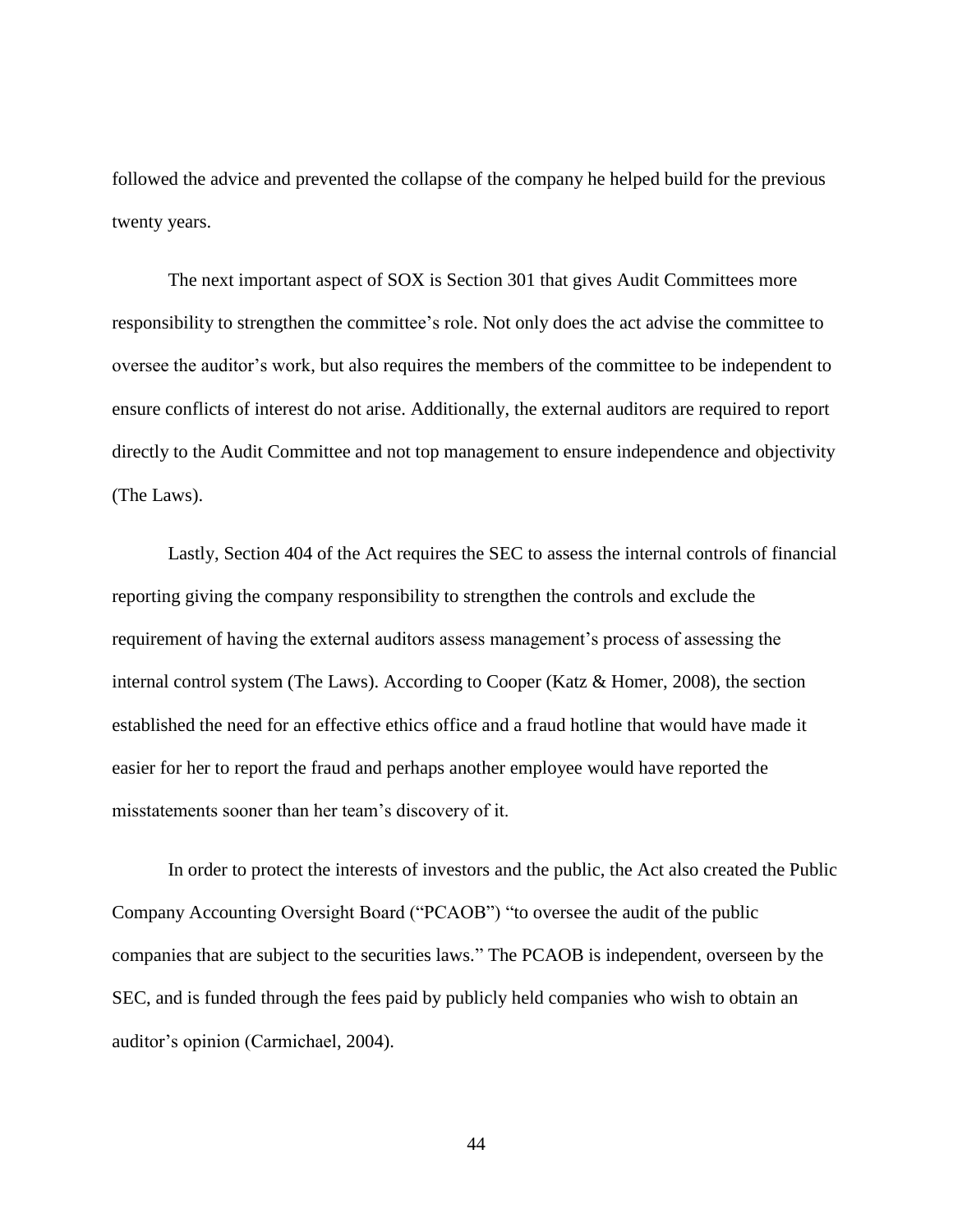The role of government is an important one to note since the consequences of a debacle usually involve some form of governmental interference. SOX and other measures were used to clean up the existing mishaps that were occurring in the economic environment at the time. According to Smith & Walter (2006), while the new regulation may have satisfied the public outcry at the time, the costs associated with its implementation were quite high, including the large fees publicly held companies have to pay to the PCAOB to retain public status. A question arises: where was the government and the SEC when the fraudulent activities were in progress? It appears that while the government implements the measures, their impact is only on a large group of market participants and usually has limited success in the prevention of a future problem that will not be in the best interest of shareholders (Four years).

Jeter (personal communication, October 19, 2010), mentions some lessons learned from corporate America through the WorldCom downfall. She states that corporate America needs to "clean up" its act. Even with the regulations in place, there is still more work to be done. She adds that "overleveraging is poisonous" because there is simply too much debt in the U.S. corporate environment. The pressure that rises from the unrealistic stockholder demands creates a short-term focus of quarter-to-quarter earnings, when the focus should be on long term profitability as to how the company will perform in the next five.

## <span id="page-52-0"></span>**Consequences Conclusion**

Learning the consequences of a horrific event and teaching it to the employees can aid in their understanding of what fraud is and what harsh consequences can occur if one is involved in it. When Sullivan was committing the fraud, he did not see the lost pensions and retirements of many evaporating in the air. He also failed to see the effect the fraud would have on him such as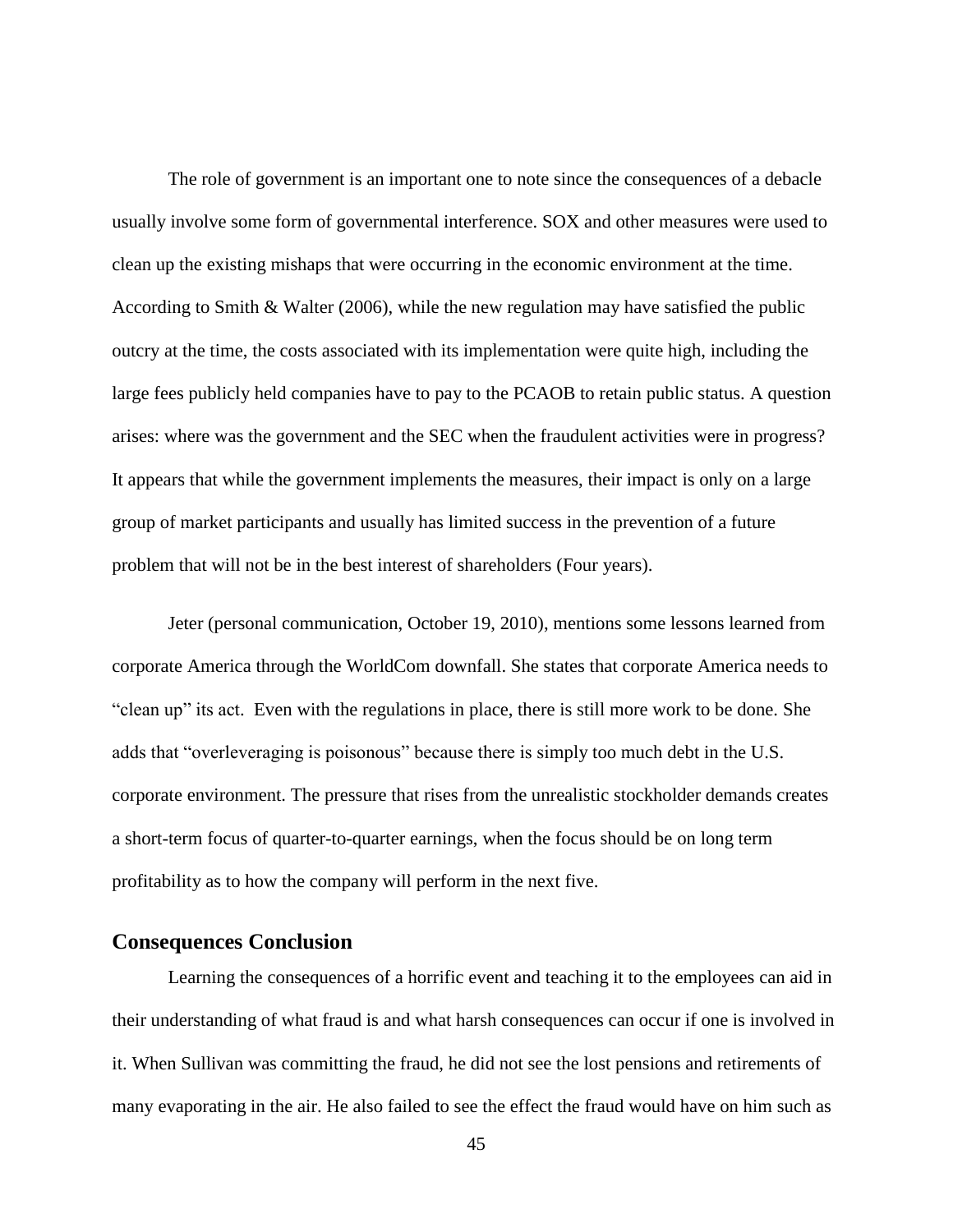going to jail and letting down the thousands of employees who looked up to him as a role model. Perhaps if employees were given a training session on fraud and saw the outcomes of it, they would think twice before committing it or not commit it altogether.

WorldCom"s competitors were also hurt by the fraud. During the fraud period, competitors such as AT&T and Sprint were involved in laying off employees and making poor decisions to stay competitive with WorldCom, only to later find out that what was stated on WorldCom"s financial statements was not true. They fired workers and tried aggressively to cut costs wherever they could. Also, when WorldCom received aid from the government with its filing for Chapter 11 bankruptcy, the prices in the telecomm industry declined, further hurting the companies.

The reason a government steps in is to respond to public unrest. In WorldCom"s case, which very closely followed the Enron debacle, SOX was put into effect. While the government did take action, most of the regulations listed in SOX were needed to prevent the WorldCom fraud. While this ensures that another fraud very similar to WorldCom may not occur in the future, it does not guarantee that a massive fraud in general will not occur. There is always a loophole. Also, the external environment and the industry may be vulnerable enough to initiate some kind of fraud. Therefore, there should be an entity, such as the PCAOB, that has the role to detect these loopholes before any type of fraud is initiated through them. This will help prevent the fraud and increase the public"s trust in the financial markets.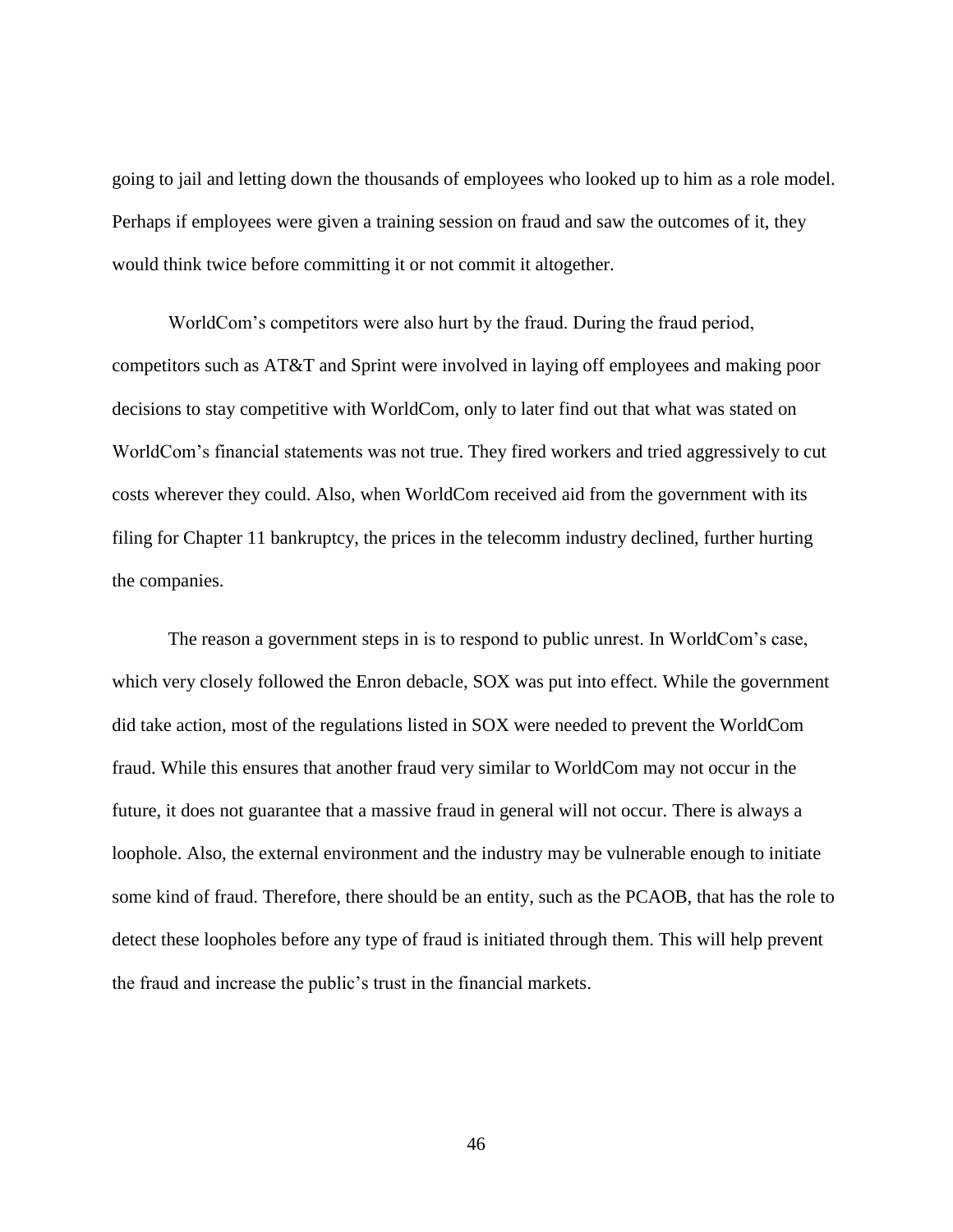## **Conclusion**

<span id="page-54-0"></span>The causes, the characteristics, the consequences tell a story with a lesson.

The causes serve as red flags that the stakeholders and auditors of a company should look for to prevent a fraud. If the circumstances within the company and in its external environment suggest a situation different than what is represented in the financial statements, suspicions should be raised. Especially, the external auditor must increase the amount of persuasive evidence needed as well as increase the tests performed required to give an objective opinion.

The characteristics serve as red flags for auditing the financial statements. If a fraud has occurred in the company"s industry previously, the auditor should gather as much information as possible about the previous fraud in terms of its journal entries and other accounting tactics utilized and observe closely the fraud triangle to see if similar pressures persist presently as they did in the previous fraud.

The consequences serve as red flags for the auditor as reminders that the objective of the auditor is to provide an independent opinion on the company and retain the public"s trust in him/her. If the auditor fails to do so, the consequences can be disastrous and can lead to grueling circumstances for the company, its stake holders, and the economic state of the country.

The lessons learned serve as reminders to not commit the same mistakes as were previously committed.

Do not with hold from people what is rightly theirs and do not spread corruption. This is all for the better well being of society.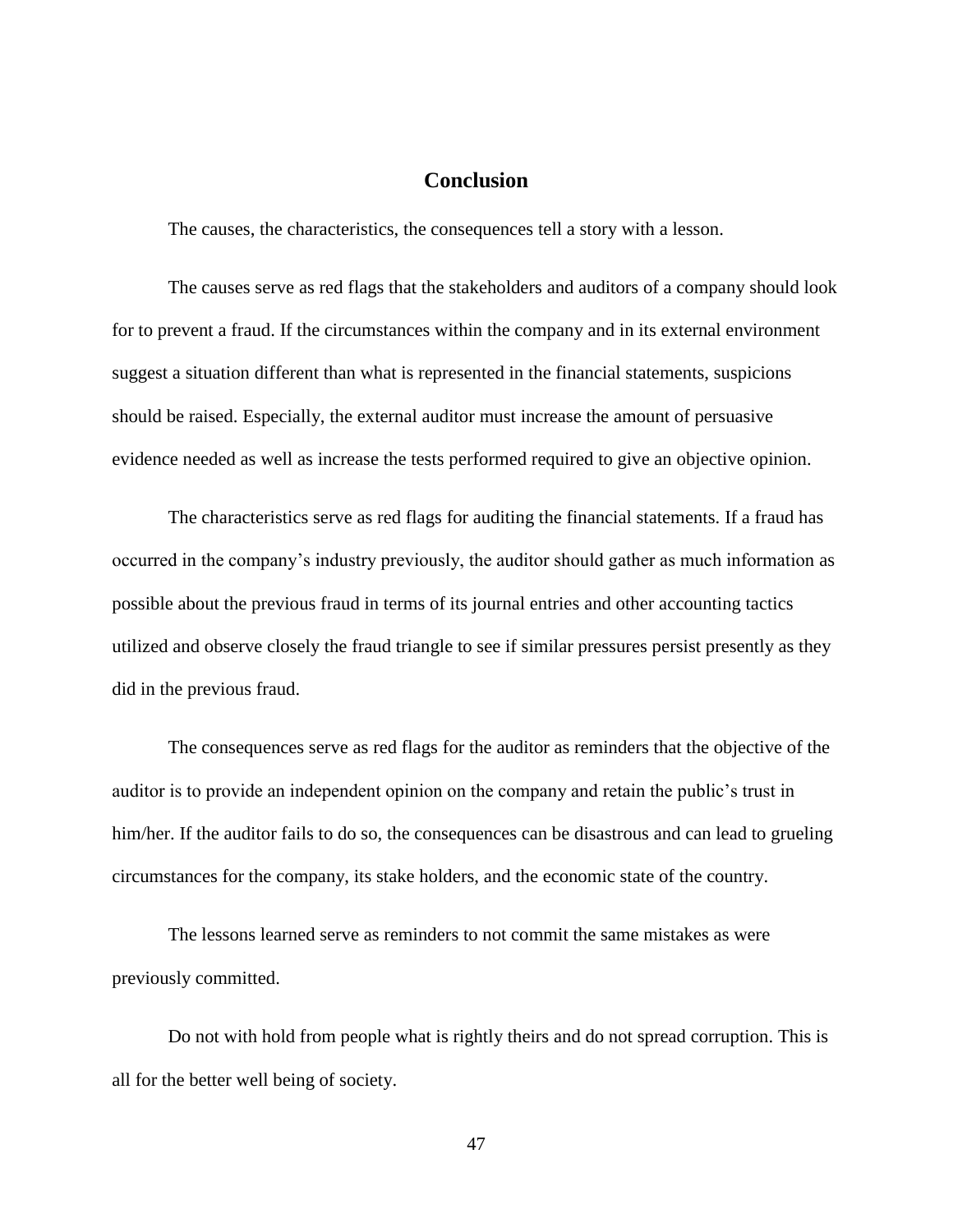<span id="page-55-0"></span>**Appendix: Figures**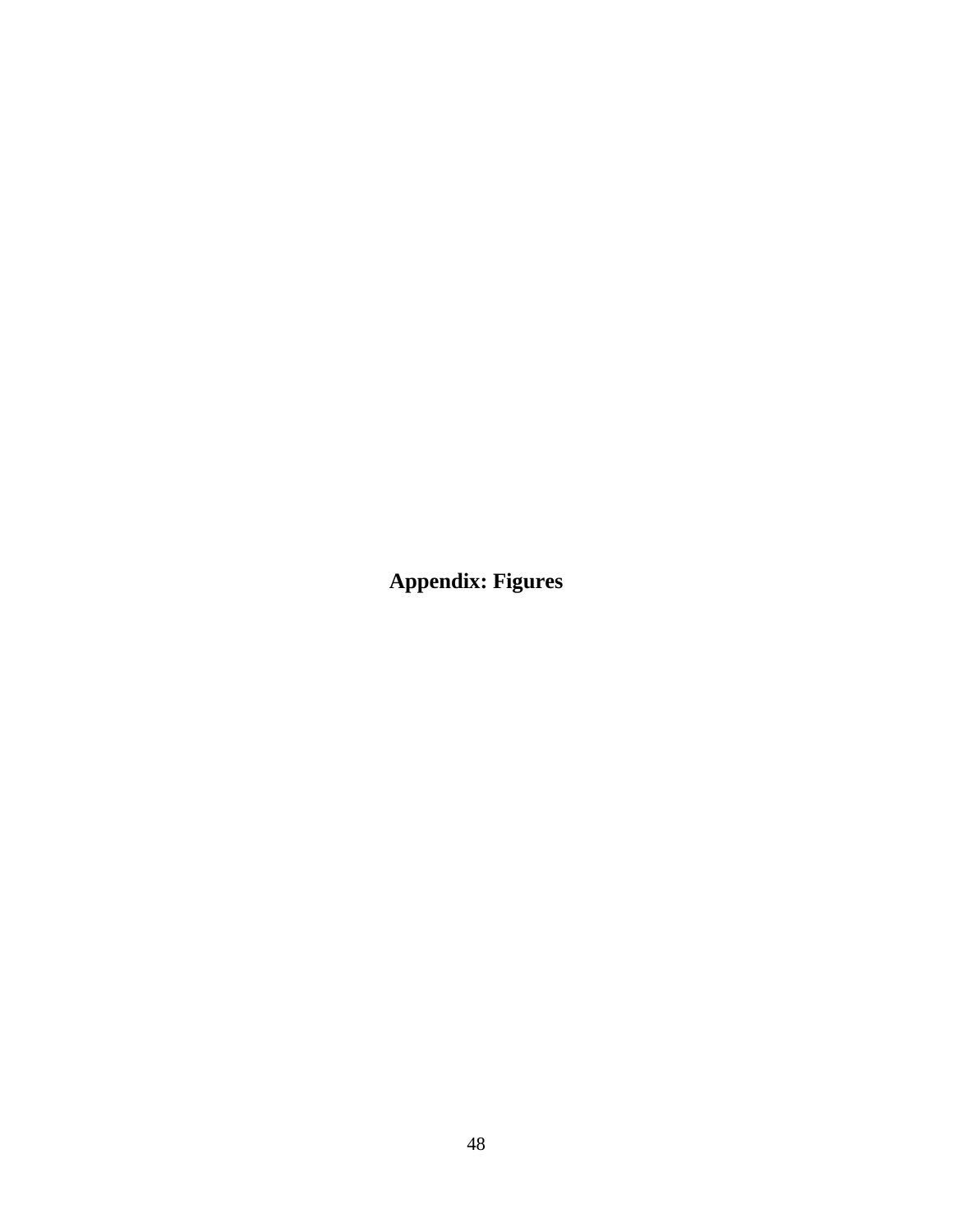## **Appendix: Figures**



# <span id="page-56-0"></span>**Figure 1: Locations of WorldCom offices**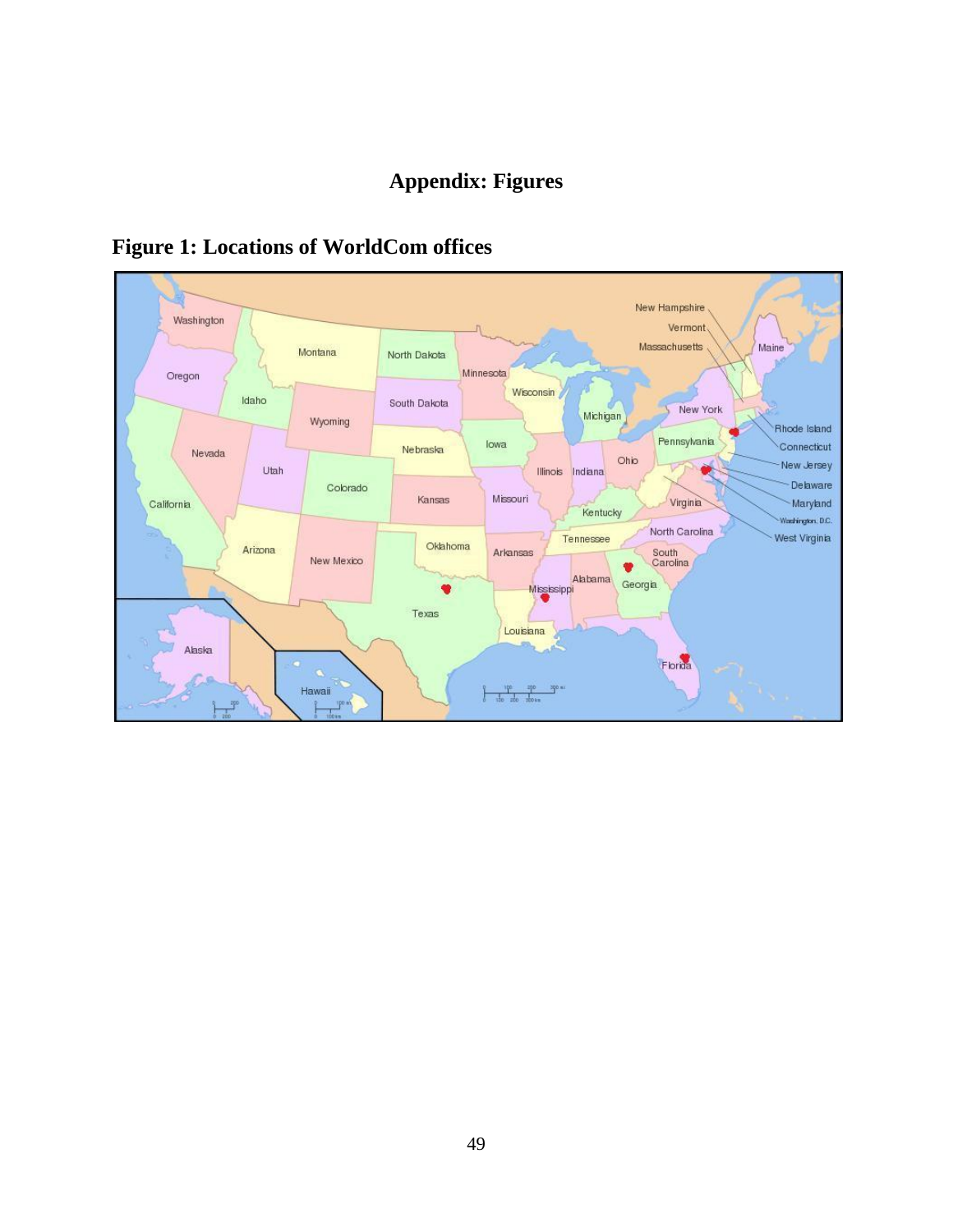## <span id="page-57-0"></span>**Figure 2: Fraud Triangle**



# <span id="page-57-1"></span>**Figure 3: Internal Control Structure**

| <b>Control Environment</b>        | <b>Accounting System</b> | <b>Control Activities or</b>    |
|-----------------------------------|--------------------------|---------------------------------|
|                                   |                          | <b>Procedures</b>               |
| 1. Management philosophy and      | 1. Valid transactions    | 1. Segregation of duties        |
| operating style, modeling         | 2. Properly authorized   | 2. Proper procedures for        |
| 2. Effective hiring procedures    | 3. Completeness          | authorization                   |
| 3. Clear organizational structure | 4. Proper Classification | 3. Adequate documents and       |
| of proper modeling and labeling   | 5. Proper timing         | records                         |
| 4. Effective internal audit       | 6. Proper Valuation      | 4. Physical Control over assets |
| department                        | 7. Correct summarization | and records                     |
|                                   |                          | 5. Independent checks on        |
|                                   |                          | performance                     |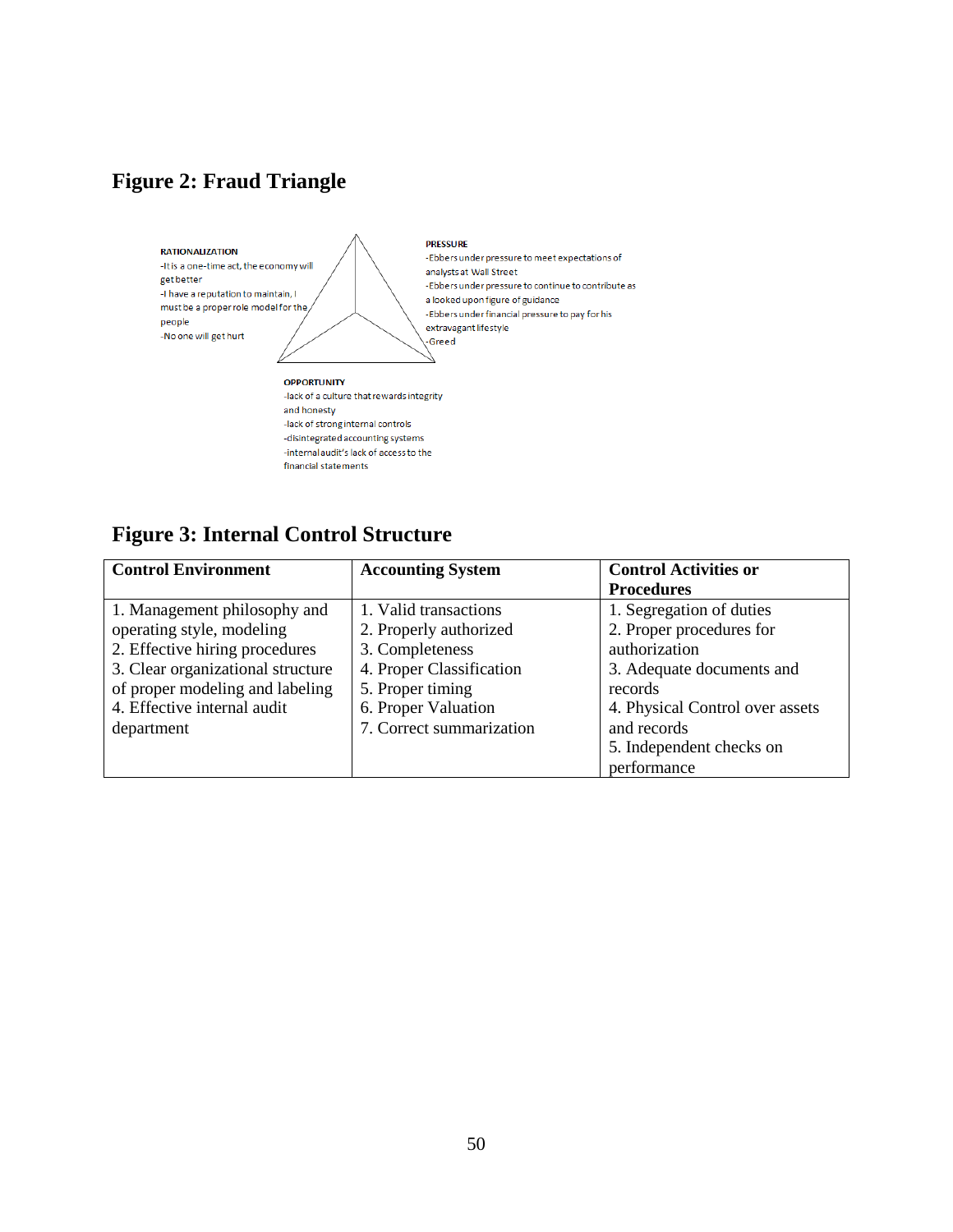## **Works Cited**

<span id="page-58-0"></span>In re WorldCom, inc. securities litigation: Hearing before the united states distrivt cout southern district on new york: (2003).

*ACC guest speaker series presents david myers.*(2009).[Video/DVD] Baylor University.

Albrecht, S., & Albrecht, C. (2004). *Fraud examination & prevention.*

Beresford, D. R., Katzenbach, N. d., & Rogers, C. B. J. (2003). *Report of investigation by the special investigative committee of the board of directors of WorldCom, inc.* 

Clikeman, P. (2009). WorldCom. In ( pp. 256)

Cooper, C. (2008). *Extraordinary circumstances: The journey of a corporate whistleblower*

Economides, N. (1998). The telecommunications act of 1996 and its impact. Tokyo, Japan.

*FDIC law, regulations, related acts - consumer protection.* (2010). <http://www.fdic.gov/regulations/laws/rules/6500-200.html>

Katz, D., & Homer, J. (2008). On the record: Cynthia cooper. *CFO,* 

Indictment of bernard J. ebbers and scott D. sullivan: Indictment of bernard J. ebbers and scott D. sullivan: (2003).

*The laws that govern the securities industry.*<http://www.sec.gov/about/laws.shtml#sox2002>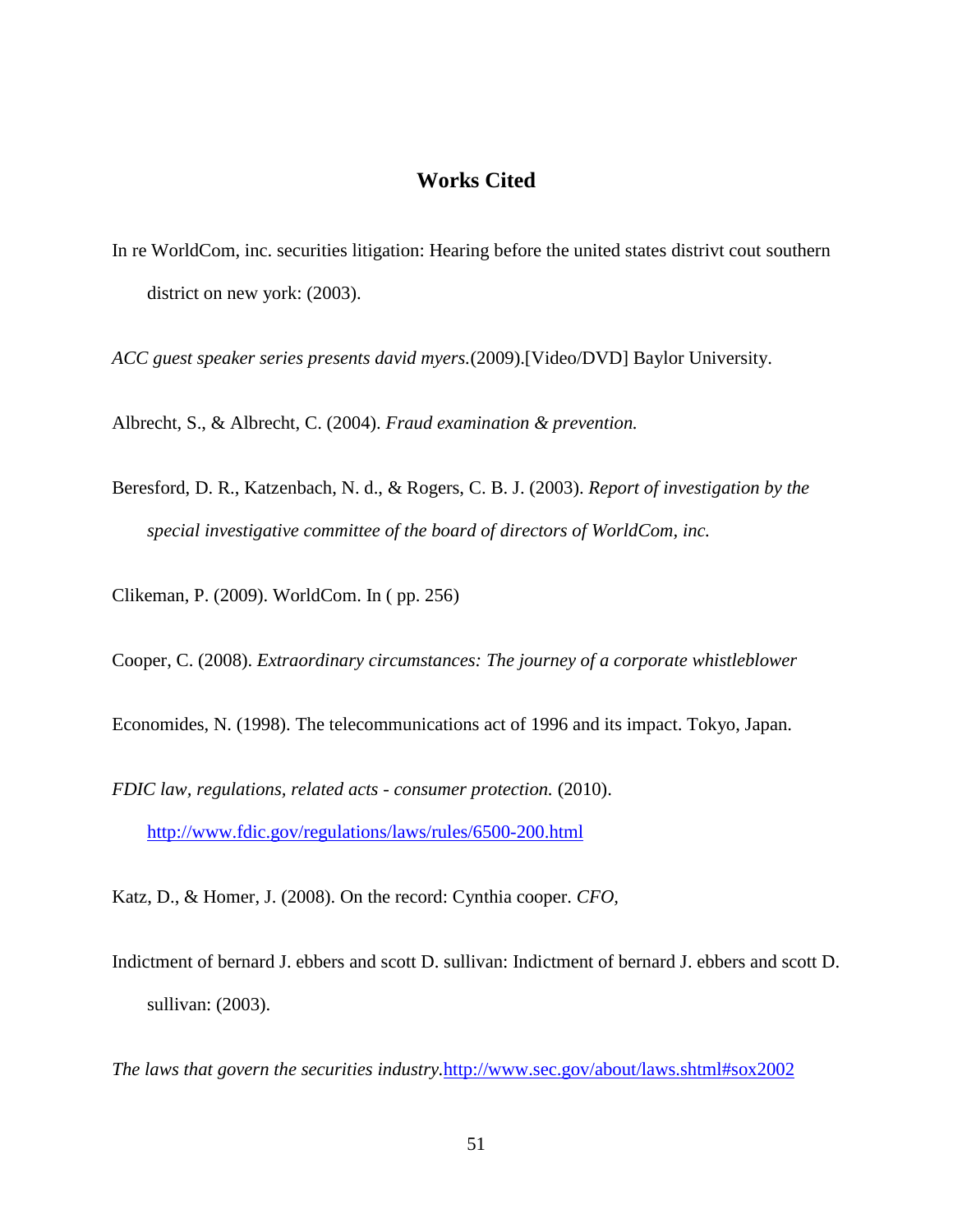- Li, H., Pincus, M., & Rego, S. (2008). Market reactions to events surrounding the sarbanes-oxley act of 2002 and earnings management. *Journal of Law and Economics, 51*
- Louwers, T., Ramsay, R., Sinason, D., & Strawser, J. (2008). *Auditing & assurance services* (3rd ed.). New York, NY: McGraw-Hill Irwin.
- Exchange hearing panel decision 03-72, citigroup global markets inc, salomon smith barney inc. Exchange hearing panel decision 03-72, citigroup global markets inc, salomon smith barney inc. (2003).
- Exchange hearing panel decision 03-72, salomon smith barney: Exchange hearing panel decision 03-72, salomon smith barney: (2003).

Odlyzko, A. (2003). *Internet traffic growth: Sources and implications*. Minnesota:

Odlyzko, A. (2010). Bubbles, gullibility, and other challenges for economics, psychology, sociology, and information sciences. *First Monday, 15*(9)

Pandey, S. C., & Verma, P. (2004). WorldCom inc. *Vikalpa, 29*(4), 113-126.

Porter, M. (1985). *Competitive advantage: Creating and sustaining superior performance.*

- Romney, M. B., & Steinbart, P. J. (2008). *Accounting information systems* (7 / Marshall B Romney, Paul John Steinbart, Barry E Cushing ed.). Reading, Mass.: Addison-Wesley.
- Sadka, G. (2006). *The economic consequences of accounting fraud in product markets: Theory and a case from the US telecommunications industry (WorldCom).*